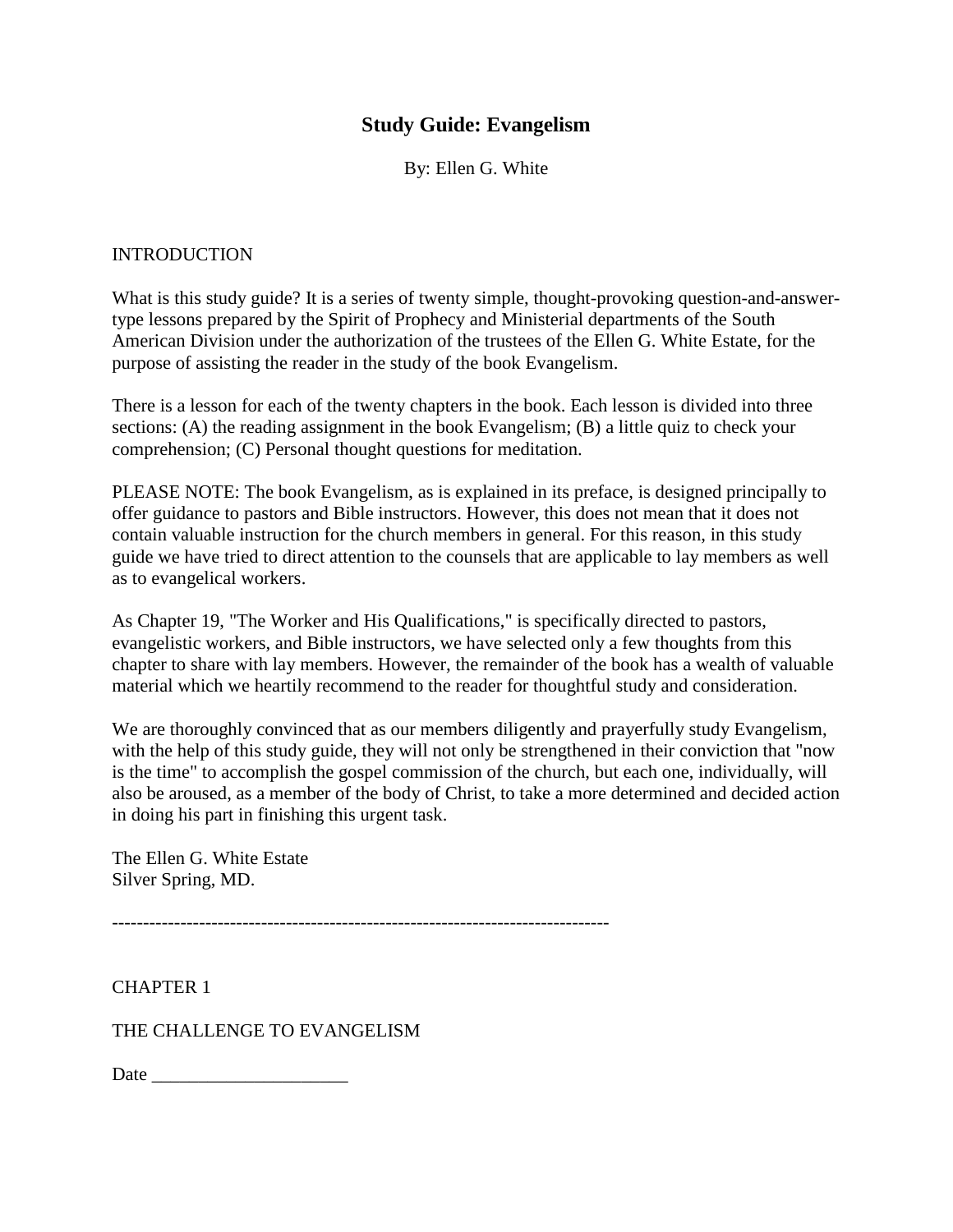A. Read pages 15-24 in Evangelism.

B. Test your comprehension.

Supply the proper words in the quotations below and answer the questions in the spaces provided. The numbers at the end of each question indicate the page and paragraph where one can find the answer.

1. "The gospel is to be presented, not as a lifeless theory, but as a \_\_\_\_\_\_\_\_\_\_\_\_\_\_\_\_\_\_\_\_\_ to change the life." (16:1)

2. "The weighty obligation of warning a world of its is upon us." (16:3)

3. "There is a special power in the presentation of the truth at the present time; but how long will it continue? -- Only a little while. If there was ever a crisis, it is \_\_\_\_\_\_\_\_\_\_\_\_\_\_\_\_\_\_\_\_."  $(16:5)$ 

4. As a people, why do we have to plead for forgiveness? (17:3) \_\_\_\_\_\_\_\_\_\_\_\_\_\_\_\_\_\_\_\_\_

5. "If ever, the same state of the work laid upon had done the work laid upon him, the number of believers would now be much larger than it is." (17:3)

6. "The words of Jesus Christ are spoken to \_\_\_\_\_\_\_\_\_\_\_\_\_\_\_\_\_\_\_\_\_ living down here in the close of this earth's history." (18:1)

7. Why must God's people spread over all the world? (18:2)

a.  $\frac{1}{2}$  .  $\frac{1}{2}$  .  $\frac{1}{2}$  .  $\frac{1}{2}$  .  $\frac{1}{2}$  .  $\frac{1}{2}$  .  $\frac{1}{2}$  .  $\frac{1}{2}$  .  $\frac{1}{2}$  .  $\frac{1}{2}$  .  $\frac{1}{2}$  .  $\frac{1}{2}$  .  $\frac{1}{2}$  .  $\frac{1}{2}$  .  $\frac{1}{2}$  .  $\frac{1}{2}$  .  $\frac{1}{2}$  .  $\frac{1}{2}$  .  $\$ 

 ${\bf b.}$ 

8. "The Lord designs that the presentation of this message shall be the work carried on in the world at this time." (18:3)

9. "Truth, passing by those who despise and reject it,  $\therefore$  (20:1)

10. Which are the best places to work? (21:1)

11. What is one reason why the cities of today are so impenitent? (21:2)

12. If they will give themselves to Him, whom will God make His chosen messengers? (24:2)

C. For meditation.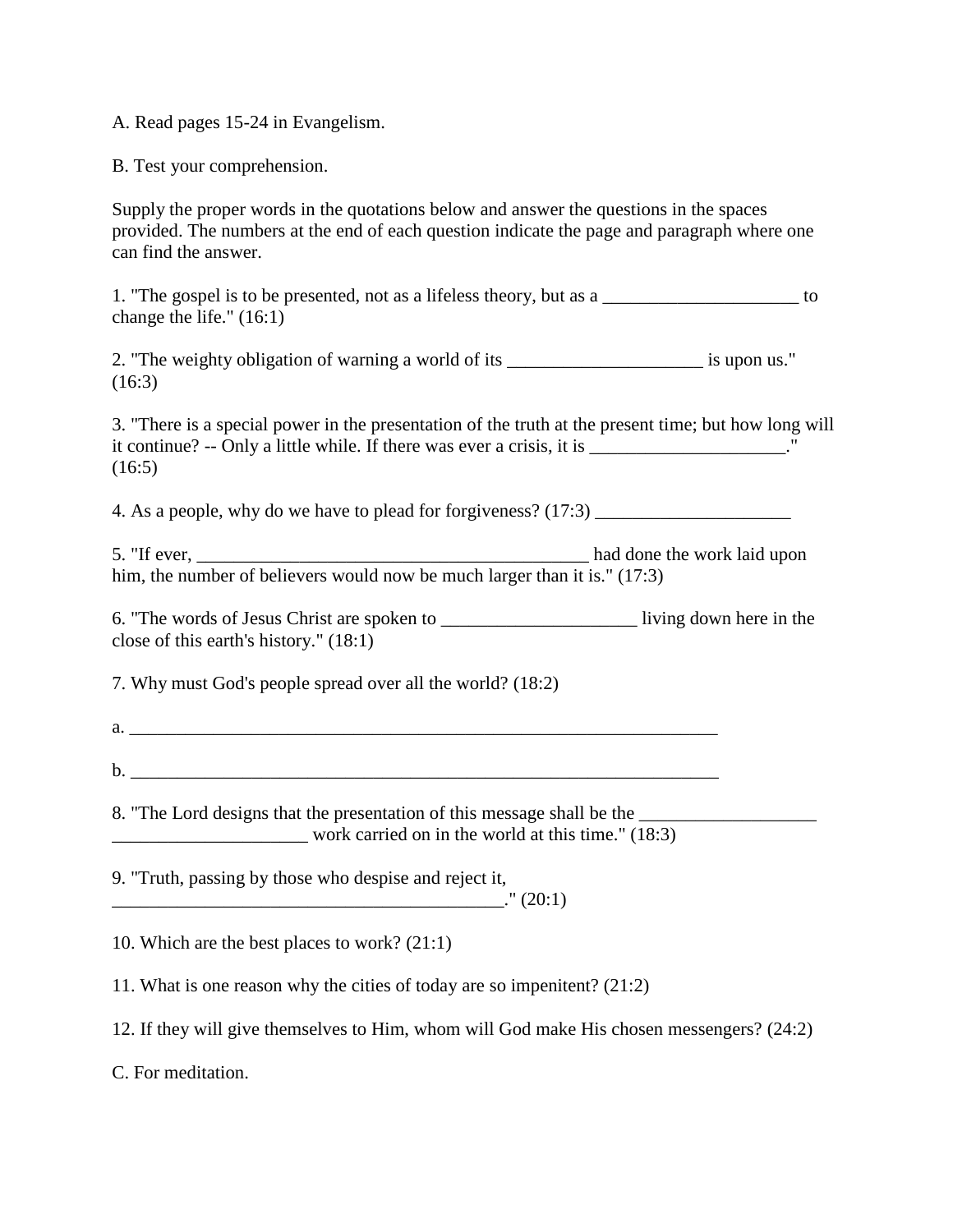1. Realizing that we are now in the closing scenes of this world's history, am I faithfully and unreservedly doing my part? (16:2)

2. Who will carry the light to those who are walking in darkness and error? Could it be that I am the one?

3. What can I do so that where now there is only one, there soon might be one hundred faithful and zealous workers for God?

--------------------------------------------------------------------------------

CHAPTER 2

THE METROPOLITAN MASSES

Date \_\_\_\_\_\_\_\_\_\_\_\_\_\_\_\_\_\_\_\_\_

A. Read pages 25-44 in Evangelism.

B. Test your comprehension.

Supply the proper words in the quotations below and answer the questions in the spaces provided. The numbers at the end of each question indicate the page and paragraph where one can find the answer.

1. "Men will soon be forced to great decisions, and they must have opportunity to hear and to understand \_\_\_\_\_\_\_\_\_\_\_\_\_\_\_\_\_\_, in order that they may take their stand intelligently on the right side." (25:3)

2. What is Satan's design in leading men to be occupied with pleasure-seeking? (26:1)

3. Who have been cruelly neglected? (29:2)

4. "At the present time there is not a \_\_\_\_\_\_\_\_\_\_\_\_\_\_\_\_\_\_\_\_\_ part being done in working the cities, that should be done...."  $(29:3)$ 

5. "Often we have been told that our cities are to hear the message, but \_\_\_\_\_\_\_\_\_\_\_\_\_\_\_\_\_\_\_\_\_ we are to heed the instruction." (32:4)

6. "'A world (is) perishing in ignorance of God's holy law, and Seventh-day Adventists are \_\_\_\_\_\_\_\_\_\_\_\_\_\_\_\_\_\_\_\_\_.'" (32:4)

7. Why is it so urgent to be working in the large cities now? (33:1)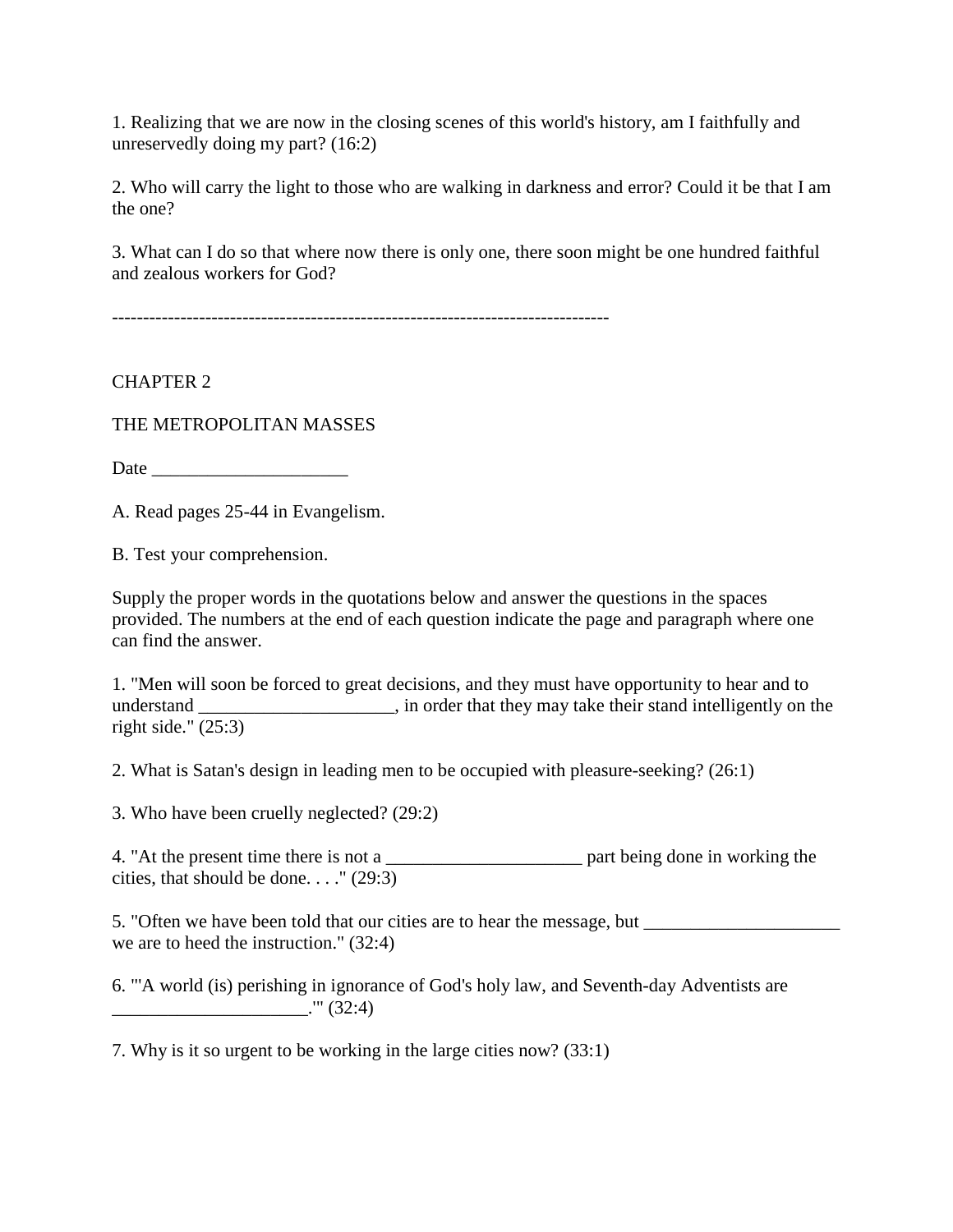8. Give an example of how to take advantage of missionary opportunities. What should be widely distributed? (36:1)

9. "Our determined efforts to bring souls to a knowledge of the truth for this time will be seconded by \_\_\_\_\_\_\_\_\_\_\_\_\_\_\_\_\_\_\_\_\_\_\_\_\_\_\_\_\_\_\_\_\_\_\_\_\_\_\_\_\_\_, and many souls will be saved. The Lord never \_\_\_\_\_\_\_\_\_\_\_\_\_\_\_\_\_\_\_\_\_ His faithful messengers." (38:1)

10. Describe the impressive scene Sister White witnessed. (43:1-3)

C. For meditation..

1. Seeing that the world is acting "as though there were no God," what am I doing to keep it from perishing? (26:2)

2. Am I so entangled in the affairs of this world that I have lost my vision of eternal things?

3. Realizing that soon it will be difficult to go from place to place to spread the Word of Truth, what am I doing now?

4. "The work which the church has failed to do in a time of peace and prosperity, she will have to do in a terrible crisis, under most discouraging, forbidding circumstances." (31:4)

5. Am I aware of the fact that there are heathen in my neighborhood, just as surely as they exist in foreign lands? What am I doing for them?

--------------------------------------------------------------------------------

# CHAPTER 3

SMALLER COMMUNITIES AND RURAL AREAS

A. Read pages 45-52 in Evangelism.

B. Test your comprehension.

\_\_\_\_\_\_\_\_\_\_\_\_\_\_\_\_\_\_\_\_\_

Supply the proper words in the quotations below and answer the questions in the spaces provided. The numbers at the end of each question indicate the page and paragraph where one can find the answer.

1. Besides the cities, what other places should be included in our labors? (45:1, 2)

2. Why is it that the people in the rural areas can be more easily reached? (46:4)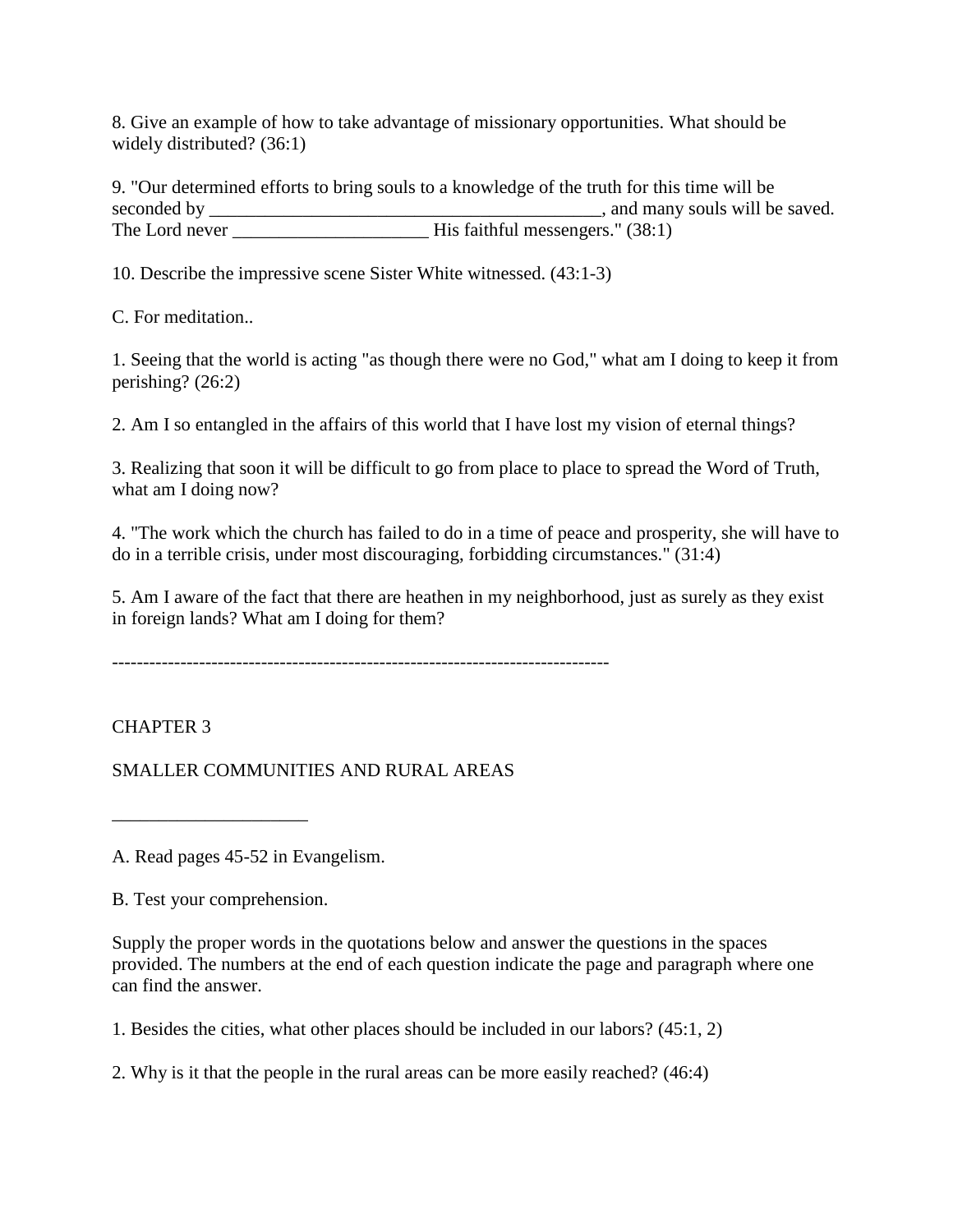3. "The light is given me that we must not have special anxiety to \_\_\_\_\_\_\_\_\_\_\_\_\_\_\_\_\_\_\_\_\_\_\_\_ too many interests into one locality, but should look for places in out-of-the-way districts and work  $\sin$  \_\_\_\_\_\_\_\_\_\_\_\_\_\_\_\_\_\_\_\_\_\_\_\_." (47:1)

4. Whom will the Lord call to finish the work? (48:1)

5. "It may be that among our people there are those who will consent to use \_\_\_\_\_\_\_\_\_\_\_\_\_\_\_\_\_\_\_\_\_ for the opening of missionary fields. To such I would say, For the Master's sake, do what you can to \_\_\_\_\_\_\_\_\_\_\_\_\_\_\_\_\_\_\_\_\_." (51:2)

6. What activities absorb the time, the interests, and the capabilities of the church members? (51:3)

C. For meditation.

1. What do you think of the challenge made on page 50, paragraph 1, relative to the work that can be done in neglected fields by married couples who are consecrated to God?

2. Do you think that your health would be better if you were to work outside the large cities along missionary lines? (51:4)

3. Could it be that I am one of those missionaries that God needs as a witness in the towns and villages?

--------------------------------------------------------------------------------

## CHAPTER 4

PLANNING FOR THE PUBLIC CAMPAIGN

Date \_\_\_\_\_\_\_\_\_\_\_\_\_\_\_\_\_\_\_\_\_

A. Read pages 53-92 in Evangelism.

B. Test your comprehension.

Supply the proper words in the quotations below and answer the questions in the spaces provided. The numbers at the end of each question indicate the page and paragraph where one can find the answer.

1. When is it essential that we understand and follow the example of Christ? (53:1)

2. "It was the \_\_\_\_\_\_\_\_\_\_\_\_\_\_\_\_\_\_\_\_\_ and \_\_\_\_\_\_\_\_\_\_\_\_\_\_\_\_\_\_\_\_\_ with which Christ labored and spoke that drew so many to Him." (53:2)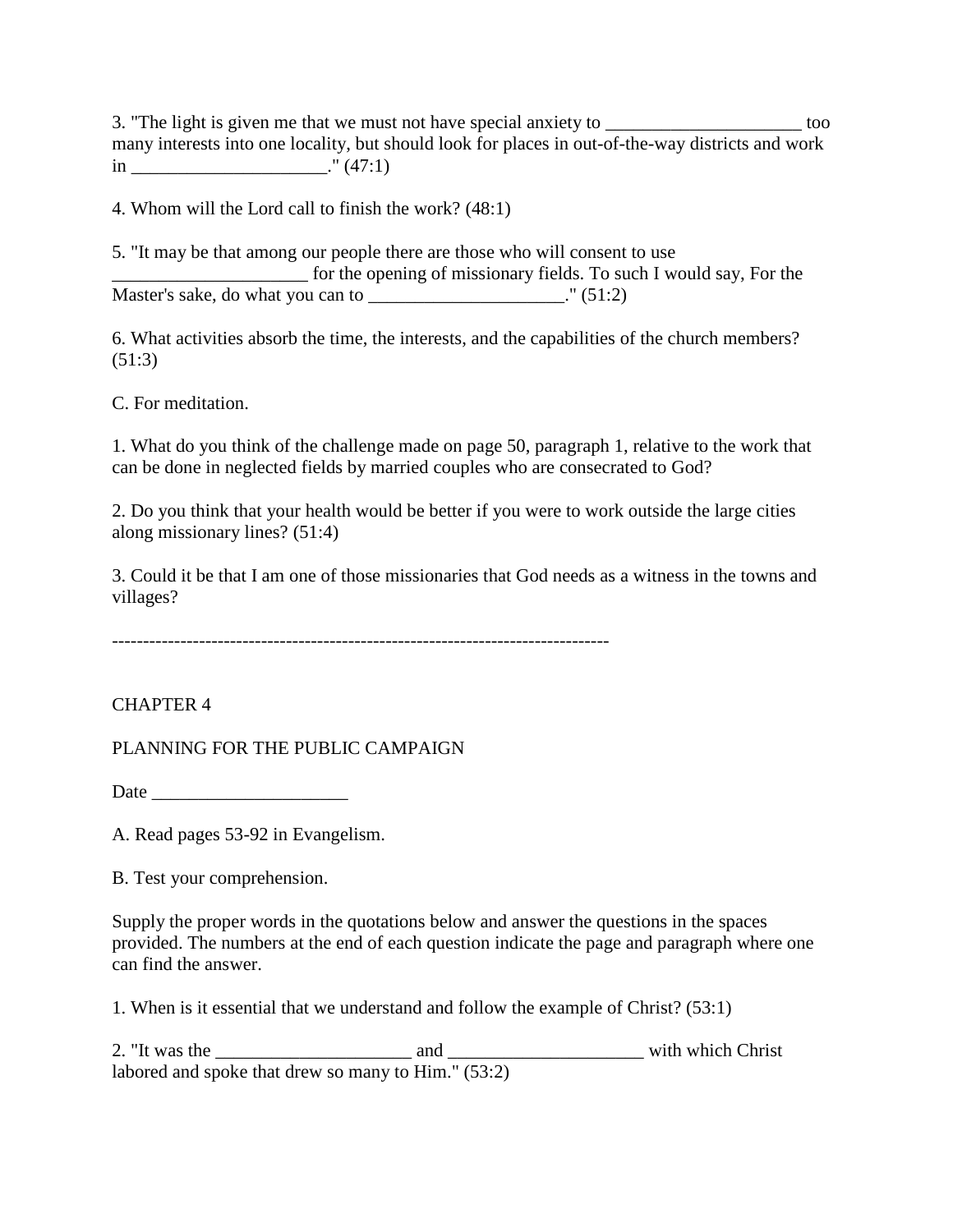3. "He (Christ) spoke to them in language so the they could not fail of understanding." (54:3)

4. "In every \_\_\_\_\_\_\_\_\_\_\_\_\_\_\_\_\_\_\_\_\_, however fallen, He beheld a son of God, one who might be restored to the privilege of His divine relationship." (55:3)

5. What is the only means by which hearts can be softened and led to obedience? (57:3)

6. "The work of Christ was largely composed of \_\_\_\_\_\_\_\_\_\_\_\_\_\_\_\_\_\_\_\_\_. He had a faithful regard for the one-soul audience; and that one soul to thousands the to thousands the intelligence received." (58:1)

7. What guidance and assurance does God give us regarding the entering of new places? (61:2)

a.  $\qquad \qquad$  b. c. \_\_\_\_\_\_\_\_\_\_\_\_\_\_\_\_\_\_\_\_\_ d. \_\_\_\_\_\_\_\_\_\_\_\_\_\_\_\_\_\_\_\_\_

8. What are we told regarding securing the means for advancing the work? (61:4-62:0)

9. What should be our attitude regarding the results? (64:3)

10. What assurance is given us regarding who is directly in control of the Gospel work? (65:1)

11. "Not all in the world are lawless and sinful. God has

\_\_\_\_\_\_\_\_\_\_\_\_\_\_\_\_\_\_\_\_\_\_\_\_\_\_\_\_\_\_\_\_\_\_\_\_\_\_\_\_\_\_ who have not bowed the knee to Baal.

There are God-fearing men and women in the \_\_\_\_\_\_\_\_\_\_\_\_\_\_\_\_\_\_\_\_\_." (66:3)

12. "We must individually know for ourselves what is truth, and be \_\_\_\_\_\_\_\_\_\_\_\_\_\_\_\_\_\_\_\_\_ to give a reason of the hope that we have with meekness and fear, not in a proud, \_\_\_\_\_\_\_\_\_\_\_\_\_\_\_\_\_\_\_\_\_, \_\_\_\_\_\_\_\_\_\_\_\_\_\_\_\_\_\_\_\_\_, but with the spirit of Christ. We are

nearing the time when we shall stand \_\_\_\_\_\_\_\_\_\_\_\_\_\_\_\_\_\_\_\_\_ to answer for our belief." (69:2)

13. How did the Lord send forth the twelve disciples to labor, and why? (72:2)

14. Why did He pair up individuals with different temperaments? (72:3-73:0)

15. What type of meeting halls should be used in the large cities, and why? (75:2, 3)

16. "It is God's design that our people should locate \_\_\_\_\_\_\_\_\_\_\_\_\_\_\_\_\_\_\_\_\_ the cities, and from these outposts warn the cities, and raise in them  $\frac{1}{2}$  for God." (76:4)

17. "We must not plan for large beginnings while we have so little power to that which is already begun."  $(81:2)$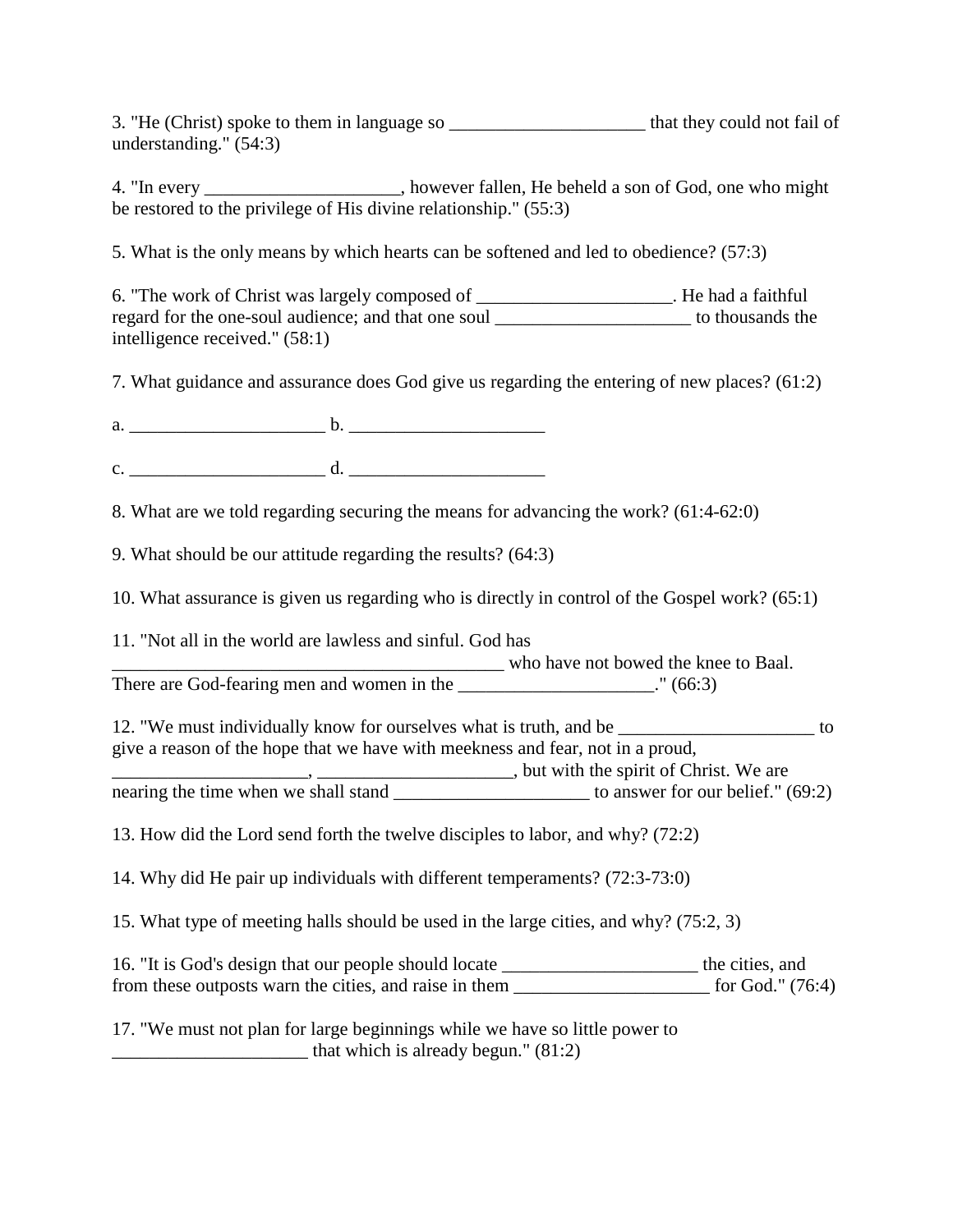18. What question does the Spirit of Prophecy raise regarding the social classes with which to work? (87:3)

19. "Those who work in the large cities are to reach if possible to the \_\_\_\_\_\_\_\_\_\_\_\_\_\_\_\_\_\_\_\_\_ of the set of the set of the set of the set of the set of the set of the set of the set of the set of the set of the set of the set of the set of the set of the set of the set of the set of the set of the set of the set o

20. Regarding the economic resources of those with means, what promise are we given? (89:1)

C. For meditation.

1. Am I following Christ's methods as I share this message of salvation with humanity?

2. What am I doing to strengthen and encourage new believers?

3. If God is bestowing upon me more means than is necessary to modestly care for my family, am I giving generously for the advancement of the Gospel?

--------------------------------------------------------------------------------

#### CHAPTER 5

ORGANIZING FOR EVANGELISTIC MEETINGS

Date \_\_\_\_\_\_\_\_\_\_\_\_\_\_\_\_\_\_\_\_\_

A. Read pages 93-118 in Evangelism.

B. Test your comprehension.

Supply the proper words in the quotations below and answer the questions in the spaces provided. The numbers at the end of each question indicate the page and paragraph where one can find the answer.

1. "Success can only attend \_\_\_\_\_\_\_\_\_\_\_\_\_\_\_\_\_\_\_\_\_ and \_\_\_\_\_\_\_\_\_\_\_\_\_\_\_\_\_\_\_\_\_ action." (93:2)

2. "\_\_\_\_\_\_\_\_\_\_\_\_\_\_\_\_\_\_\_\_\_ is wanted, \_\_\_\_\_\_\_\_\_\_\_\_\_\_\_\_\_\_\_\_\_ to devise and plan and work harmoniously." (95:3)

3. What fourfold message is given to guide us in entering cities which have not yet had the light of the gospel message? (96:2)

| a. |           |  |
|----|-----------|--|
|    |           |  |
| b. | _________ |  |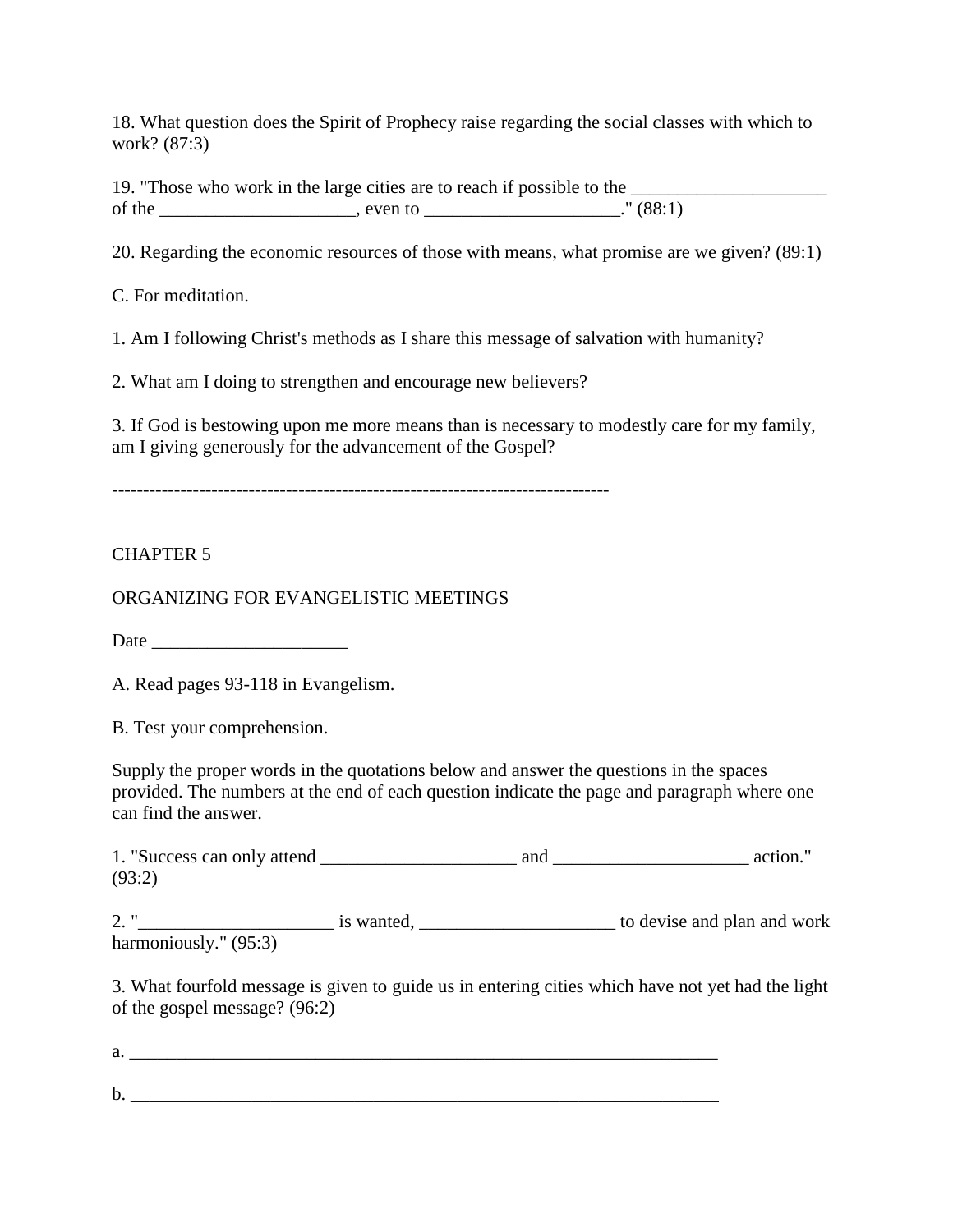| ⌒<br>$\checkmark$ |  |
|-------------------|--|
|                   |  |
| ີ                 |  |

4. "The very best is not the one who does the most work himself, but one who will obtain the greatest amount of labor from \_\_\_\_\_\_\_\_\_\_\_\_\_\_\_\_\_\_\_\_\_." (96:7-97:0)

5. Is the diversity of characters in the church a drawback to the fulfillment of the gospel mission? (99:1)

6. What is the subject which should bind all the members of the church together in spite of diversity of characteristics? (99:2)

7. As Jesus' human agents labor for souls, what three attributes must they have as a protection against the onslaughts of Satan? (101:1)

 $\mathbf{b}$ .  $\blacksquare$  $c.$ 

 $a.$ 

8. "Linked together in confidence, in the bonds of holy love, brother may receive from brother all the \_\_\_\_\_\_\_\_\_\_\_\_\_\_\_\_\_\_\_\_\_\_\_\_\_ that can possibly be obtained from one another. . . ." (102:2)

9. "\_\_\_\_\_\_\_\_\_\_\_\_\_\_\_\_\_\_\_\_\_\_\_\_ gifts, combined, are necessary for the success of the work. Let us remember that some can fill certain positions more successfully than others." (103:1)

10. "The various talents that the Lord has entrusted to His servants are  $\Box$ in His work. The different parts of the work are to be \_\_\_\_\_\_\_\_\_\_\_\_\_\_\_\_\_\_\_\_\_\_\_\_\_\_ piece by piece, to make a complete whole." (103:2)

11. "His methods may be good, and yet varied gifts are essential;

\_\_\_\_\_\_\_\_\_\_\_\_\_\_\_\_\_\_\_\_\_\_\_\_\_\_\_\_\_\_\_\_\_\_\_\_\_\_\_\_\_\_ is not to mold and fashion the work

according to his special ideas." (104:1)

12. What is needed, concerning our methods of work? (105:3)

13. "The inclination to  $\qquad \qquad$  is the greatest danger of many. The brethren whom you are tempted to criticize are called to bear responsibilities which you could not possibly carry; but you are to be their \_\_\_\_\_\_\_\_\_\_\_\_\_\_\_\_\_\_\_\_\_\_\_...... The Lord has not \_\_\_\_\_\_\_\_\_\_\_\_\_\_\_\_\_\_\_\_\_ to any of you the work of correcting and censuring your  $\ldots$ ." (106:5-107:0)

14. What are two reasons why the Lord is not working to bring many souls to the truth? (110:2)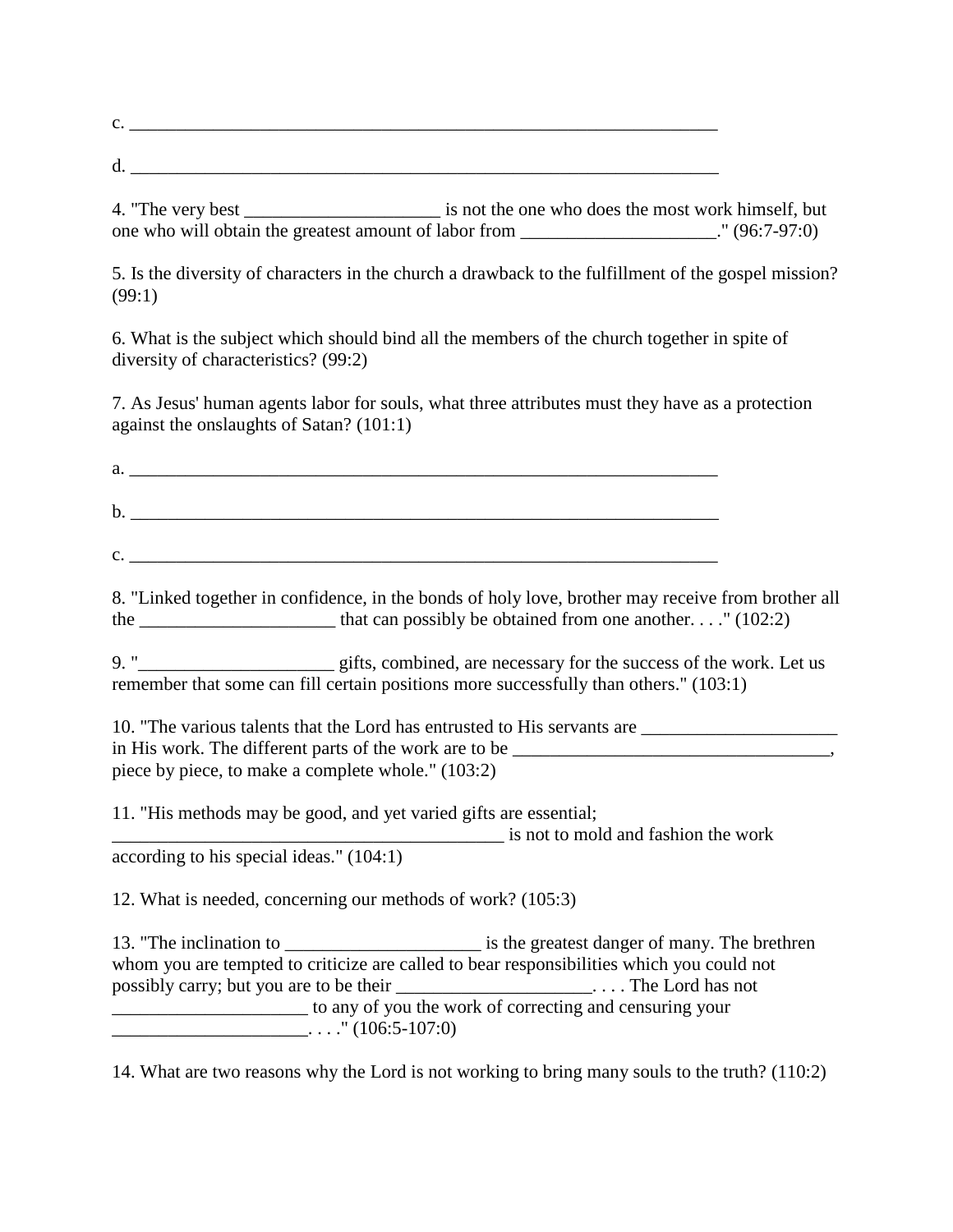15. What is the first task of the minister as he works in his district? (110:4-111:0) 16. "Where such an (evangelistic) effort is made . . . , let the \_\_\_\_\_\_\_\_\_\_\_\_\_\_\_\_\_\_\_\_\_\_\_\_\_\_\_\_\_\_\_\_\_\_\_\_\_\_\_\_\_\_ clear the King's highway, and help with their \_\_\_\_\_\_\_\_\_\_\_\_\_\_\_\_\_\_\_\_\_ in the work being done. Let them show that they are in perfect  $\cdot$ " (112:3) 17. "Let the \_\_\_\_\_\_\_\_\_\_\_\_\_\_\_\_\_\_\_\_\_ members be an example to those who have recently come into the truth." (112:4-113:0) 18. What is told us about using denominational publications as a means of teaching the truth to our neighbors? (114:3-115:0) 19. "The formation of small companies as a basis of Christian effort is a \_\_\_\_\_\_\_\_\_\_\_\_\_\_\_\_\_\_\_\_\_ that has been presented before me by One who cannot err. If there is a large \_\_\_\_\_\_\_\_\_\_\_\_\_\_\_\_\_\_\_\_\_\_\_\_\_ in the church, let the members be formed into small companies, to work not only for the church members but for \_\_\_\_\_\_\_\_\_\_\_\_\_\_\_\_\_\_\_\_\_ also." (115:2) 20. "Motion is not necessarily life. We may go through all the \_\_\_\_\_\_\_\_\_\_\_\_\_\_\_\_\_\_\_\_\_ and \_\_\_\_\_\_\_\_\_\_\_\_\_\_\_\_\_\_\_\_\_ of religion; but unless we are alive in Christ, our work is  $\frac{1}{2}$  (117:1)

C. For meditation.

1. Am I exercising discretion and prudence, working according to a plan in harmony with others, and praying fervently as I am actively involved in the work of God?

2. Do I appreciate the talents of my fellow believers even though they are different from mine?

3. Am I doing all I can to win my neighbors?

--------------------------------------------------------------------------------

#### CHAPTER 6

## THE PUBLIC EFFORT

Date  $\Box$ 

A. Read pages 119-167 in Evangelism.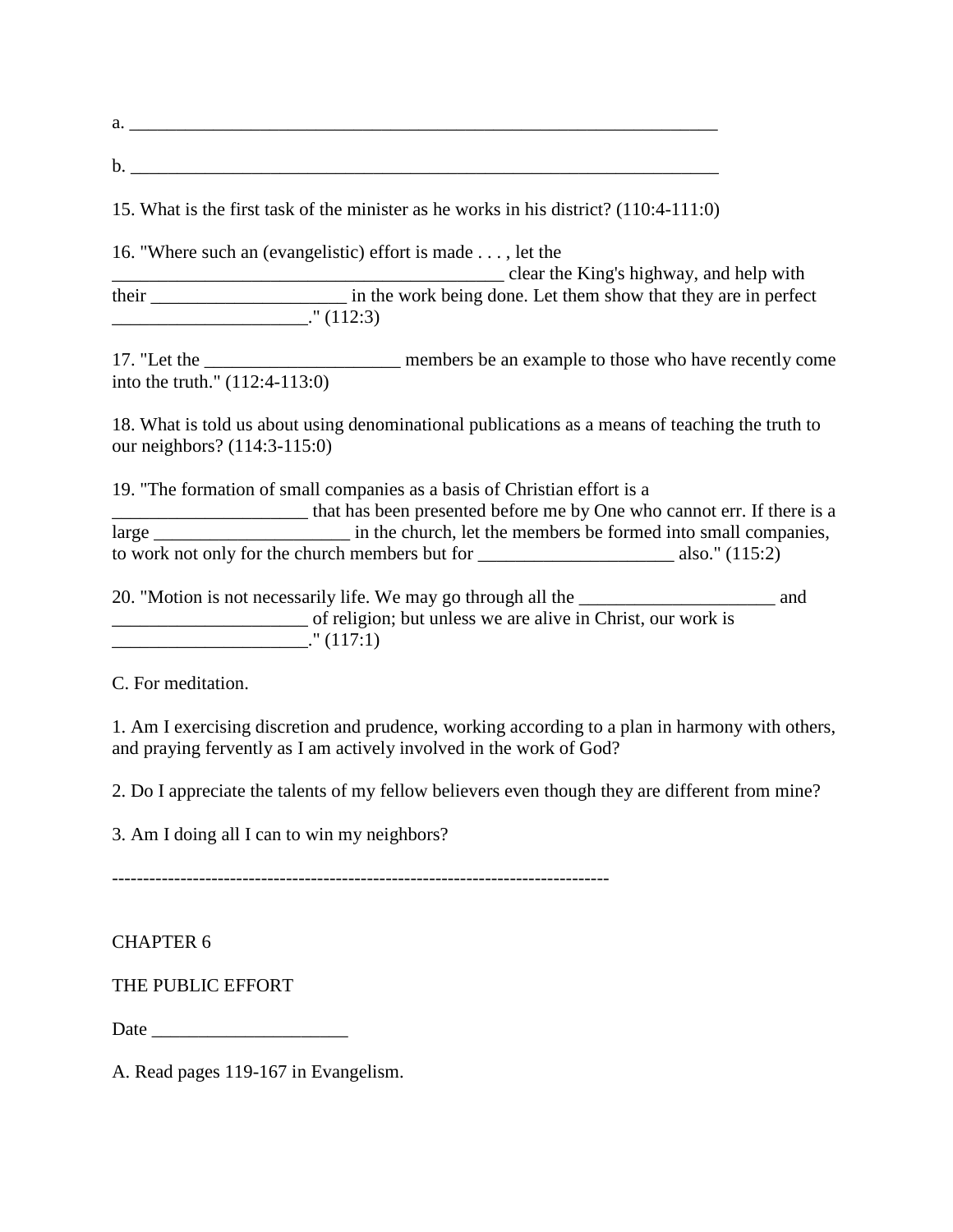B. Test your comprehension.

Supply the proper words in the quotations below and answer the questions in the spaces provided. The numbers at the end of each question indicate the page and paragraph where one can find the answer.

1. What must we avoid when we present the truth? (119:2)

2. What messages are the most important ones for us to proclaim? (119:3 120-0)

3. "His (Jesus') messages of mercy were varied to \_\_\_\_\_\_\_\_\_\_\_\_\_\_\_\_\_\_\_\_\_\_\_\_\_\_\_\_\_\_His audience. . . . He had to meet the prejudiced minds, and surprise them with illustrations that won their attention. Through the \_\_\_\_\_\_\_\_\_\_\_\_\_\_\_\_\_\_\_\_\_ He reached the heart." (123:2)

4. "Light was given me by the Lord that it was not the best plan to make a \_\_\_\_\_\_\_\_\_\_\_\_\_\_\_\_\_\_\_\_\_ of what we were going to do; for just as soon as our intentions were made known, our would be roused to block the way."  $(125:1)$ 

5. "If we move wisely, without one tinge of boasting, without stopping to challenge the \_\_\_\_\_\_\_\_\_\_\_\_\_\_\_\_\_\_\_\_\_, if we advance one line of truth after another, crowding in the most important and soul-testing (truths), the Lord will take care of the result. . . ." (125:3)

6. "You need not feel that \_\_\_\_\_\_\_\_\_\_\_\_\_\_\_\_\_\_\_\_\_ the \_\_\_\_\_\_\_\_\_\_\_\_\_\_\_\_\_\_\_\_\_ is to be spoken to unbelievers on any and every occasion. You should plan carefully what to say and what to leave unsaid." (125:5)

7. What counsel is given us regarding meeting halls? (126:1)

8. "There is far more being done by the universe of Heaven than we have any idea of, in preparing the way so that shall be converted." (127:5)

9. "We want more of God; we do not want to feel that it is our and our and our that is to do the work. . . . "  $(127:5-128:0)$ 

10. What provides strength for the worker? (128:3-129:0)

a.  $\qquad \qquad$  b.

c. \_\_\_\_\_\_\_\_\_\_\_\_\_\_\_\_\_\_\_\_\_ d. \_\_\_\_\_\_\_\_\_\_\_\_\_\_\_\_\_\_\_\_\_

11. "As far as practicable, let the important \_\_\_\_\_\_\_\_\_\_\_\_\_\_\_\_\_\_\_\_\_ given at our camp meetings be published in the newspapers." (130:2)

12. What are the characteristics of an efficient disciple of God? (135:1)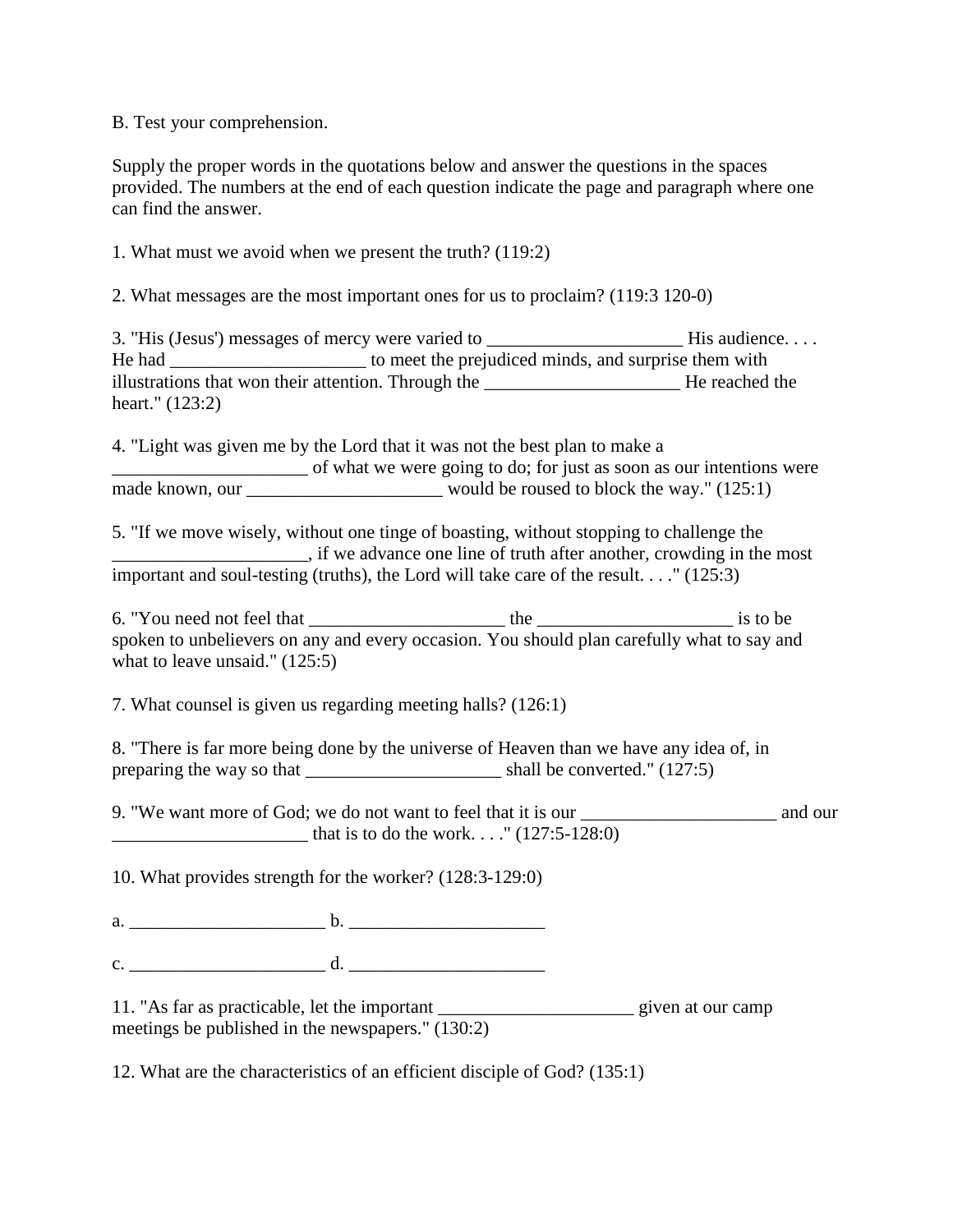13. "You may be sure that pure and undefiled religion is not a religion." (138:2)

14. "We are not to encourage a spirit of enthusiasm that brings \_\_\_\_\_\_\_\_\_\_\_\_\_\_\_\_\_\_\_\_\_ for a \_\_\_\_\_\_\_\_\_\_\_\_\_\_\_\_\_\_\_\_\_, but soon fades away, leaving discouragement and depression." (138:3) 15. "Learn to meet the people \_\_\_\_\_\_\_\_\_\_\_\_\_\_\_\_\_\_\_\_\_\_\_\_\_\_\_\_\_\_\_\_\_\_\_\_\_\_\_\_\_\_. Do not present subjects that will arouse \_\_\_\_\_\_\_\_\_\_\_\_\_\_\_\_\_\_\_\_\_\_\_\_." (142:4-143:0) 16. "Do not arouse opposition before the people have had opportunity to hear the \_\_\_\_\_\_\_\_\_\_\_\_\_\_\_\_\_\_\_\_\_ and know what they are opposing." (143:1) 17. "It should ever be manifest that we are \_\_\_\_\_\_\_\_\_\_\_\_\_\_\_\_\_\_\_\_, but not \_\_\_\_\_\_\_\_\_\_\_\_\_\_\_\_\_\_\_\_\_." (143:4) 18. "Our laborers should be very careful not to give the impression that they are stealing in to get the sheep, but should let the ministers understand their position and the object of their mission--to call the attention of the people to the truths of \_\_\_\_\_\_\_\_\_\_\_\_\_\_\_\_\_\_\_\_\_ . There are many of these which are dear to all Christians. Here is \_\_\_\_\_\_\_\_\_\_\_\_\_\_\_\_\_\_\_\_\_ ground, upon which we can meet people of other denominations. . . ."  $(143:5-144:0)$ 19. "We should not, upon entering a place, build up unnecessary \_\_\_\_\_\_\_\_\_\_\_\_\_\_\_\_\_ between us and other denominations. . . ." (144:1) 20. What type of prayer is best to offer in public? (146:2) 21. After winning the people's interest in public meetings, what should be done? (151:3) 22. "\_\_\_\_\_\_\_\_\_\_\_\_\_\_\_\_\_\_\_\_\_\_\_\_\_\_\_\_\_\_\_\_\_\_\_\_\_\_\_\_\_\_ should be devoted to patiently educating the people, giving them opportunity to express themselves. It is \_\_\_\_\_\_\_\_\_\_\_\_\_\_\_\_\_\_\_\_\_ that men need, line upon line, and precept upon precept." (153:1) 23. What should be done to increase the effectiveness of the spoken word? (159:2) 24. "The \_\_\_\_\_\_\_\_\_\_\_\_\_\_\_\_\_\_\_\_\_ is a powerful means to \_\_\_\_\_\_\_\_\_\_\_\_\_\_\_\_\_\_\_\_\_ the minds and hearts of the people. . . . If men, under the influence of the spirit of the world and of Satan, are earnest to circulate \_\_\_\_\_\_\_\_\_\_\_\_\_\_\_\_\_\_\_\_\_, \_\_\_\_\_\_\_\_\_\_\_\_\_\_\_\_\_\_\_\_\_ and of a corrupting nature, you should be more earnest to get reading matter of an elevating and saving character before the people." (160:5-161:0) 25. " and and and and and  $\alpha$  are the Lord's means of keeping

the message for this time continually before the people." (161:3)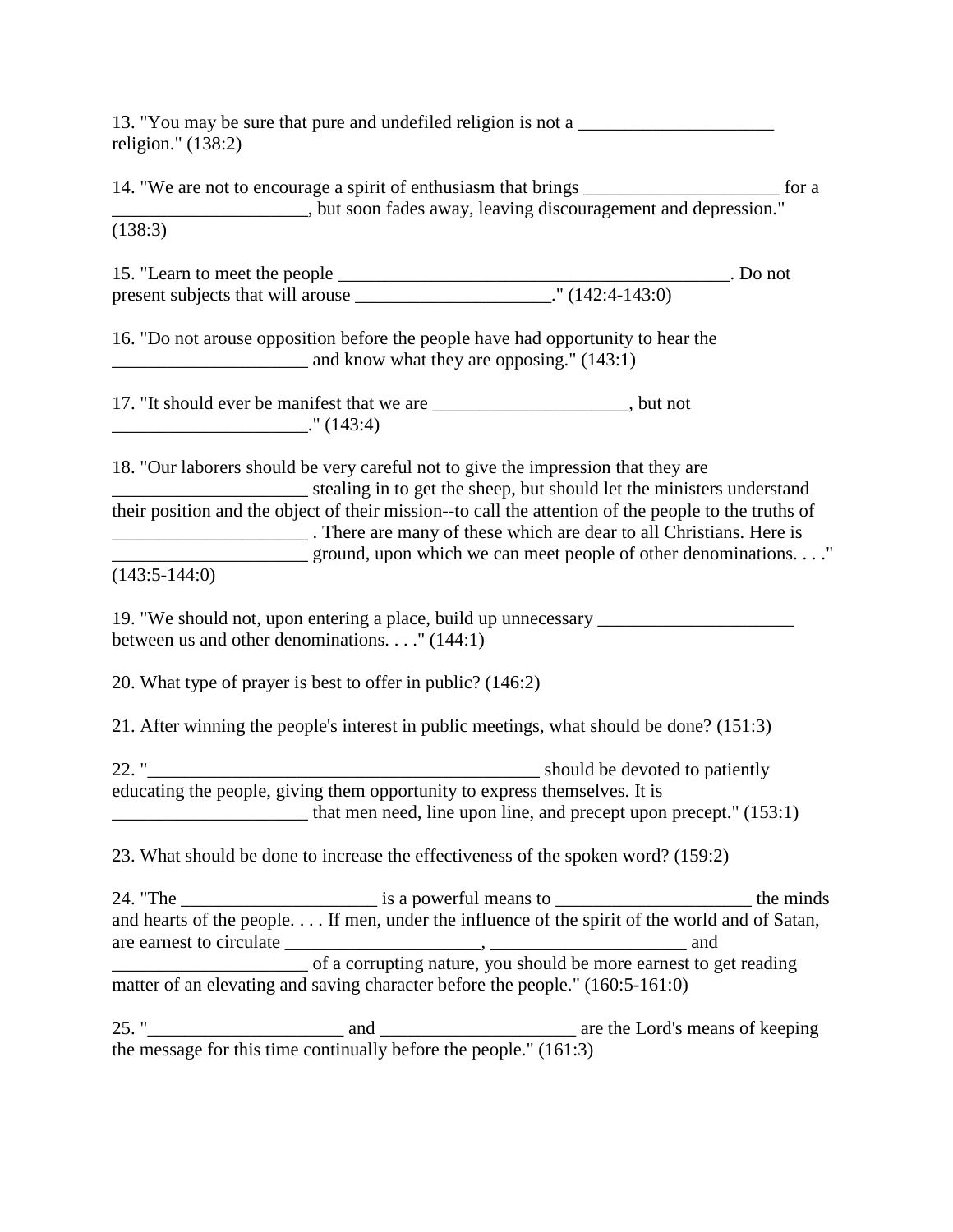26. "In the presentation of unpopular truth, which involves a heavy cross, preachers should be \_\_\_\_\_\_\_\_\_\_\_\_\_\_\_\_\_\_\_\_\_ that every word is as God would have it. Their words should never \_\_\_\_\_\_\_\_\_\_\_\_\_\_\_\_\_\_\_\_\_. They should present the truth in humility, with the deepest love for souls, and an earnest desire for their salvation, and let the truth \_\_\_\_\_\_\_\_\_\_\_\_\_\_\_\_\_\_\_." (162:4)

27. Besides doctrinal subjects, what other truths must be presented? (163:3)

| e. |  |
|----|--|

C. For meditation.

1. "At this time, when we are so near the end, shall we become so like the world in practice that men may look in vain to find God's denominated people?" (121:3)

2. "Christian worth does not depend on brilliant talents, lofty birth, wonderful powers, but on a clean heart--a heart purified and refined, that does not exalt self, but, by beholding Christ, reflects the long lost image of divinity." (135:3)

3. Am I as zealous to see souls saved as Satan is to see them lost?

4. Do I fully realize that the spreading of our literature is one of the Lord's ways of making known the message of salvation, and am I giving out tracts, magazines, and books as I should?

5. When I am confronted with error or opposition, do I depend on my argumentative ability, or do I recognize that my only strength is in Christ?

--------------------------------------------------------------------------------

## CHAPTER 7

THE MESSAGE AND ITS PRESENTATION

Date  $\Box$ 

A. Read pages 168-216 in Evangelism.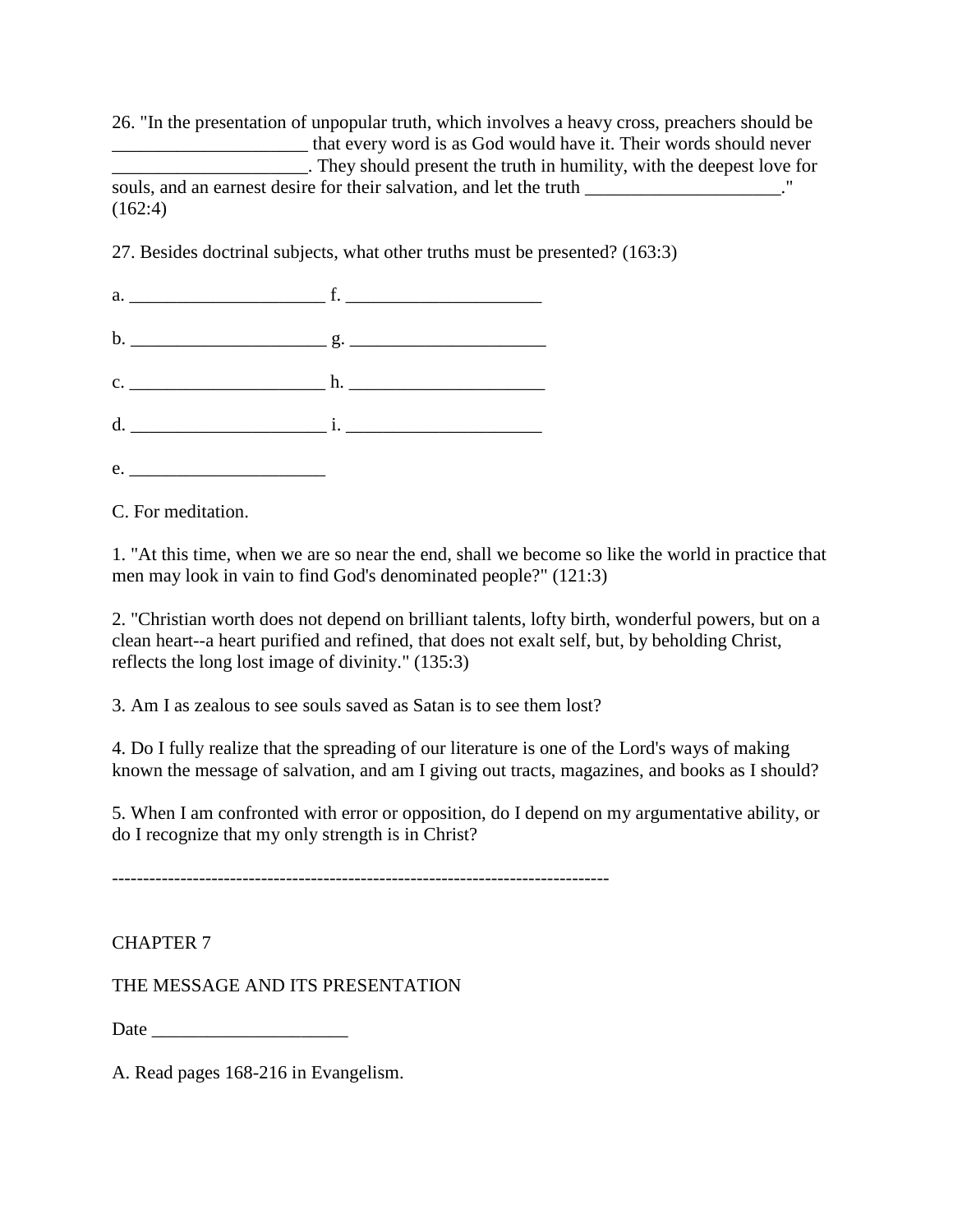B. Test your comprehension.

Supply the proper words in the quotations below and answer the questions in the spaces provided. The numbers at the end of each question indicate the page and paragraph where the answer can be found.

1. What will be the results if we are harsh in dealing with souls? (168:2)

2. "What a  $\qquad \qquad$  it is to labor for the conversion of souls! Our calling is high.  $\ldots$  To fit us to do this work, He  $\ldots$ mental faculties as verily as He did the mind of Daniel." (172:1)

3. "We need far less \_\_\_\_\_\_\_\_\_\_\_\_\_\_\_\_\_\_\_\_\_, and far more presentation of \_\_\_\_\_\_\_\_\_\_\_\_\_\_\_\_\_\_\_\_\_. Our Redeemer is the center of all our faith and hope." (172:2)

4. "Our work is not to make a raid on the \_\_\_\_\_\_\_\_\_\_\_\_\_\_\_\_\_\_\_\_\_ but to prepare a people to stand in the great day of the  $\frac{1}{2}$  (173:1)

5. "In the past you have presented the truth in a \_\_\_\_\_\_\_\_\_\_\_\_\_\_\_\_\_\_\_\_\_\_\_\_\_\_\_ way, using it as if it were a \_\_\_\_\_\_\_\_\_\_\_\_\_\_\_\_\_\_\_\_. This has not glorified the Lord." (173:8)

6. When we feel it is necessary to speak words of reproof, how should it be done? (174:2)

7. What speaking techniques should we follow when we preach? (175:2)

a. \_\_\_\_\_\_\_\_\_\_\_\_\_\_\_\_\_\_\_\_\_ b. \_\_\_\_\_\_\_\_\_\_\_\_\_\_\_\_\_\_\_\_\_

 $c.$   $d.$ 

8. "'I do not like to go much beyond the \_\_\_\_\_\_\_\_\_\_\_\_\_\_\_\_\_\_\_\_\_,' said a faithful and earnest preacher, who certainly never gave to his hearers that which cost him nothing in the preparation." (176:4)

9. "Two \_\_\_\_\_\_\_\_\_\_\_\_\_\_\_\_\_\_\_\_\_ of such long discourses are \_\_\_\_\_\_\_\_\_\_\_\_\_\_\_\_\_\_\_\_\_, and the preacher  $\cdot$  " (177:0)

10. "Much of the effect of discourses is lost because of the manner in which they are delivered. The speaker frequently forgets that he is God's messenger, and that Christ and the angels are in his \_\_\_\_\_\_\_\_\_\_\_\_\_\_\_\_\_\_\_\_\_ as listeners. His voice should not be \_\_\_\_\_\_\_\_\_\_\_\_\_\_\_\_\_\_\_\_\_ to a \_\_\_\_\_\_\_\_\_\_\_\_\_\_\_\_\_\_\_\_\_, shouting out the truth as through a trumpet; for this is more \_\_\_\_\_\_\_\_\_\_\_\_\_\_\_\_\_\_\_\_\_ power than the calm spirit and power of the Holy Ghost." (183:4-

184:0)

11. "The Lord calls upon you to make decided improvement in your manner of presenting the truth. You need not be \_\_\_\_\_\_\_\_\_\_\_\_\_\_\_\_\_\_\_\_\_. Preach the Word, as Christ, the Son of God, preached the Word. \_\_\_\_\_\_\_\_\_\_\_\_\_\_\_\_\_\_\_\_\_ gesticulations detract greatly from the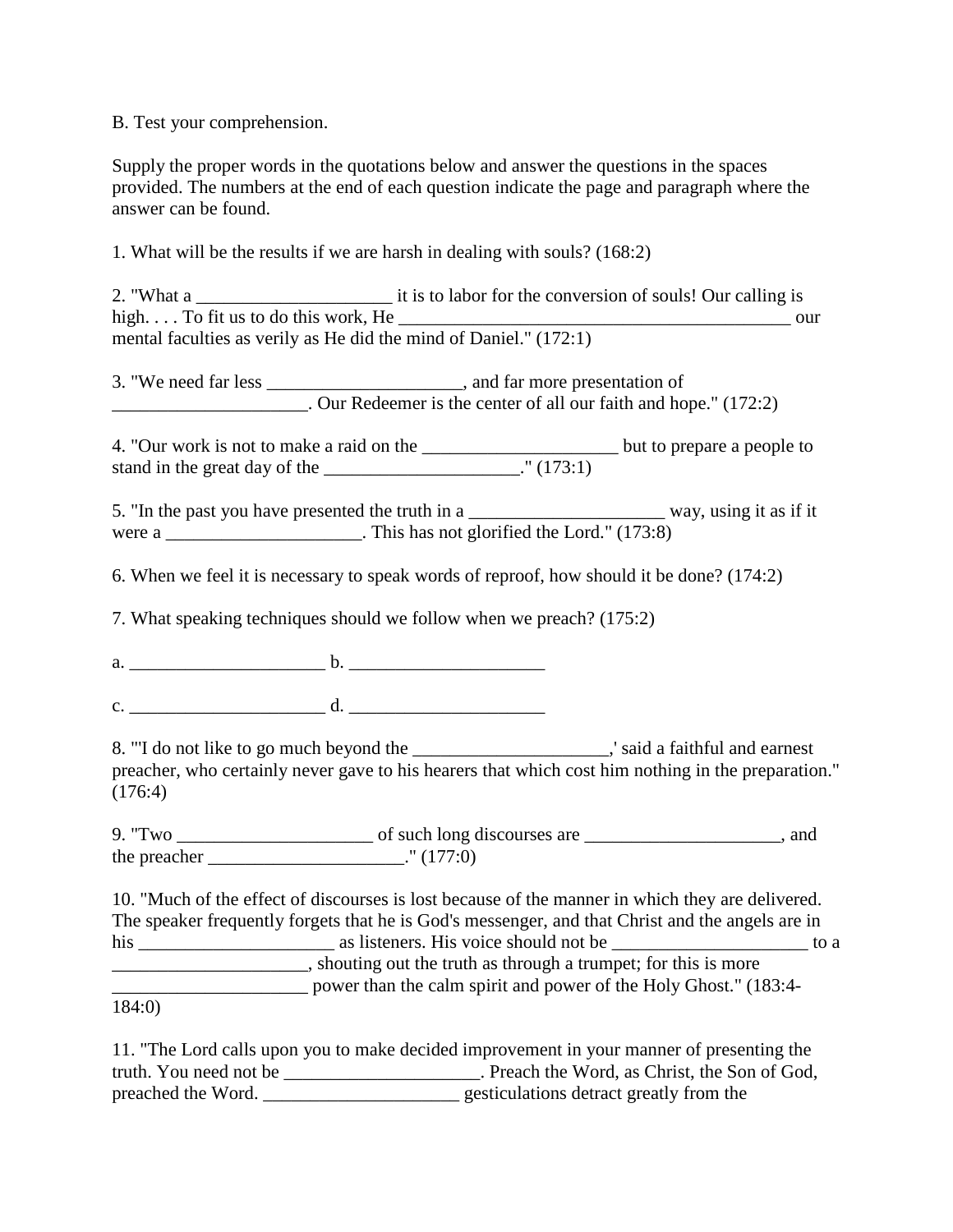impressions the truth would make upon human hearts, and lessen the force of the demonstrations of the  $\frac{1}{\sqrt{2}}$  of  $\frac{1}{\sqrt{2}}$  of  $\frac{1}{\sqrt{2}}$ . They efface the solemn impressions regarding God's Word that holy angels desire shall be made upon minds. . . ." (184:1)

12. What must be the themes for our discourses? (187:1, 2)

a.  $\frac{b}{c}$ .  $\frac{b}{c}$ c. \_\_\_\_\_\_\_\_\_\_\_\_\_\_\_\_\_\_\_\_\_ d. \_\_\_\_\_\_\_\_\_\_\_\_\_\_\_\_\_\_\_\_\_ e. <u>f.</u>  $g.$  h.

13. "Christ is to be preached, not example the state of  $\mu$ , but  $\mu$ (187:4)

14. What is the message that the sinner should hear? (189:2)

15. Can one distinguish between the third angel's message and the verity of justification by faith? (190:3)

16. "The followers of Christ are to combine in a strong effort to call the attention of the \_\_\_\_\_\_\_\_\_\_\_\_\_\_\_\_\_\_\_\_\_ to the fast-fulfilling \_\_\_\_\_\_\_\_\_\_\_\_\_\_\_\_\_\_\_\_\_ of the Word of God." (193:3)

17. "There are many who do not \_\_\_\_\_\_\_\_\_\_\_\_\_\_\_\_\_\_\_\_\_\_\_\_\_ the prophecies relating to these days, and they must be enlightened. It is the duty of both \_\_\_\_\_\_\_\_\_\_\_\_\_\_\_\_\_\_\_\_\_\_\_\_\_\_ and

\_\_\_\_\_\_\_\_\_\_\_\_\_\_\_\_\_\_\_\_\_ to give the trumpet a certain sound." (194:4-195:0)

18. The truth in what particular book of the Bible must now be proclaimed? (195:4-196:0)

19. "The vision that Christ presented to John, presenting the \_\_\_\_\_\_\_\_\_\_\_\_\_\_\_\_\_\_\_\_\_ of God and the of Jesus, is to be definitely proclaimed to all nations, people, and tongues." (197:2)

20. "Instruction has been given me clearly and distinctly that \_\_\_\_\_\_\_\_\_\_\_\_\_\_\_\_\_\_\_\_\_ should be used in the presentation of truth." (203:2)

21. "The use of charts is \_\_\_\_\_\_\_\_\_\_\_\_\_\_\_\_\_\_\_\_\_\_\_\_ in explaining the prophecies relating to the past, the present, and the future. But we are to make our work as \_\_\_\_\_\_\_\_\_\_\_\_\_\_\_\_\_\_\_\_\_ and as possible."  $(203:3)$ 

22. What prophecies in particular should be illustrated? (204:3)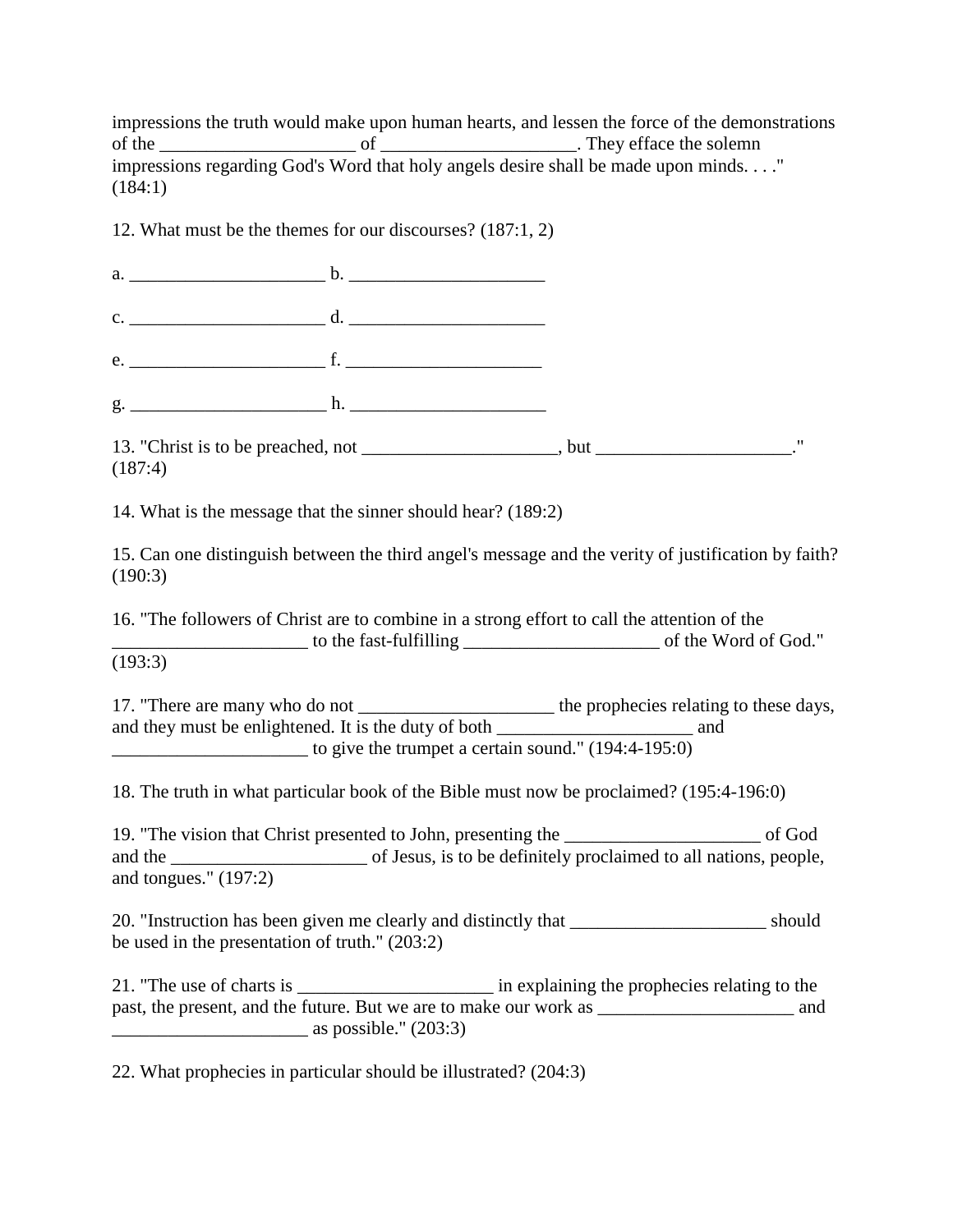a.  $\qquad \qquad$  b.

C. For meditation.

1. If I truly believe that we are nearing the final crisis, am I ready to do the work that the hour demands?

2. When working in new territory, am I following all the counsel given for this type of work?

3. Am I introducing threads of my own devising into the Lord's pattern on the loom? (215:1)

#### CHAPTER 8

#### PREACHING THE DISTINCTIVE TRUTHS

Date \_\_\_\_\_\_\_\_\_\_\_\_\_\_\_\_\_\_\_\_\_

A. Read pages 217-278 in Evangelism.

B. Test your comprehension.

Supply the proper words in the quotations below and answer the questions in the spaces provided. The numbers at the end of each question indicate the page and paragraph where the answer can be found.

1. "The truth must not languish upon our \_\_\_\_\_\_\_\_\_\_\_\_\_\_\_\_\_\_\_\_\_. We must rouse people to immediate preparation, for we little know what is before us."  $(217:3)$ 

2. "We have no time to lose. The powers of darkness are working with intense energy, and with stealthy tread \_\_\_\_\_\_\_\_\_\_\_\_\_\_\_\_\_\_\_\_\_ is advancing to take those who are now asleep. . . . We have warnings \_\_\_\_\_\_\_\_\_\_\_\_\_\_\_\_\_\_\_\_\_ which we may give, a work \_\_\_\_\_\_\_\_\_\_\_\_\_\_\_\_\_\_\_\_\_ which we may do, but soon it will be more difficult than we imagine. . . ." (218:5)

3. What is the wonderful theme which must be kept before the people? (220:3)

4. What are we cautioned against when speaking of the second coming of Christ? (221:1)

5. What is the very center of Christ's work in behalf of men? (222:1)

6. What false doctrine will the enemy disseminate? (224:3)

7. "The last message of warning to the world is to lead men to see the importance that God attaches to His \_\_\_\_\_\_\_\_\_\_\_\_\_\_\_\_\_\_\_\_\_." (225:3)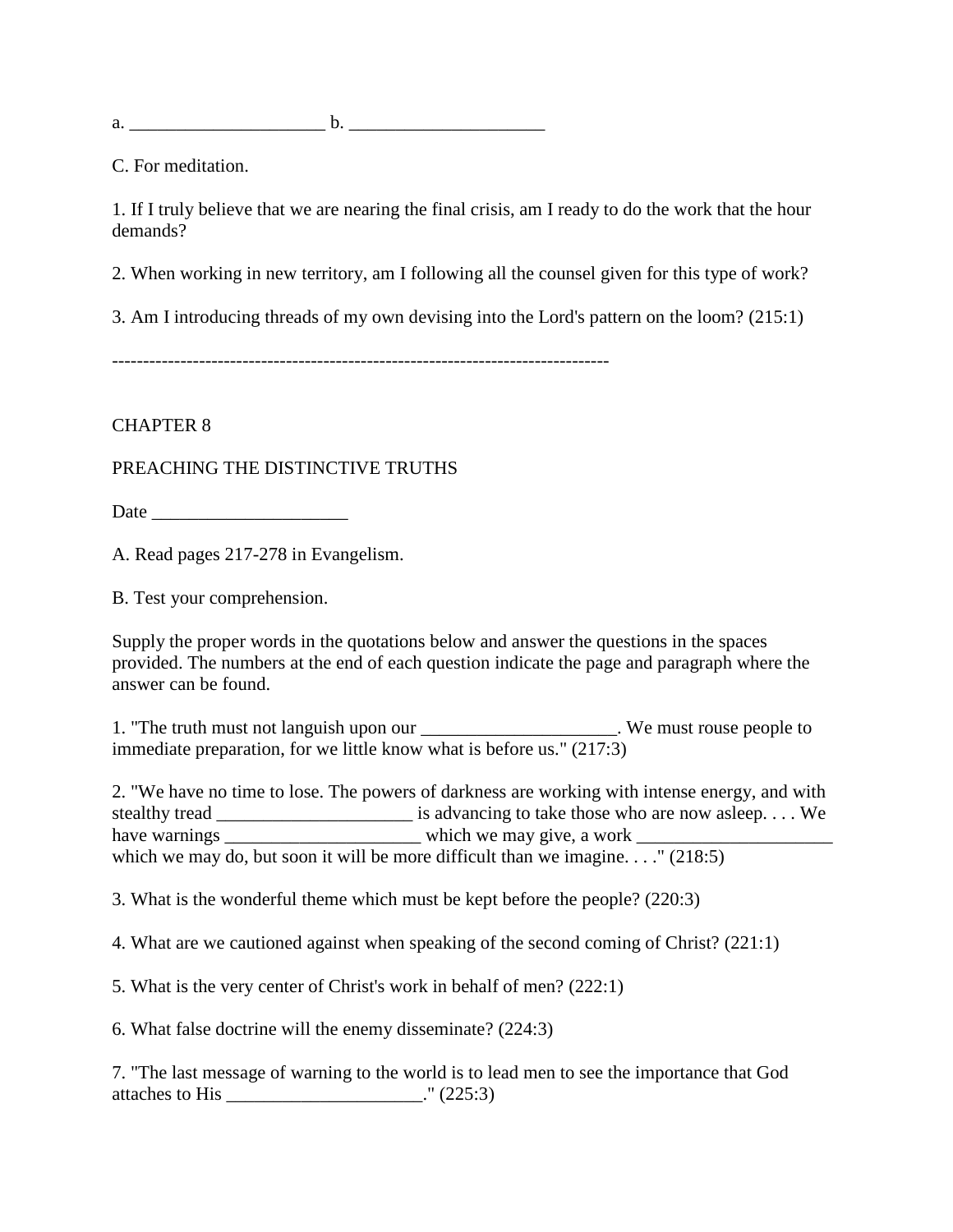8. "I am instructed to say, Gather from the Scriptures the proofs that God has sanctified the \_\_\_\_\_\_\_\_\_\_\_\_\_\_\_\_\_\_\_\_\_, and let these proofs be read before the congregation." (226:1)

9. "Avoid running down the \_\_\_\_\_\_\_\_\_\_\_\_\_\_\_\_\_\_\_; do not let the people receive the idea that your work is to \_\_\_\_\_\_\_\_\_\_\_\_\_\_\_\_\_\_\_\_\_\_\_, but to \_\_\_\_\_\_\_\_\_\_\_\_\_\_\_\_\_\_\_\_\_\_\_, and to present the truth as it is in Jesus." (227:1)

10. Satan is trying to thwart the proclamation of what message? (230:2)

11. "Do not make prominent those features of the message which are a condemnation of the customs and practices of the people, until they have opportunity to know that we are \_\_\_\_\_\_\_\_\_\_\_\_\_\_\_\_\_\_\_\_\_ in \_\_\_\_\_\_\_\_\_\_\_\_\_\_\_\_\_\_\_\_\_, that we believe in His divinity and in His pre-existence. Let the \_\_\_\_\_\_\_\_\_\_\_\_\_\_\_\_\_\_\_\_\_ of the world's \_\_\_\_\_\_\_\_\_\_\_\_\_\_\_\_\_\_\_\_\_ be

dwelt upon." (231:1)

12. "Those who know that they have the \_\_\_\_\_\_\_\_\_\_\_\_\_\_\_\_\_\_\_\_\_ should not, by the use of \_\_\_\_\_\_\_\_\_\_\_\_\_\_\_\_\_\_\_\_\_ and \_\_\_\_\_\_\_\_\_\_\_\_\_\_\_\_\_\_\_\_\_ expressions, give Satan one chance to misinterpret their spirit." (236:2)

13. What surety is given to those who faithfully observe the fourth commandment? (240:1)

14. What Bible incidents demonstrate that the heavenly Father cares for His children and provides for their physical needs? (241:1)

15. "\_\_\_\_\_\_\_\_\_\_\_\_\_\_\_\_\_\_\_ up to every \_\_\_\_\_\_\_\_\_\_\_\_\_\_\_\_\_\_\_\_\_ of \_\_\_\_\_\_\_\_\_\_\_\_\_\_\_\_\_\_\_\_\_ that you have received. Your eternal interests are involved here. . . . On your knees ask Christ to impress your heart by His \_\_\_\_\_\_\_\_\_\_\_\_\_\_\_\_\_\_\_\_\_, and turn not away from His law." (243:2)

16. "Do not think that if you take your position for the \_\_\_\_\_\_\_\_\_\_\_\_\_\_\_\_\_\_\_\_\_ you will lose your \_\_\_\_\_\_\_\_\_\_\_\_\_\_\_\_\_\_\_\_\_. You had better \_\_\_\_\_\_\_\_\_\_\_\_\_\_\_\_\_\_\_\_\_ your position than lose \_\_\_\_\_\_\_\_\_\_\_\_\_\_\_\_\_\_\_\_\_\_\_\_\_\_." (243:3)

17. "Great \_\_\_\_\_\_\_\_\_\_\_\_\_\_\_\_\_\_\_\_\_ should be used in the presentation of a truth that comes directly in opposition to the opinions and practices of the people." (246:2)

18. "When once the \_\_\_\_\_\_\_\_\_\_\_\_\_\_\_\_\_\_\_\_\_ of the people is gained, then it is time enough to introduce publicly the \_\_\_\_\_\_\_\_\_\_\_\_\_\_\_\_\_\_\_\_\_ and \_\_\_\_\_\_\_\_\_\_\_\_\_\_\_\_\_\_\_\_\_ questions." (246:3)

19. "It is part of your work to \_\_\_\_\_\_\_\_\_\_\_\_\_\_\_\_\_\_\_\_\_ those whom you bring into the truth to bring the <u>contract the storehouse</u> as an acknowledgment of their dependence on God. . . . If you neglect to give the new converts instruction on this point, you leave undone a  $_2$  part of your work."  $(250:2)$ 

20. When instructing new converts, what must we not keep back, and why? (251:2, 3)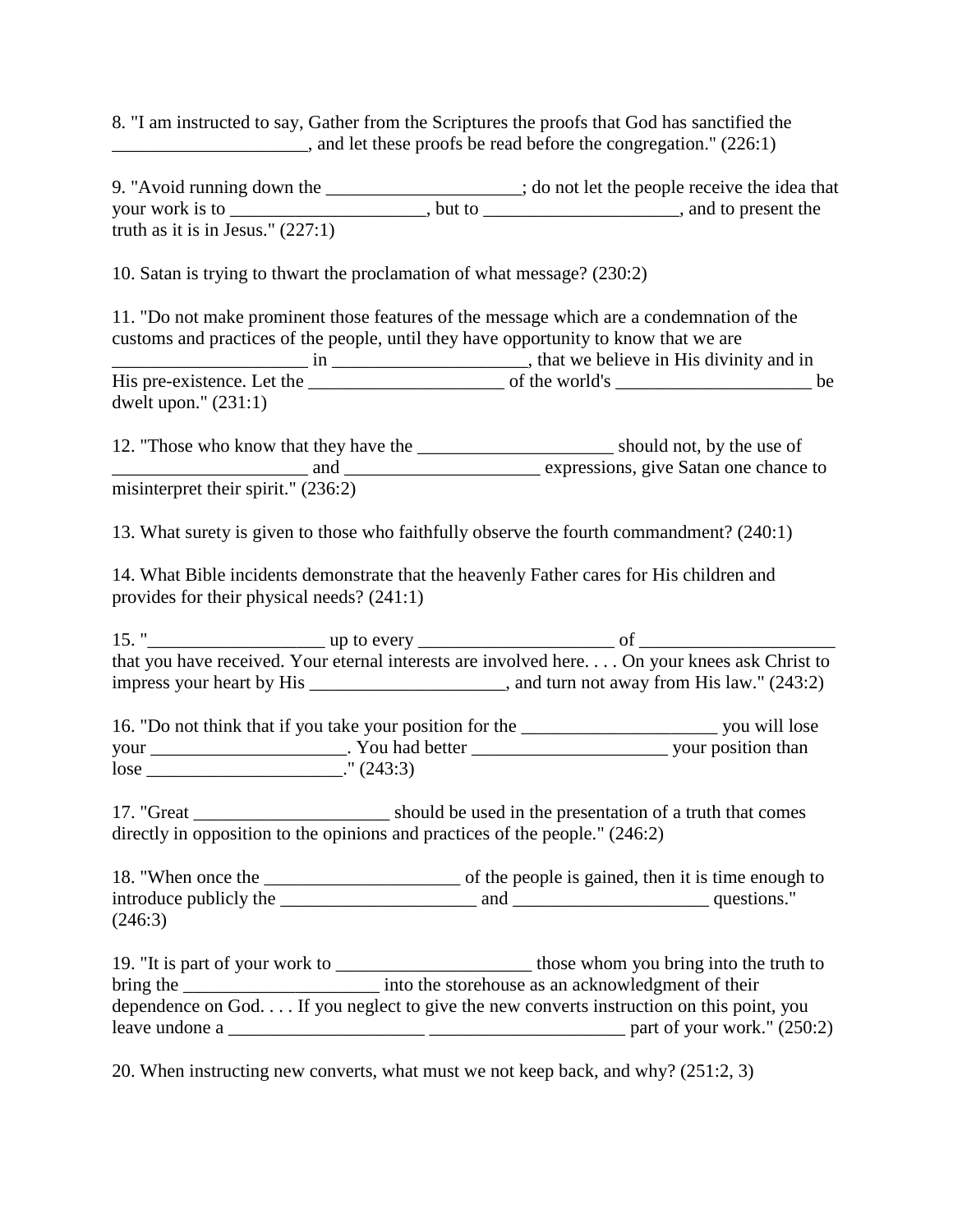21. "Should \_\_\_\_\_\_\_\_\_\_\_\_\_\_\_\_\_\_ flow into the treasury exactly according to God's plan,--a tenth of all the increase,--there would be \_\_\_\_\_\_\_\_\_\_\_\_\_\_\_\_\_\_\_\_\_\_ to carry forward His work." (252:3)

22. What activities should we avoid when gathering means for the church? (253:1)

23. New believers must have a clear understanding of

 $\frac{1}{(255:2)}$ 

24. What place do the testimonies have in relation to the Bible? (256:2)

25. What is the purpose of the testimonies? (256:4-257:0)

26. "Those who live in the \_\_\_\_\_\_\_\_\_\_\_\_\_\_\_\_\_\_\_\_\_ of this earth's history need to be fully established in the principles of \_\_\_\_\_\_\_\_\_\_\_\_\_\_\_\_\_\_\_\_\_. . . ." (262:1)

27. Why does God include health reform in His work? (263:3)

28. "The subject of temperance, in all its bearings, has an \_\_\_\_\_\_\_\_\_\_\_\_\_\_\_\_\_\_\_\_\_ place in the working out of our \_\_\_\_\_\_\_\_\_\_\_\_\_\_\_\_\_\_\_\_\_. Because of wrong habits of eating, the world is becoming more and more immoral." (265:2)

29. "Self-denial in dress is a part of our Christian duty. To dress \_\_\_\_\_\_\_\_\_\_\_\_\_\_\_\_\_\_\_\_\_, and \_\_\_\_\_\_\_\_\_\_\_\_\_\_\_\_\_\_\_\_\_ from display of jewelry and ornaments of every kind is in keeping with our faith." (269:3)

30. "There is no need to make the dress question the main point of your religion. There is something richer to speak of. Talk of Christ, and when the \_\_\_\_\_\_\_\_\_\_\_\_\_\_\_\_\_\_\_\_\_\_ is \_\_\_\_\_\_\_\_\_\_\_\_\_\_\_\_\_\_\_\_\_, everything that is out of harmony with the Word of God will drop

off." (272:1)

31. Which two ordinances are monumental pillars of the church? (273:2)

32. What did the early Adventist believers do on the day before the celebration of the Lord's supper and the foot washing service? (274:3)

33. Why was the foot washing ordinance instituted? (275:1)

C. For meditation.

1. Do I constantly hold the hope of Christ's second coming in my heart and mind as I go about my daily activities?

2. Am I aware of the fact that Satan has many ways in which to tempt me to be disloyal to God's law?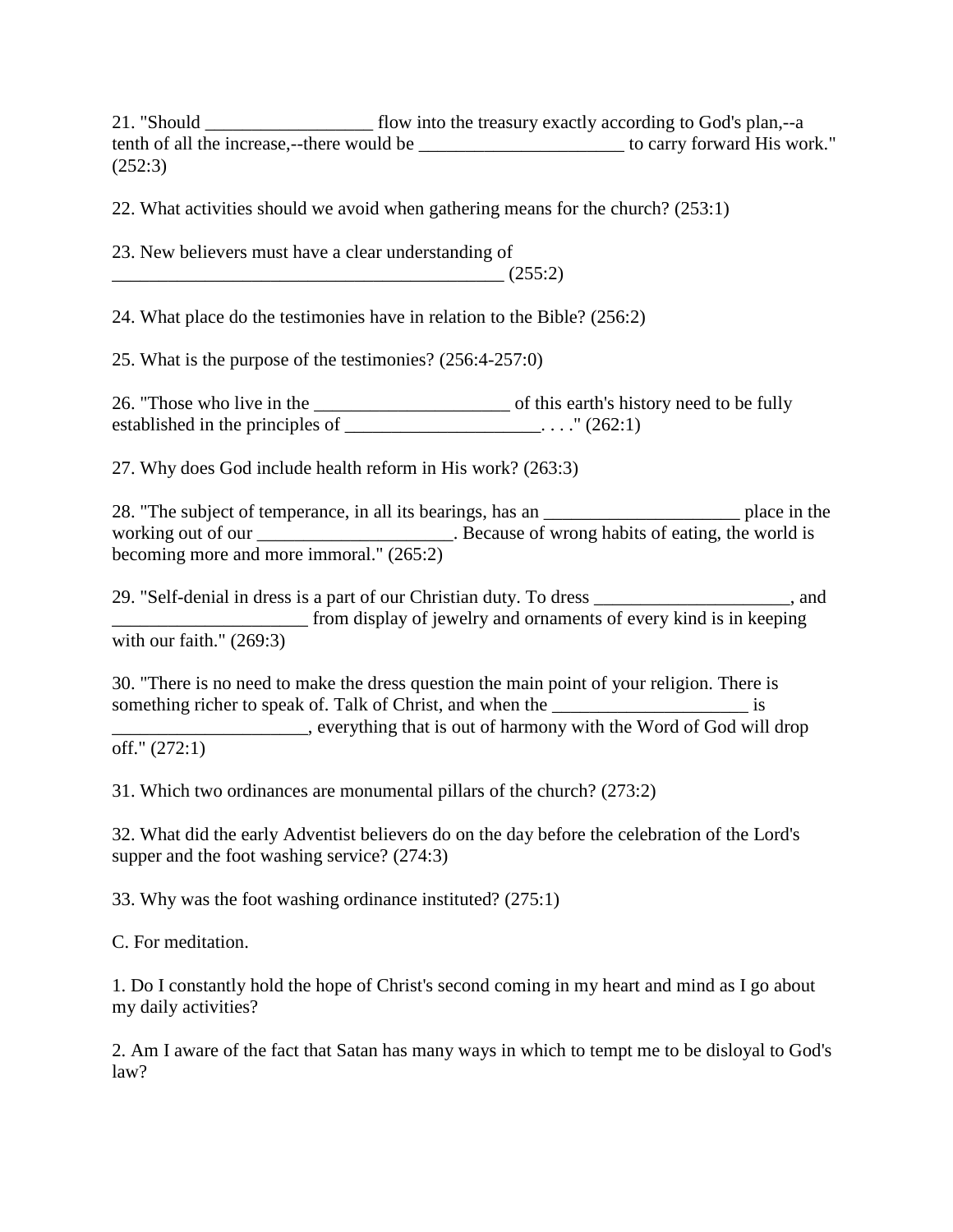3. Could it be that by my lack of faithfulness I am hindering the progress of the Lord's work?

4. Am I following sound health principles?

5. In my personal attire and conduct am I in harmony with Christian modesty?

--------------------------------------------------------------------------------

#### CHAPTER 9

CLINCHING THE INTEREST

Date \_\_\_\_\_\_\_\_\_\_\_\_\_\_\_\_\_\_\_\_\_

A. Read pages 279-333 in Evangelism.

B. Test your comprehension.

Supply the proper words in the quotations below and answer the questions in the spaces provided. The numbers at the end of each question indicate the page and paragraph where the answer can be found.

1. "It is not flowery discourses that are needed, not a \_\_\_\_\_\_\_\_\_\_\_\_\_\_\_\_\_\_\_\_\_ of words without meaning. Our ministers are to preach in a way that will \_\_\_\_\_\_\_\_\_\_\_\_\_\_\_\_\_\_\_\_\_\_\_\_\_ people to grasp vital \_\_\_\_\_\_\_\_\_\_\_\_\_\_\_\_\_\_\_\_\_." (279:2) 2. "In \_\_\_\_\_\_\_\_\_\_\_\_\_\_\_\_\_\_\_\_\_ discourse fervent \_\_\_\_\_\_\_\_\_\_\_\_\_\_\_\_\_\_\_\_\_ should be made to the people to \_\_\_\_\_\_\_\_\_\_\_\_\_\_\_\_\_\_\_\_\_\_\_\_\_\_ their sins and turn to Christ."  $(280:3)$ 3. Conversion leads on to what experience? (289:2-290:0) 4. "We must have more than an intellectual belief in the truth. Many of the Jews were convinced that Jesus was the Son of God, but they were too proud and ambitious to \_\_\_\_\_\_\_\_\_\_\_\_\_\_\_\_\_\_\_\_\_. They decided to resist the truth, and they maintained their opposition. They did not receive into the \_\_\_\_\_\_\_\_\_\_\_\_\_\_\_\_\_\_\_\_\_ the truth as it is in Jesus." (291:1) 5. Who actually effects the work of saving souls? (291:2) 6. "The conversion of souls to God is the work, the work, in which human beings can have a part."  $(292:1)$ 

7. What precaution must we take regarding those who show a great interest in the truth? (295:1)

8. "Every expression that you have ever been in the habit of making, people and ministers, that is \_\_\_\_\_\_\_\_\_\_\_\_\_\_\_\_\_\_\_\_\_ or \_\_\_\_\_\_\_\_\_\_\_\_\_\_\_\_\_\_\_\_\_, every practice of thrusting upon the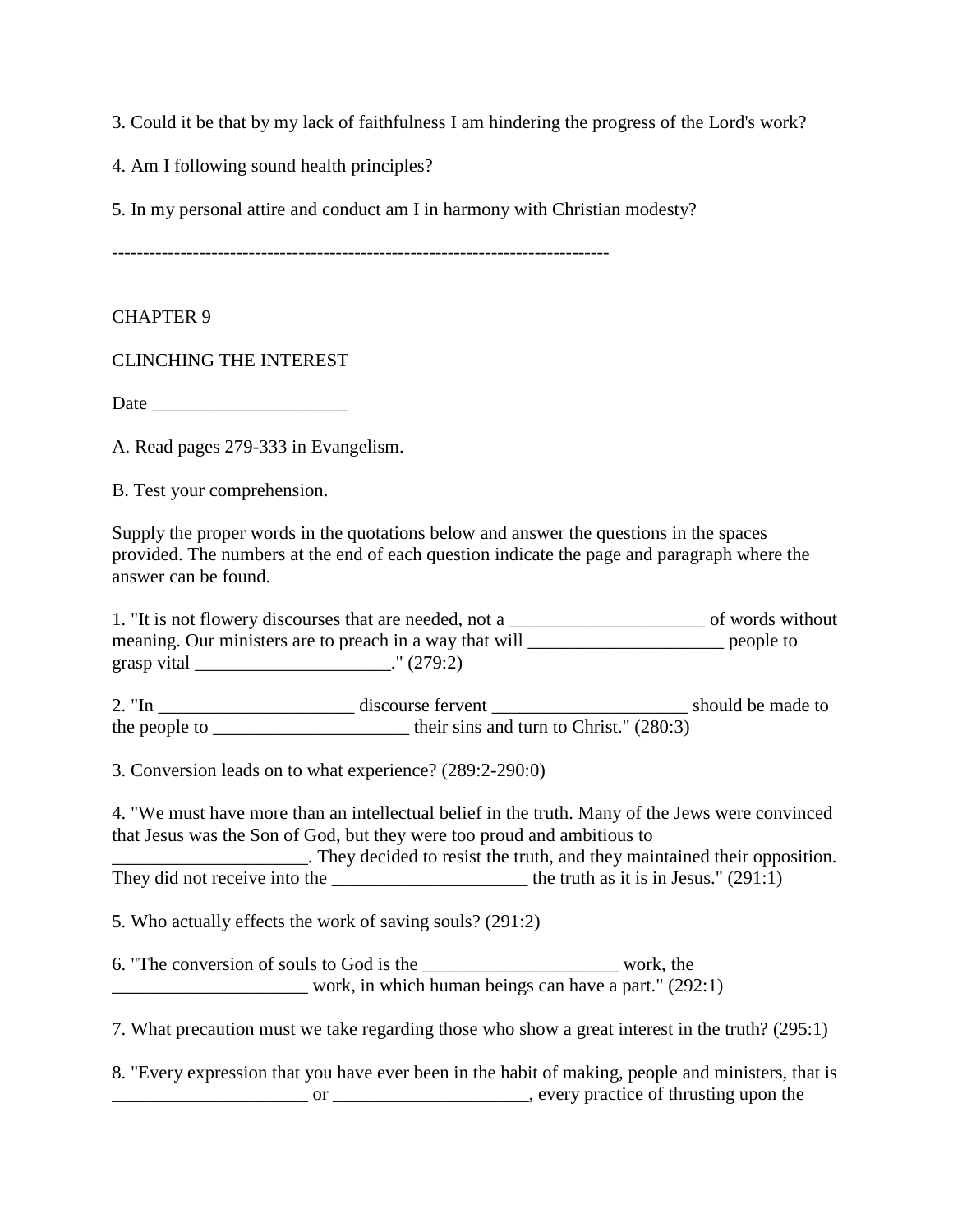people the very strongest positions, that they are no more prepared to receive than a baby to receive \_\_\_\_\_\_\_\_\_\_\_\_\_\_\_\_\_\_\_\_\_, must be put aside. There must be a

\_\_\_\_\_\_\_\_\_\_\_\_\_\_\_\_\_\_\_\_\_, Christ must be woven into everything that is argumentative as the \_\_\_\_\_\_\_\_\_\_\_\_\_\_\_\_\_\_\_\_\_ and the \_\_\_\_\_\_\_\_\_\_\_\_\_\_\_\_\_\_\_\_\_ of the garment." (299:4-300:0)

9. What must we do in order to be able to respond to the attacks of the enemy with meekness and humility?  $(303:1)$ 

| 10. "We must expect to meet unbelief and opposition. The truth has always had to      |                                                     |
|---------------------------------------------------------------------------------------|-----------------------------------------------------|
|                                                                                       | with these elements. But though you should meet the |
|                                                                                       |                                                     |
| may think, as did Paul, that they are doing God service; and to such we must manifest |                                                     |
|                                                                                       | , and long-suffering" $(305:2)$                     |
|                                                                                       |                                                     |

11. "There is need of a more thorough \_\_\_\_\_\_\_\_\_\_\_\_\_\_\_\_\_\_\_\_\_ on the part of candidates for baptism. They are in need of more \_\_\_\_\_\_\_\_\_\_\_\_\_\_\_\_\_\_\_\_\_\_\_\_\_ instruction than has usually been given them. . . . We are not only to say, 'I believe,' but to practice the truth." (308:4-309:0)

12. "The test of discipleship is not brought to bear as \_\_\_\_\_\_\_\_\_\_\_\_\_\_\_\_\_\_\_\_\_ as it should be upon those who present themselves for \_\_\_\_\_\_\_\_\_\_\_\_\_\_\_\_\_\_\_\_\_\_\_." (311:2)

13. What is one subject on which new converts will need proper instruction? (312:1)

14. "There is one thing that we have no right to do, and that is to

another man's heart or \_\_\_\_\_\_\_\_\_\_\_\_\_\_\_\_\_\_\_\_\_ his motives. But when a person presents himself as a candidate for church membership, we are to examine the \_\_\_\_\_\_\_\_\_\_\_\_\_ of his \_\_\_\_\_\_\_\_\_\_\_\_\_\_\_\_\_\_\_\_\_, and leave the responsibility of his motive with himself. But great should be exercised in accepting members into the church; for Satan has his specious devices through which he purposes to \_\_\_\_\_\_\_\_\_\_\_\_\_\_\_\_\_\_\_\_\_\_\_\_\_\_ brethren into the church, through whom he can work more successfully to \_\_\_\_\_\_\_\_\_\_\_\_\_\_\_\_\_\_\_\_\_\_\_ the cause of God." (313:3)

15. "After the believing soul has received the ordinance of baptism, he is to

\_\_\_\_\_\_\_\_\_\_\_\_\_\_\_\_\_\_\_\_\_ that he is dedicated to God, to Christ, and to the Holy Spirit. . . ."

(315:3)

16. "It is the grace of Christ that gives life to the soul. Apart from \_\_\_\_\_\_\_\_\_\_\_\_\_\_\_\_\_, baptism, like any other service, is a worthless form." (318:3)

17. Describe what happens when one receives salvation. (319:1)

a.  $\frac{b}{c}$ .  $\frac{b}{c}$ 

c. \_\_\_\_\_\_\_\_\_\_\_\_\_\_\_\_\_\_\_\_\_ d. \_\_\_\_\_\_\_\_\_\_\_\_\_\_\_\_\_\_\_\_\_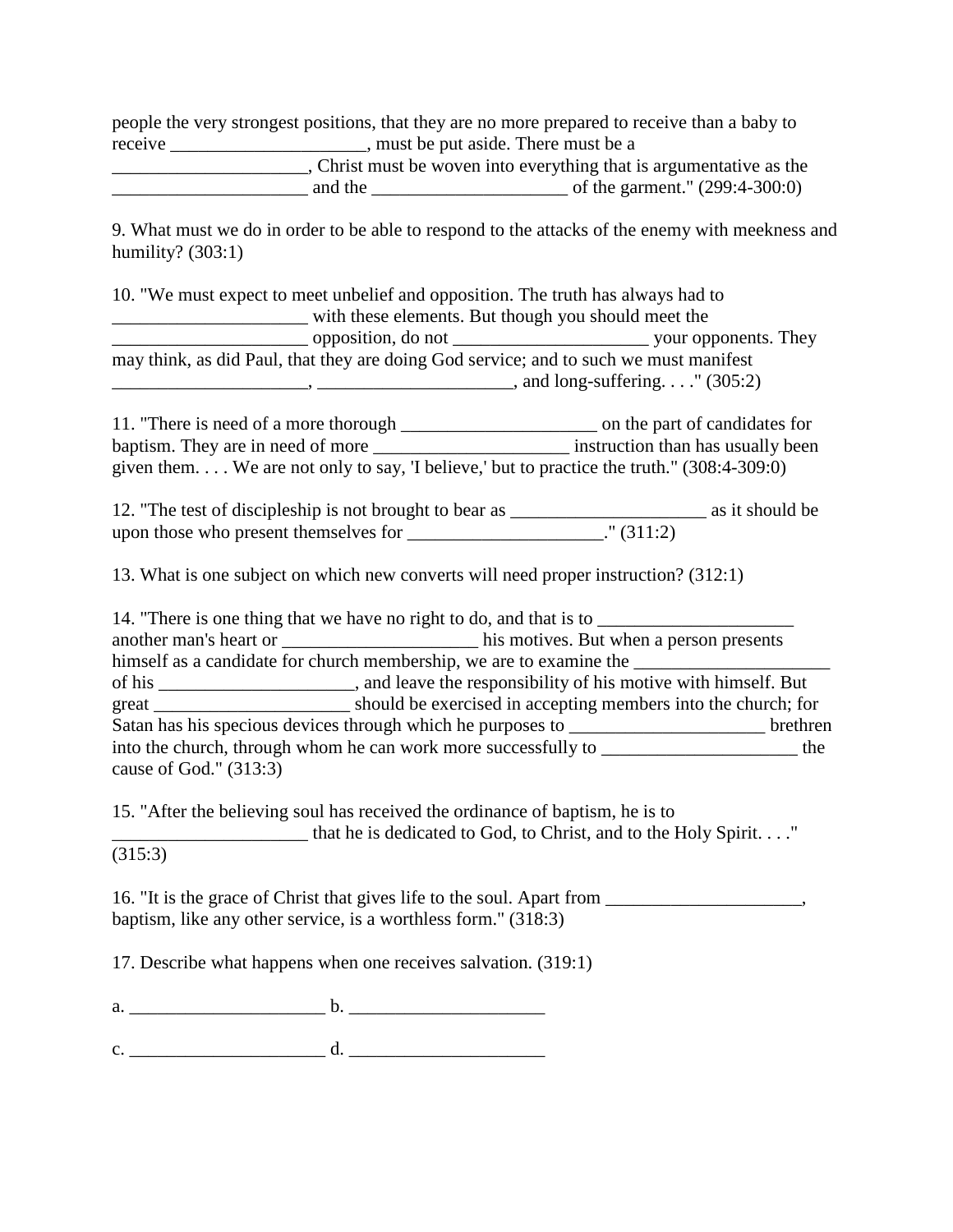18. "The accession of members who have not been renewed in heart and reformed in life is a source of \_\_\_\_\_\_\_\_\_\_\_\_\_\_\_\_\_\_\_\_\_\_\_ to the church. This fact is often ignored. Some ministers and churches are \_\_\_\_\_\_\_\_\_\_\_\_\_\_\_\_\_\_\_\_\_ of securing an increase of \_\_\_\_\_\_\_\_\_\_\_\_\_\_\_\_\_\_\_\_\_ that they do not bear faithful testimony against unchristian habits and practices. Those who accept the truth are not taught that they cannot \_\_\_\_\_\_\_\_\_\_\_\_\_\_\_\_\_\_\_\_\_ be worldlings in conduct while they are Christians in name." (319:3)

|         | 19. "God would be better pleased to have      | <i>l</i> persons l                                                         |
|---------|-----------------------------------------------|----------------------------------------------------------------------------|
|         |                                               | converted to the truth as the result of their [the ministers] labors, than |
| to have | make a                                        |                                                                            |
|         | and yet not be thoroughly converted." (320:1) |                                                                            |

20. If a minister leaves his field of labor as soon as a group of converts accept the truth, what will be the result?  $(322:1)$ 

21. If new believers are not firmly grounded in the Word of God and thoroughly converted to Christ, and have not made radical changes in their lives, what will happen? (322:2)

22. "When a minister enters a field, he should work that field \_\_\_\_\_\_\_\_\_\_\_\_\_\_\_\_\_\_\_.... If he has instructed those under his care, when he leaves for other fields of labor the work will not \_\_\_\_\_\_\_\_\_\_\_\_\_\_\_\_\_\_\_\_\_; it will be bound off so firmly as to be secure." (322:3-323:0)

23. What counsel is given us concerning city evangelism? (323:1)

24. "Our ministers must be educated and trained to do their work more \_\_\_\_\_\_\_\_\_\_\_\_\_\_\_\_\_\_\_\_\_. They should \_\_\_\_\_\_\_\_\_\_\_\_\_\_\_\_\_\_\_\_\_ the work and not leave it to ravel out. And they should look especially after the interests they have created, and not and never have any special interest after leaving a church." (324:1)

25. What is the reason we suffer such great losses when holding efforts in the large cities? (328:1)

26. "In comparison to the number that reject the truth, those that receive it will be \_\_\_\_\_\_\_\_\_\_\_\_\_\_\_\_\_\_\_\_\_ \_\_\_\_\_\_\_\_\_\_\_\_\_\_\_\_\_\_\_\_\_, but one soul is of more value than \_\_\_\_\_\_\_\_\_\_\_\_\_\_\_\_\_\_\_\_\_ beside. We must not become discouraged, although our work does not seem to bring large returns." (329:3)

27. Why does the gospel work meet with so little comparative success? (333:2)

a. \_\_\_\_\_\_\_\_\_\_\_\_\_\_\_\_\_\_\_\_\_ b. \_\_\_\_\_\_\_\_\_\_\_\_\_\_\_\_\_\_\_\_\_

C. For meditation.

1. Do I perceive the many people around me who are on the verge of the kingdom, waiting only to be gathered in? (292:2)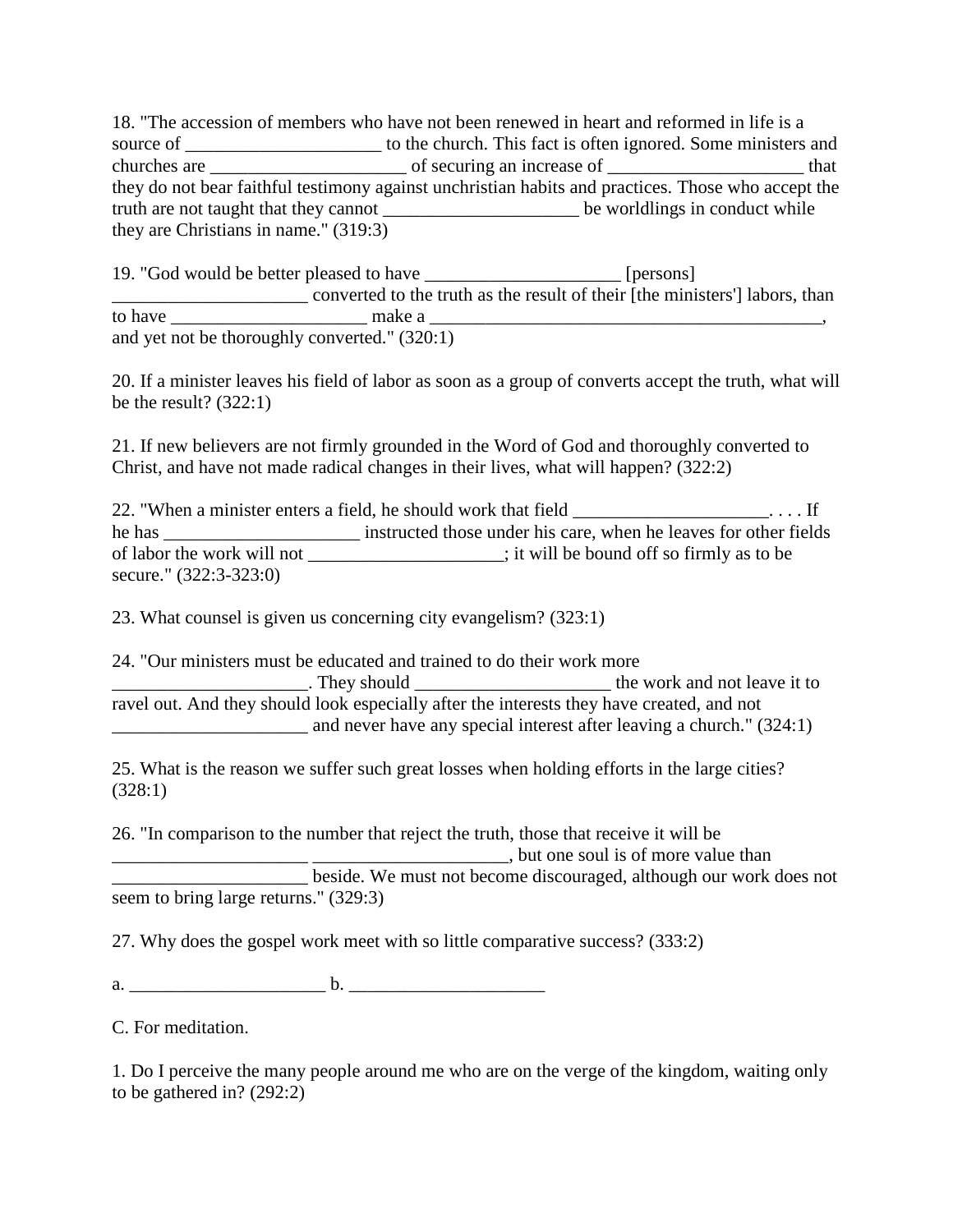2. As a parent am I conscientiously fulfilling the responsibility entrusted to me regarding the spiritual welfare of my children?

3. Am I conscious of the fact that Satan does not want me to give myself unconditionally to the Lord?

--------------------------------------------------------------------------------

CHAPTER 10

ESTABLISHING AND HOLDING NEW CONVERTS

Date  $\Box$ 

A. Read pages 334-383 in Evangelism.

B. Test your comprehension.

Supply the proper words in the quotations below and answer the questions in the spaces provided. The numbers at the end of each question indicate the page and paragraph where the answer can be found.

1. After having presented the truth for the first time during an evangelistic series, what then needs to be done? (334:2)

2. "Our efforts are not to cease because public meetings have been \_\_\_\_\_\_\_\_\_\_\_\_\_\_\_\_\_\_\_\_\_\_\_ for a time. So long as there are \_\_\_\_\_\_\_\_\_\_\_\_\_\_\_\_\_\_\_\_, we must give them opportunity to learn the truth." (337:1)

3. "Much \_\_\_\_\_\_\_\_\_\_\_\_\_\_\_\_\_\_\_\_\_ upon the work done by the members of the In connection with and following the tent meetings that shall be held in our \_\_\_\_\_\_\_\_\_\_\_\_\_\_\_\_\_\_\_\_\_." (338:4)

4. Upon what points should one firmly establish new believers? (343:4)

| a.                            |                                                                                                                                                                                                                                |     |
|-------------------------------|--------------------------------------------------------------------------------------------------------------------------------------------------------------------------------------------------------------------------------|-----|
|                               |                                                                                                                                                                                                                                |     |
| $c.$ $\overline{\phantom{a}}$ |                                                                                                                                                                                                                                |     |
| d.                            |                                                                                                                                                                                                                                |     |
|                               | is to the same state of the state of the state of the state of the state of the state of the state of the state of the state of the state of the state of the state of the state of the state of the state of the state of the | the |

responsibility of keeping himself in \_\_\_\_\_\_\_\_\_\_\_\_\_\_\_\_\_\_\_\_\_\_\_\_\_\_\_\_\_\_with the guidance of the Word of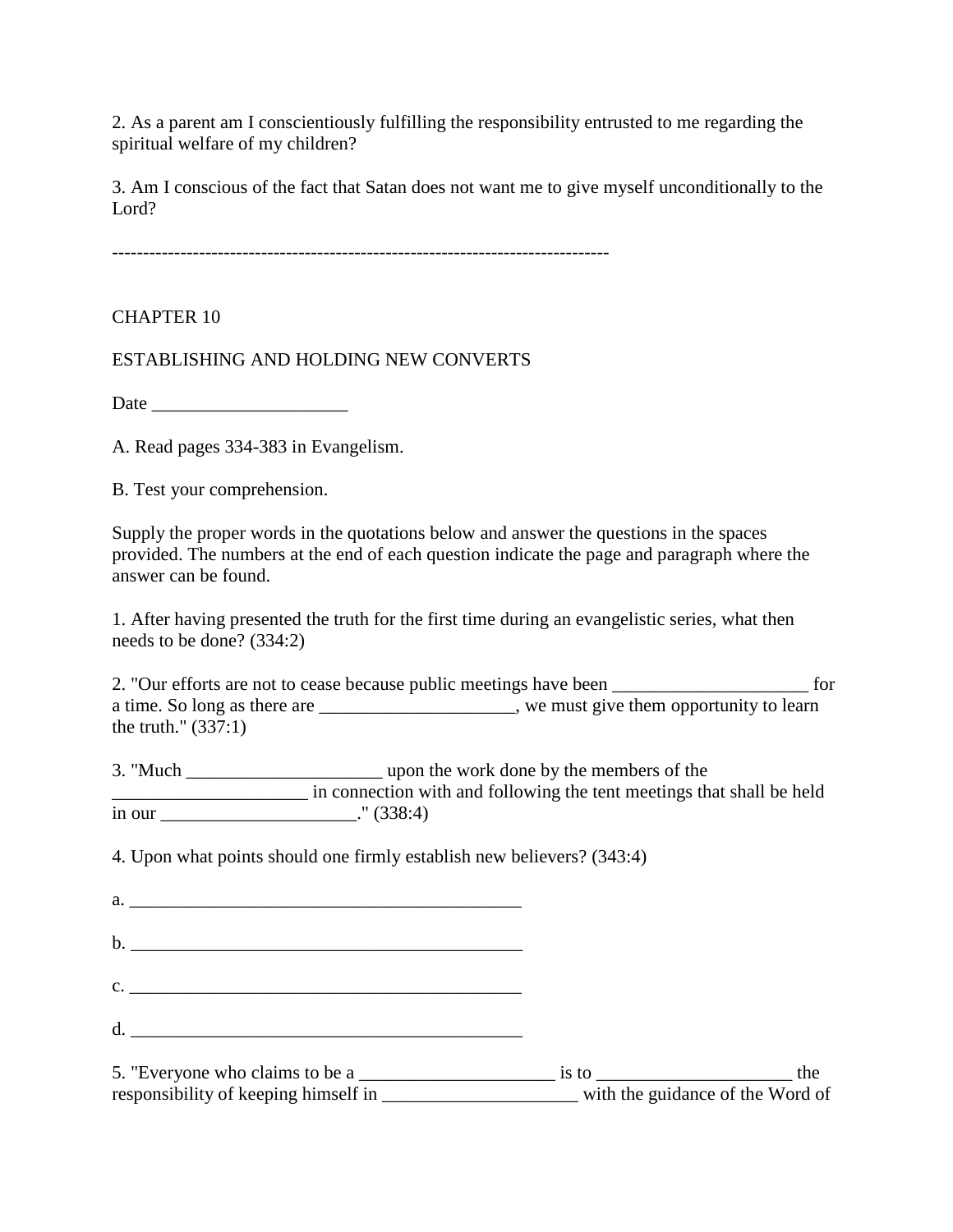God. God holds each soul \_\_\_\_\_\_\_\_\_\_\_\_\_\_\_\_\_\_\_\_\_ for following, for himself, the pattern given in the life of Christ and for having a character that is \_\_\_\_\_\_\_\_\_\_\_\_\_\_\_\_\_\_\_\_\_ and \_\_\_\_\_\_\_\_\_\_\_\_\_\_\_\_\_\_\_\_\_." (343:2)

6. "How much better it would be for the cause, if the messenger of truth had \_\_\_\_\_\_\_\_\_\_\_\_\_\_\_\_\_\_\_\_\_ and \_\_\_\_\_\_\_\_\_\_\_\_\_\_\_\_\_\_\_\_\_ educated these converts in regard to all these essential matters, even if there were \_\_\_\_\_\_\_\_\_\_\_\_\_\_\_\_\_\_\_\_\_ whom he could number as being added to the church under his labors." (343:5)

7. "When men and women accept the truth, we are not to \_\_\_\_\_\_\_\_\_\_\_\_\_\_\_\_\_\_\_\_\_ and \_\_\_\_\_\_\_\_\_\_\_\_\_\_\_\_\_\_\_\_\_ them and have no further burden for them. They are to be looked after. They are to be \_\_\_\_\_\_\_\_\_\_\_\_\_\_\_\_\_\_\_\_\_ as a \_\_\_\_\_\_\_\_\_\_\_\_\_\_\_\_\_\_\_\_\_ upon the soul, and we must watch over them as stewards who must render an \_\_\_\_\_\_\_\_\_\_\_\_\_\_\_\_\_\_\_." (345:2)

8. What must be rooted out of the heart, and why? ((347:2)

a. \_\_\_\_\_\_\_\_\_\_\_\_\_\_\_\_\_\_\_\_\_\_\_\_\_\_\_\_\_\_\_\_\_\_\_\_\_\_\_\_\_\_

b. \_\_\_\_\_\_\_\_\_\_\_\_\_\_\_\_\_\_\_\_\_\_\_\_\_\_\_\_\_\_\_\_\_\_\_\_\_\_\_\_\_\_

.

9. A little corner of the sermon should be reserved for whom? (349:1)

10. What sermon topic should be presented to statesmen, learned men and "honorable personages"? (350:1)

11. "Those who have newly come to the \_\_\_\_\_\_\_\_\_\_\_\_\_\_\_\_\_\_\_\_\_ should be \_\_\_\_\_\_\_\_\_\_\_\_\_\_\_\_\_\_\_\_\_ and \_\_\_\_\_\_\_\_\_\_\_\_\_\_\_\_\_\_\_\_\_ dealt with, and it is the duty of the \_\_\_\_\_\_\_\_\_\_\_\_\_\_\_\_\_\_\_\_\_ members of the church to devise ways and means to provide help and sympathy and instruction for those who have conscientiously withdrawn from other churches for the truth's sake, and thus cut themselves off from the pastoral labor to which they have been accustomed." (351:1)

12. "The ministers may do their part, but they can never perform the work that the \_\_\_\_\_\_\_\_\_\_\_\_\_\_\_\_\_\_\_ should do. God requires His \_\_\_\_\_\_\_\_\_\_\_\_\_\_\_\_\_\_\_\_\_\_\_\_\_\_\_\_\_\_\_\_ to nurse those who are young in faith and experience, to go to them, not for the purpose of \_\_\_\_\_\_\_\_\_\_\_\_\_\_\_\_\_\_\_\_\_ with them, but to \_\_\_\_\_\_\_\_\_\_\_\_\_\_\_\_\_\_\_\_\_, to speak unto them words that are "like apples of gold in pictures of silver." (352:1)

13. "Personal responsibility, personal activity in seeking the of others, must be the \_\_\_\_\_\_\_\_\_\_\_\_\_\_\_\_\_\_\_\_\_ given to all newly come to the faith. . . ." (354:2)

14. Why is it that some new believers do not advance? (355:2)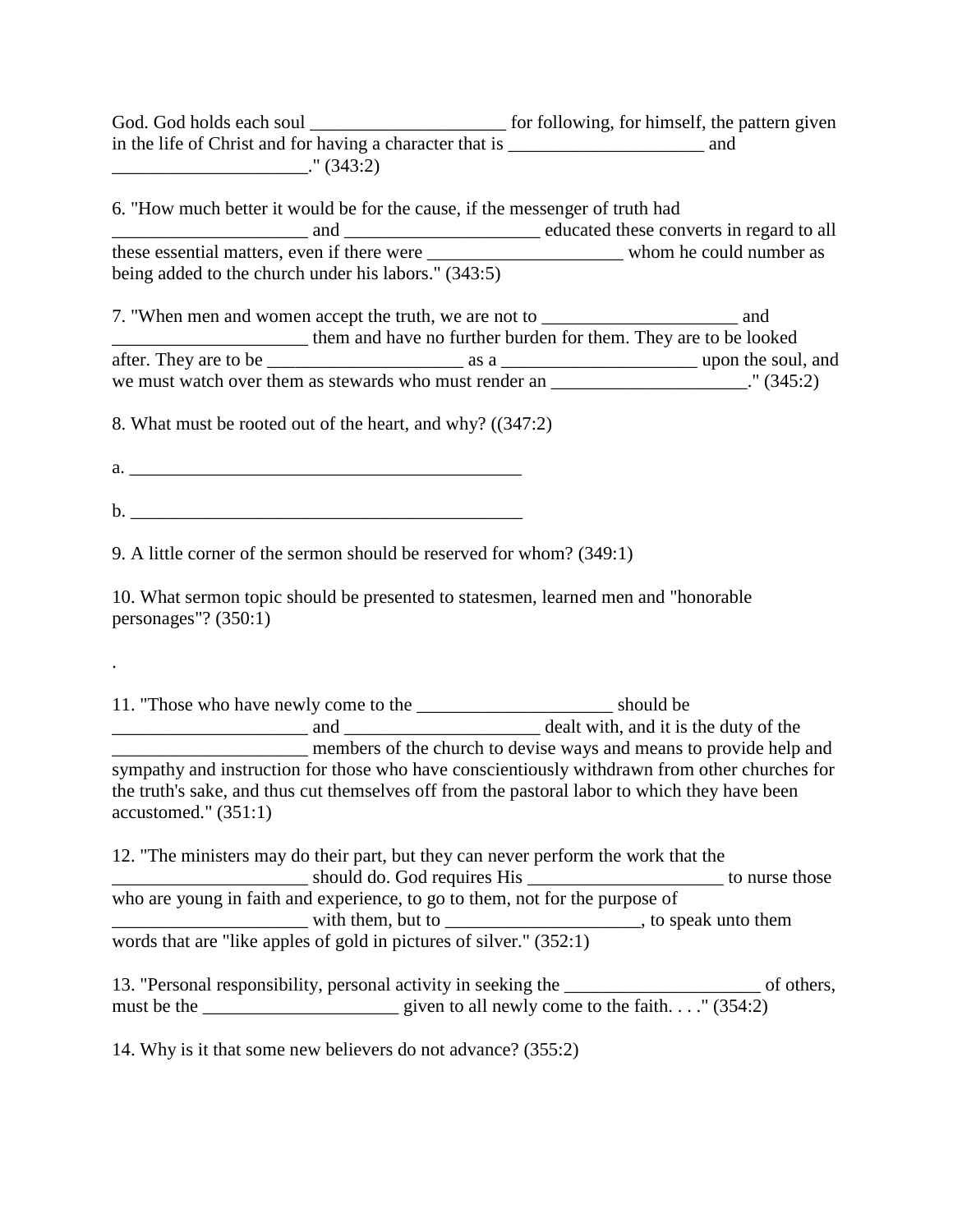15. "Those who are most \_\_\_\_\_\_\_\_\_\_\_\_\_\_\_\_\_\_\_\_\_ employed in doing with interested fidelity their work to win \_\_\_\_\_\_\_\_\_\_\_\_\_\_\_\_\_\_\_\_\_ to Jesus Christ, are the best developed in \_\_\_\_\_\_\_\_\_\_\_\_\_\_\_\_\_\_\_\_\_ and \_\_\_\_\_\_\_\_\_\_\_\_\_\_\_\_\_\_\_\_\_." (356:3)

16. "Many know so \_\_\_\_\_\_\_\_\_\_\_\_\_\_\_\_\_\_\_\_\_ about their \_\_\_\_\_\_\_\_\_\_\_\_\_\_\_\_\_\_ that they are unsettled in the faith. They remove the old landmarks, and \_\_\_\_\_\_\_\_\_\_\_\_\_\_\_\_\_\_\_\_\_ and \_\_\_\_\_\_\_\_\_\_\_\_\_\_\_\_\_\_\_\_\_ of doctrine blow them hither and thither." (362:3)

17. So that new believers will be firmly established in the faith, what books should they read? (366:3)

 $a.$ 

 $\mathbf b.$  $c.$ 

 $d.$ 

18. "The efforts made to cleanse the church from moral \_\_\_\_\_\_\_\_\_\_\_\_\_\_\_\_\_\_\_\_\_ must be made  $\overline{\text{in God's}}$  \_\_\_\_\_\_\_\_\_\_\_\_\_\_\_\_\_\_\_\_. There must be no \_\_\_\_\_\_\_\_\_\_\_\_\_\_\_\_\_\_\_\_\_, no hypocrisy. There must be no \_\_\_\_\_\_\_\_\_\_\_\_\_\_\_\_\_\_, whose sins are regarded as less sinful that those of others." (369:0)

19. Concerning the matter of rebaptism, how should we deal with the brethren who have come from other religious bodies who had a Bible baptism but did not have a full knowledge of the truth? Why? (374:2, 3)

20. "Wherever a company of believers is raised up, a  $\qquad \qquad$  of \_\_\_\_\_\_\_\_\_\_\_\_\_\_\_\_\_\_\_\_\_ should be built. Let not the workers leave the place without accomplishing this." (376:1)

21. "In \_\_\_\_\_\_\_\_\_\_\_\_\_\_\_\_\_\_\_\_\_ city where the truth is proclaimed, \_\_\_\_\_\_\_\_\_\_\_\_\_\_\_\_\_\_\_\_\_ are to be raised up. In some \_\_\_\_\_\_\_\_\_\_\_\_\_\_\_\_\_\_\_\_\_ cities there must be churches in \_\_\_\_\_\_\_\_\_\_\_\_\_\_\_\_\_\_\_\_\_ \_\_\_\_\_\_\_\_\_\_\_\_\_\_\_\_\_\_\_\_\_ of the city. In some places, meetinghouses will be offered for sale at reasonable rates, which can be purchased \_\_\_\_\_\_\_\_\_\_\_\_\_\_\_\_\_\_\_\_\_." (377:1)

22. "We have no command from God to erect a building which will compare for richness and splendor with the \_\_\_\_\_\_\_\_\_\_\_\_\_\_\_\_\_\_\_\_\_\_. But we are to build a humble house of worship, \_\_\_\_\_\_\_\_\_\_\_\_\_\_\_\_\_\_\_\_\_ and \_\_\_\_\_\_\_\_\_\_\_\_\_\_\_\_\_\_\_\_\_, \_\_\_\_\_\_\_\_\_\_\_\_\_\_\_\_\_\_\_\_\_ and  $\frac{1}{\text{max}}$  in its design." (377:3)

23. When planning to build a church, what other provision should be made as well? (380:2)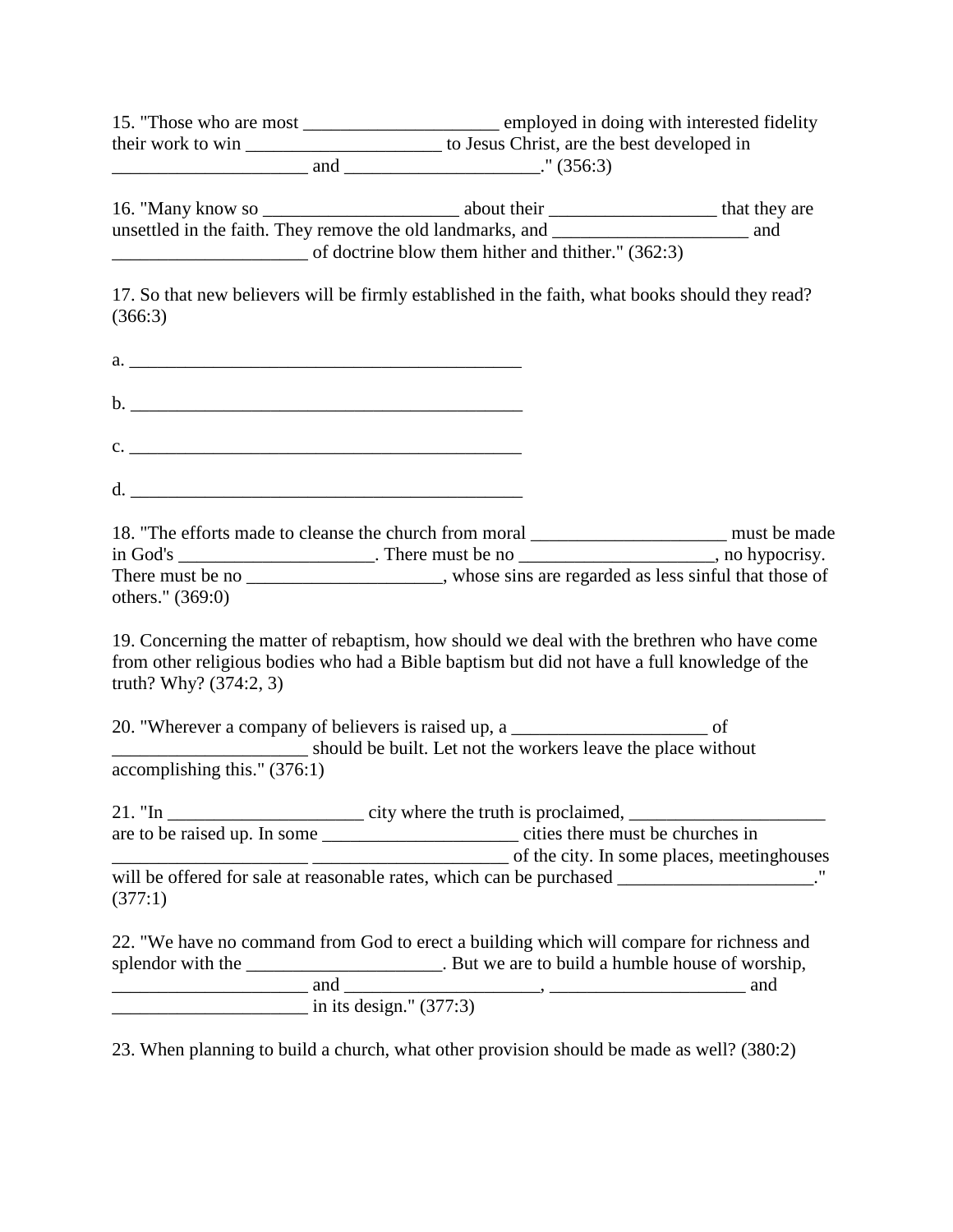24. "Instead of keeping the \_\_\_\_\_\_\_\_\_\_\_\_\_\_\_\_\_\_\_\_\_ at work for the churches that already know the truth, let the members of the churches say to these laborers: 'Go work for souls that are perishing in darkness. We ourselves will carry forward the services of the church. We will keep up the meetings, and, by abiding in \_\_\_\_\_\_\_\_\_\_\_\_\_\_\_\_\_\_\_\_\_ will maintain The same state of the souls will work for souls that are about us, and we will send our \_\_\_\_\_\_\_\_\_\_\_\_\_\_\_\_\_\_\_\_\_ and our \_\_\_\_\_\_\_\_\_\_\_\_\_\_\_\_\_\_\_\_\_ to sustain the laborers in more \_\_\_\_\_\_\_\_\_\_\_\_\_\_\_\_\_\_\_\_\_ and \_\_\_\_\_\_\_\_\_\_\_\_\_\_\_\_\_\_\_\_\_ fields.'" (382:1)

C. For meditation.

1. What am I doing to help establish new converts in the faith?

2. By the fruits that are evident in my life, could it be said that I am under the influence of the Holy Spirit?

3. Am I now "rooted and grounded" in the truth so that I am able to stand firm against the temptations of the enemy?

4. As a church member, am I a help to the pastor and an inspiration to my fellow brothers and sisters in the faith?

--------------------------------------------------------------------------------

## CHAPTER 11

## THE WORK IN THE LARGE AMERICAN CITIES

Date \_\_\_\_\_\_\_\_\_\_\_\_\_\_\_\_\_\_\_\_\_

A. Read pages 384-406 in Evangelism.

B. Test your comprehension.

Supply the proper words in the quotations below and answer the questions in the spaces provided. The numbers at the end of each question indicate the page and paragraph where the answer can be found.

1. What other good means are there for evangelizing large cities? (386:1)

2. "The men in the business houses of New York and other large \_\_\_\_\_\_\_\_\_\_\_\_\_\_\_\_\_ verily as the \_\_\_\_\_\_\_\_\_\_\_\_\_\_\_\_\_\_\_\_\_ in foreign lands, must be reached with the message." (388:2)

3. What happened in the big eastern cities in the United States? (389:2)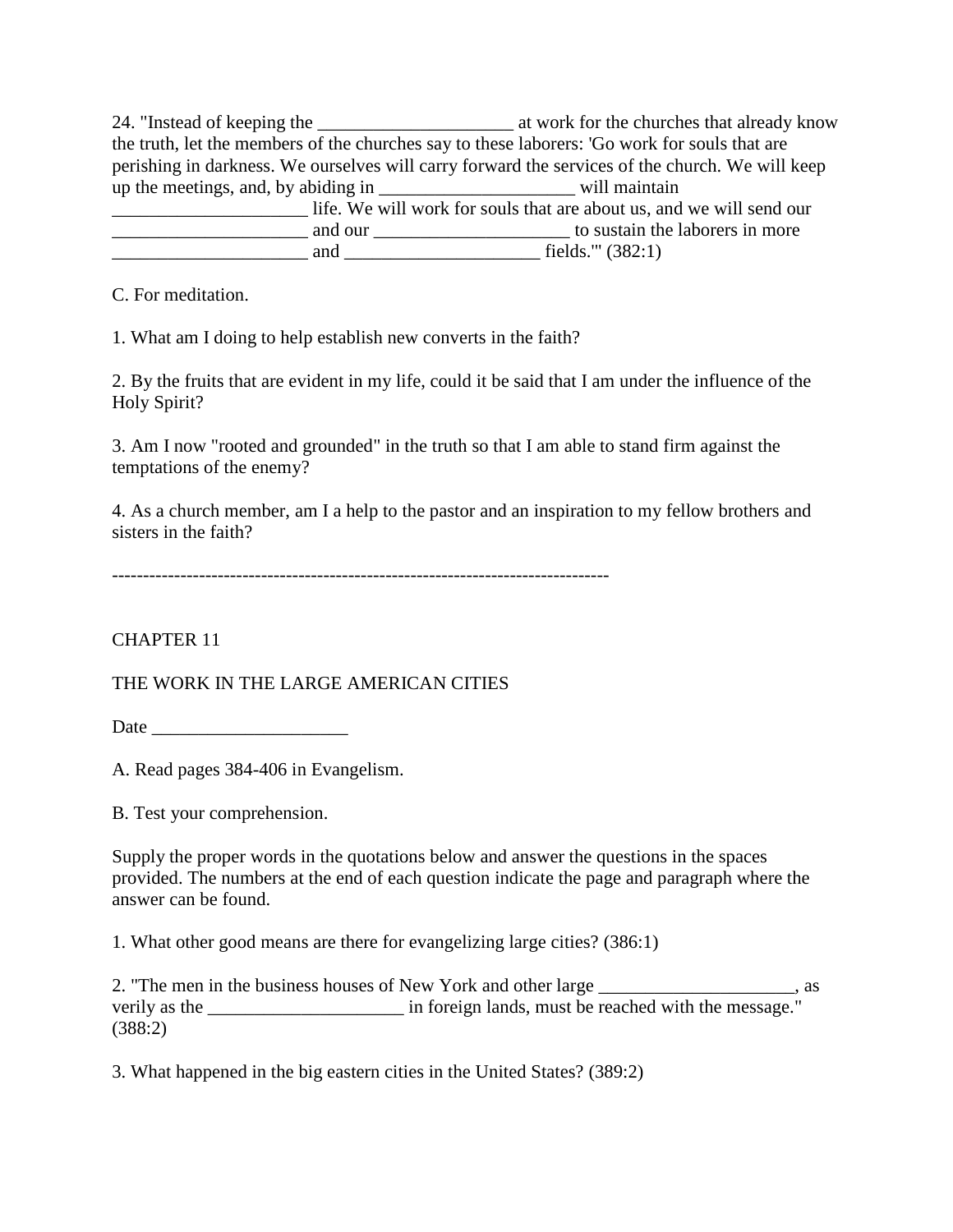4. "The \_\_\_\_\_\_\_\_\_\_\_\_\_\_\_\_\_\_\_\_\_ missionary work is a \_\_\_\_\_\_\_\_\_\_\_\_\_\_\_\_\_\_\_\_\_ through which the truth is to find entrance to many homes in the \_\_\_\_\_\_\_\_\_\_\_\_\_\_\_\_\_\_\_\_\_. In every city will be found those who will appreciate the truths of the third angel's message. . . ." (391:2)

5. In what way can the medical work be linked with the evangelistic work? (392:2)

| 6. "There is a great work" |                        | in sounding the gospel |                     |
|----------------------------|------------------------|------------------------|---------------------|
|                            | for this time in these |                        | cities. " $(406:4)$ |

C. For meditation.

Do you believe that the counsel given by the Spirit of Prophecy concerning how the work is to be accomplished in the large U.S. cities can be applied to other large cities also?

--------------------------------------------------------------------------------

## CHAPTER 12

HERALDING THE MESSAGE IN OTHER CONTINENTS

Date \_\_\_\_\_\_\_\_\_\_\_\_\_\_\_\_\_\_\_\_\_

A. Read pages 407-428 in Evangelism.

B. Test your comprehension.

Supply the proper words in the quotations below and answer the questions in the spaces provided. The numbers at the end of each question indicate the page and paragraph where the answer can be found.

1. "At this time there should be representatives of present truth in \_\_\_\_\_\_\_\_\_\_\_\_\_\_\_\_\_\_\_\_\_\_\_\_\_ city, and in the \_\_\_\_\_\_\_\_\_\_\_\_\_\_\_\_\_\_\_\_\_ parts of the earth. The whole \_\_\_\_\_\_\_\_\_\_\_\_\_\_\_\_\_\_\_\_\_ is to be illuminated with the glory of God's truth. The light is to shine to all lands and all peoples." (407:1)

2. What methods did Sister Ellen G. White suggest for the establishing of the work in Europe? (409:1)

a. \_\_\_\_\_\_\_\_\_\_\_\_\_\_\_\_\_\_\_\_\_\_\_\_\_\_\_\_\_\_\_\_\_\_\_\_\_\_\_\_\_\_ b. \_\_\_\_\_\_\_\_\_\_\_\_\_\_\_\_\_\_\_\_\_\_\_\_\_\_\_\_\_\_\_\_\_\_\_\_\_\_\_\_\_\_  $c.$ 

3. Who strongly opposed the proclamation of the message? (410:l)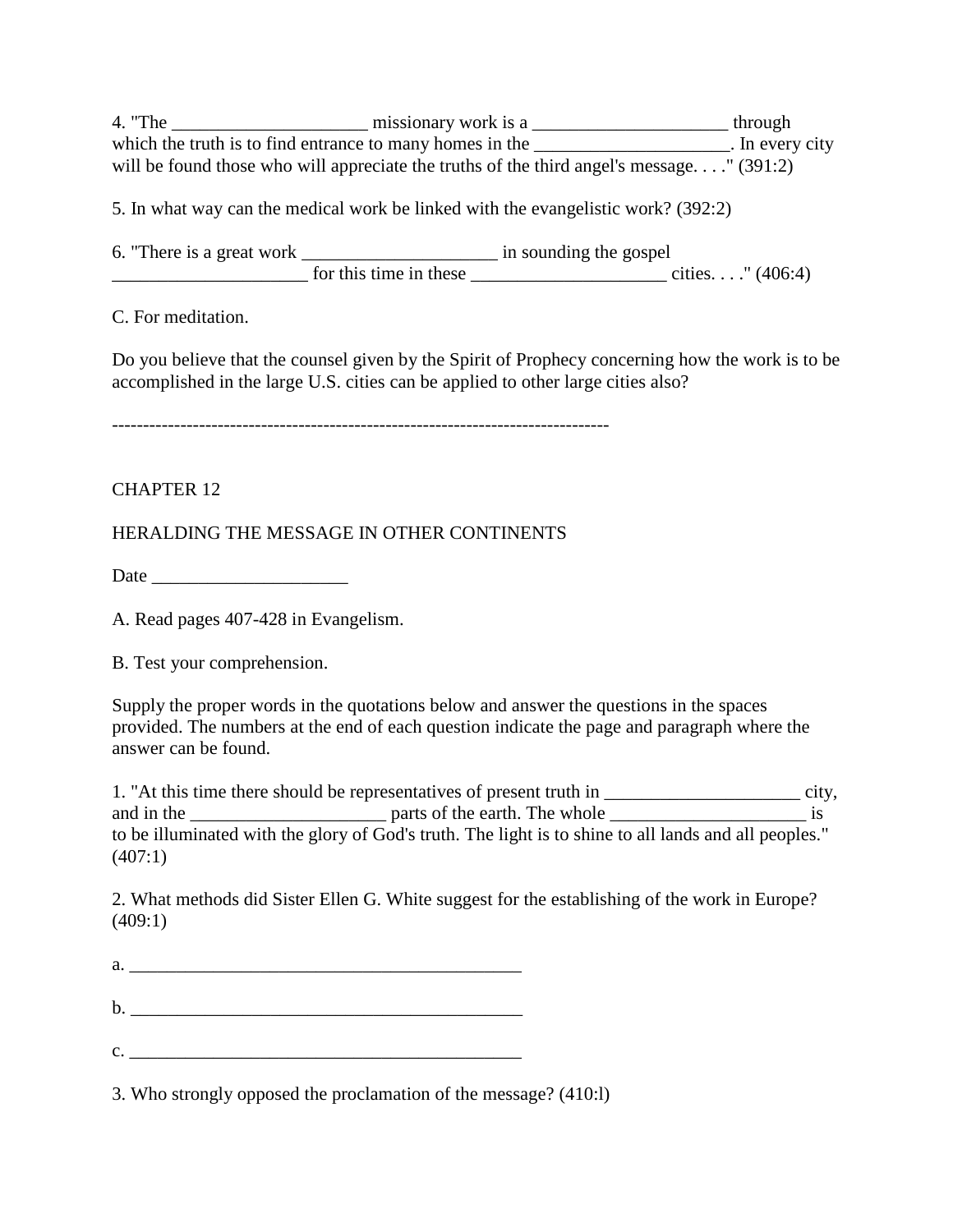4. What is the "silent messenger?" (411:1)

5. "Angels of God are near to \_\_\_\_\_\_\_\_\_\_\_\_\_\_\_\_\_\_\_\_\_ the \_\_\_\_\_\_\_\_\_\_\_\_\_\_\_\_\_\_\_\_\_ upon his heart; and, although loath to do so, he at last yields, and light takes possession of his soul. Those who are thus unwillingly converted, often prove to be among the most

\_\_\_\_\_\_\_\_\_\_\_\_\_\_\_\_\_\_\_\_\_; and their experience teaches them to labor perseveringly for others." (412:0)

6. What was one of the greatest difficulties to be met in presenting the truth in England? (416:5- 417:0)

7. What was hindering the Danes, Swedes, and Norwegians in working for their fellow countrymen? (419:2)

8. What two observations did Sister White make regarding the work in Copenhagen? (421:3, 4 & 422:0)

 $a.$ 

 $\mathbf{b}$ .  $\blacksquare$ 

9. "I was shown that \_\_\_\_\_\_\_\_\_\_\_\_\_\_\_\_\_\_\_\_\_ in Northern Europe had \_\_\_\_\_\_\_\_\_\_\_\_\_\_\_\_\_\_\_\_\_ the truth through \_\_\_\_\_\_\_\_\_\_\_\_\_\_\_\_\_\_\_\_\_." (422:2)

C. For meditation.

1. Do I waver when I have to take the message to unpromising places?

2. When I am traveling through other cities, towns, and villages, do I ask myself, "How many of these inhabitants know this message of salvation which gives me so much peace and hope?"

--------------------------------------------------------------------------------

CHAPTER 13

PERSONAL WORK

Date  $\Box$ 

A. Read pages 429-455 in Evangelism.

B. Test your comprehension.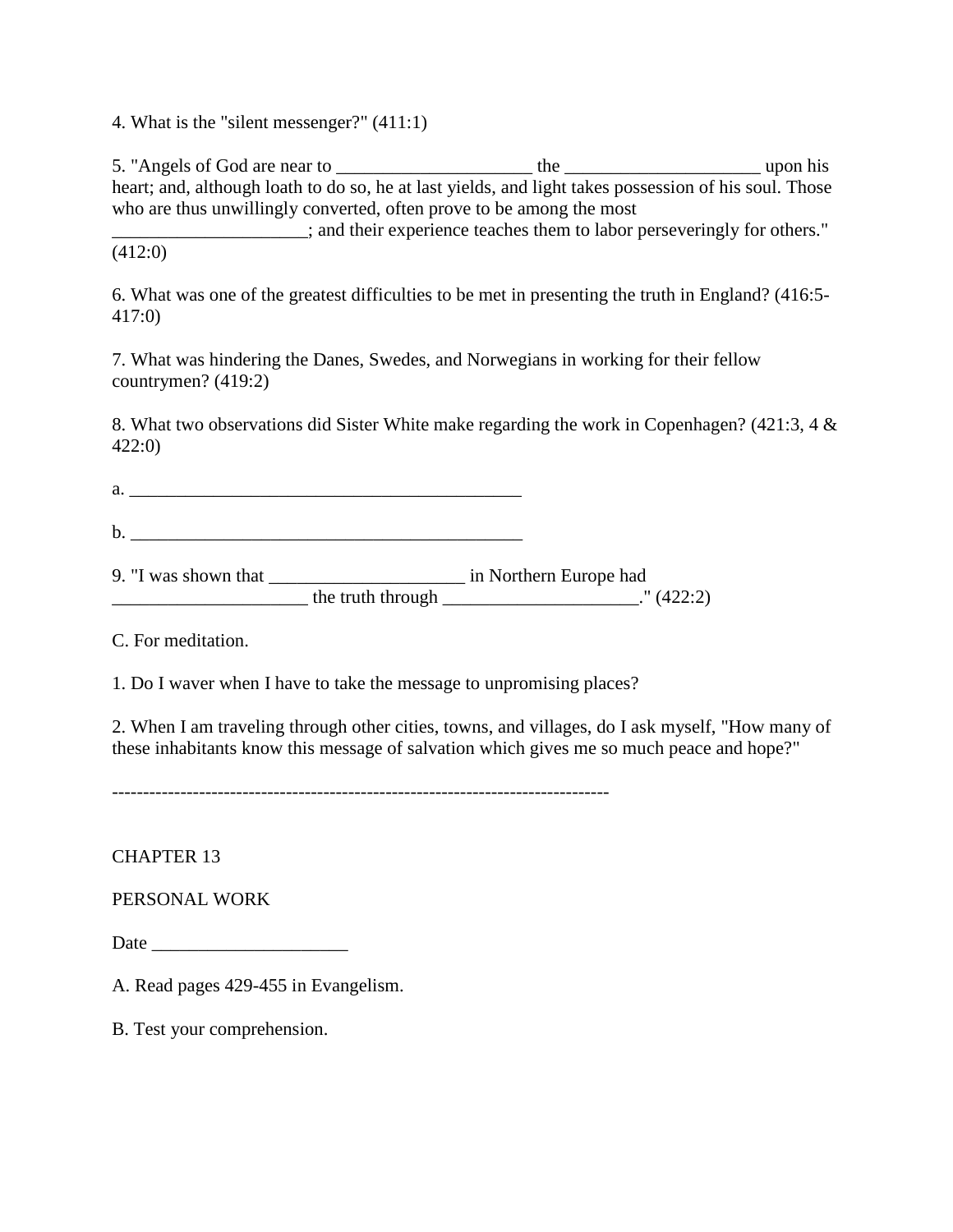Supply the proper words in the quotations below and answer the questions in the spaces provided. The numbers at the end of each question indicate the page and paragraph where the answer can be found.

|         |                                                               | 1. "Of _____________________________ importance with public effort is ______________________________                                                                       |  |
|---------|---------------------------------------------------------------|----------------------------------------------------------------------------------------------------------------------------------------------------------------------------|--|
|         |                                                               | $\frac{1}{2}$ work in the homes of the people." (429:1)                                                                                                                    |  |
|         |                                                               | 2. "When a discourse is given, precious seed is sown. But if ____________________ effort is<br>not made to cultivate the _________________________, the seed does not take |  |
| (429.2) |                                                               |                                                                                                                                                                            |  |
|         |                                                               |                                                                                                                                                                            |  |
|         |                                                               |                                                                                                                                                                            |  |
|         |                                                               | congregations, a result would be seen that would be surprising." (430:3)                                                                                                   |  |
|         |                                                               | 4. What great mistake does Sister White warn us not to make? (431:4-432:0)                                                                                                 |  |
|         | 5. What should be done after a series of meetings? (432:2, 3) |                                                                                                                                                                            |  |
|         |                                                               |                                                                                                                                                                            |  |
|         |                                                               |                                                                                                                                                                            |  |
|         | $\mathbf{c}$ .                                                |                                                                                                                                                                            |  |
|         |                                                               |                                                                                                                                                                            |  |
|         |                                                               | get upon their tracks and _______________________ them by<br>misquoting and wresting the Scriptures." (433:0)                                                              |  |
|         |                                                               | 7. "All who can, should do _______________________________ labor." $(442:1)$                                                                                               |  |
|         |                                                               | 8. "The work of Christ was largely composed of personal ___________________. He had a                                                                                      |  |
|         | thousands the intelligence received." (443:2)                 |                                                                                                                                                                            |  |
|         |                                                               | 9. "If half of the time usually spent in making public _______________________ were devoted to                                                                             |  |
|         |                                                               | teaching, till the people had become                                                                                                                                       |  |
|         |                                                               | acquainted with the religious sincerity of the workers and with the reasons of their faith, it would                                                                       |  |
|         | expensive effort would be advisable." (445:3)                 | be better. After this work has been done, it could be _________________________ whether a more                                                                             |  |
|         |                                                               | 10. What were three things Sister White did when she made a personal visit? (451:1, 2-452:0)                                                                               |  |
|         |                                                               |                                                                                                                                                                            |  |
|         |                                                               |                                                                                                                                                                            |  |

b. \_\_\_\_\_\_\_\_\_\_\_\_\_\_\_\_\_\_\_\_\_\_\_\_\_\_\_\_\_\_\_\_\_\_\_\_\_\_\_\_\_\_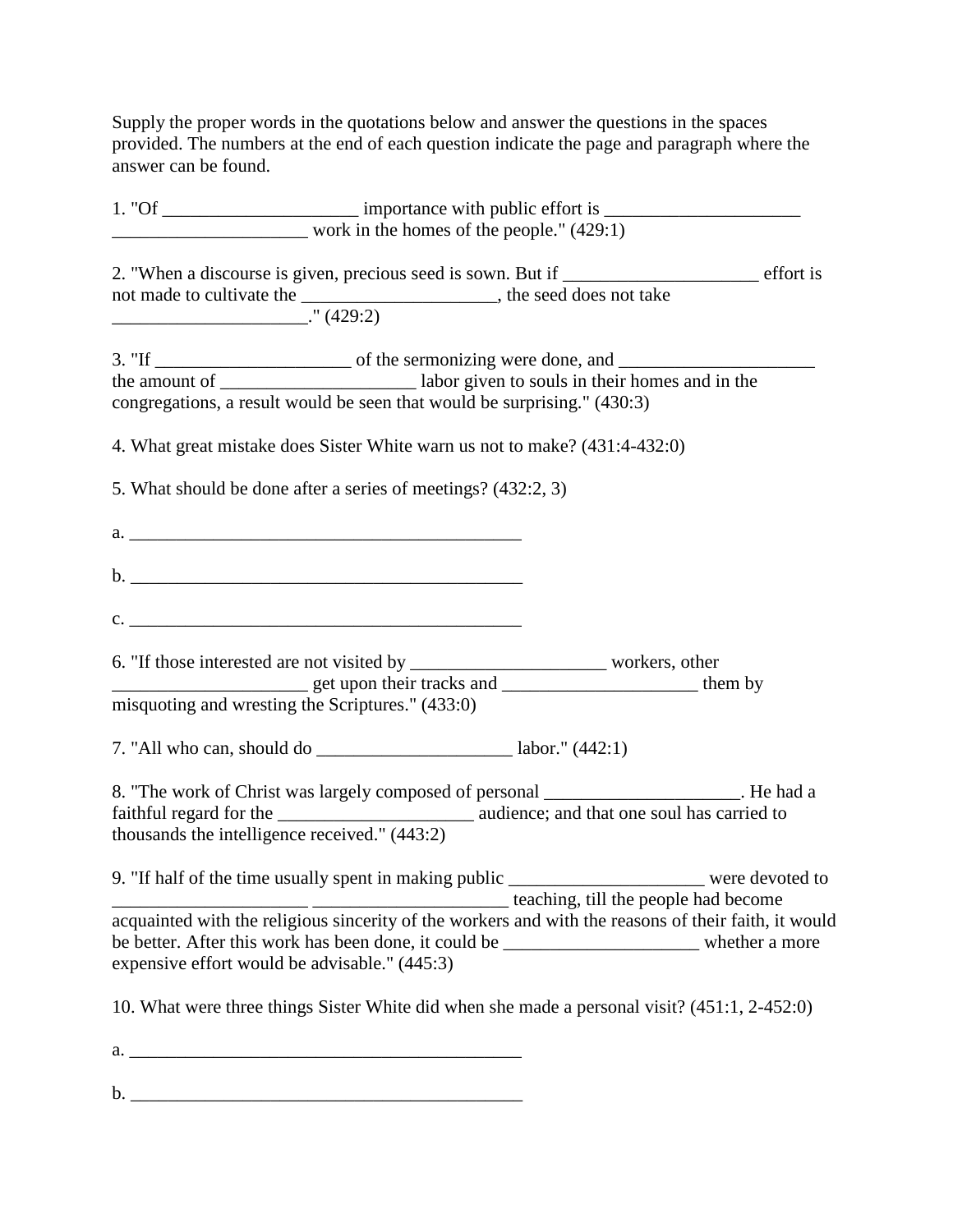$c.$ 

C. For meditation.

1. Am I sure I will not be accused of causing a soul to be lost?

2. Am I convinced of the importance of personal visits? When was the last time I made a visit?

--------------------------------------------------------------------------------

#### CHAPTER 14

## THE BIBLE INSTRUCTOR

Date  $\Box$ 

A. Read pages 456-455 in Evangelism.

B. Test your comprehension.

Supply the proper words in the quotations below and answer the questions in the spaces provided. The numbers at the end of each question indicate the page and paragraph where the answer can be found.

1. "A \_\_\_\_\_\_\_\_\_\_\_\_\_\_\_\_\_\_\_\_\_ in \_\_\_\_\_\_\_\_\_\_\_\_\_\_\_\_\_\_\_\_\_ study is needed throughout the \_\_\_\_\_\_\_\_\_\_\_\_\_\_\_\_\_\_\_\_\_. Attention is to be called, not to the assertions of men, but to the Word of God." (456:1)

2. "Our work has been \_\_\_\_\_\_\_\_\_\_\_\_\_\_\_\_\_\_\_\_\_\_\_ for us by our heavenly Father. We are to take our \_\_\_\_\_\_\_\_\_\_\_\_\_\_\_\_\_\_\_\_\_, and go forth to warn the \_\_\_\_\_\_\_\_\_\_\_\_\_\_\_\_\_\_\_\_\_. We are to be God's helping hands in \_\_\_\_\_\_\_\_\_\_\_\_\_\_\_\_\_\_\_\_\_\_\_\_\_\_\_\_\_ souls. . . . " (456:2)

3. "You cannot exert an influence that will \_\_\_\_\_\_\_\_\_\_\_\_\_\_\_\_\_\_\_\_\_ others until your own has been and refined and made \_\_\_\_\_\_\_\_\_\_\_\_\_\_\_\_\_\_\_\_\_ by the grace of Christ. When this change has been wrought in you, it will be as natural for you to live to bless others as it is for the rosebush to yield its \_\_\_\_\_\_\_\_\_\_\_\_\_\_\_\_\_\_\_\_\_ bloom or the vine its purple clusters." (459:0)

4. In what way can the sisters in the church win the hearts of their neighbors? (460:1)

a. \_\_\_\_\_\_\_\_\_\_\_\_\_\_\_\_\_\_\_\_\_\_\_\_\_\_\_\_\_\_\_\_\_\_\_\_\_\_\_\_\_\_

b. \_\_\_\_\_\_\_\_\_\_\_\_\_\_\_\_\_\_\_\_\_\_\_\_\_\_\_\_\_\_\_\_\_\_\_\_\_\_\_\_\_\_

 $c.$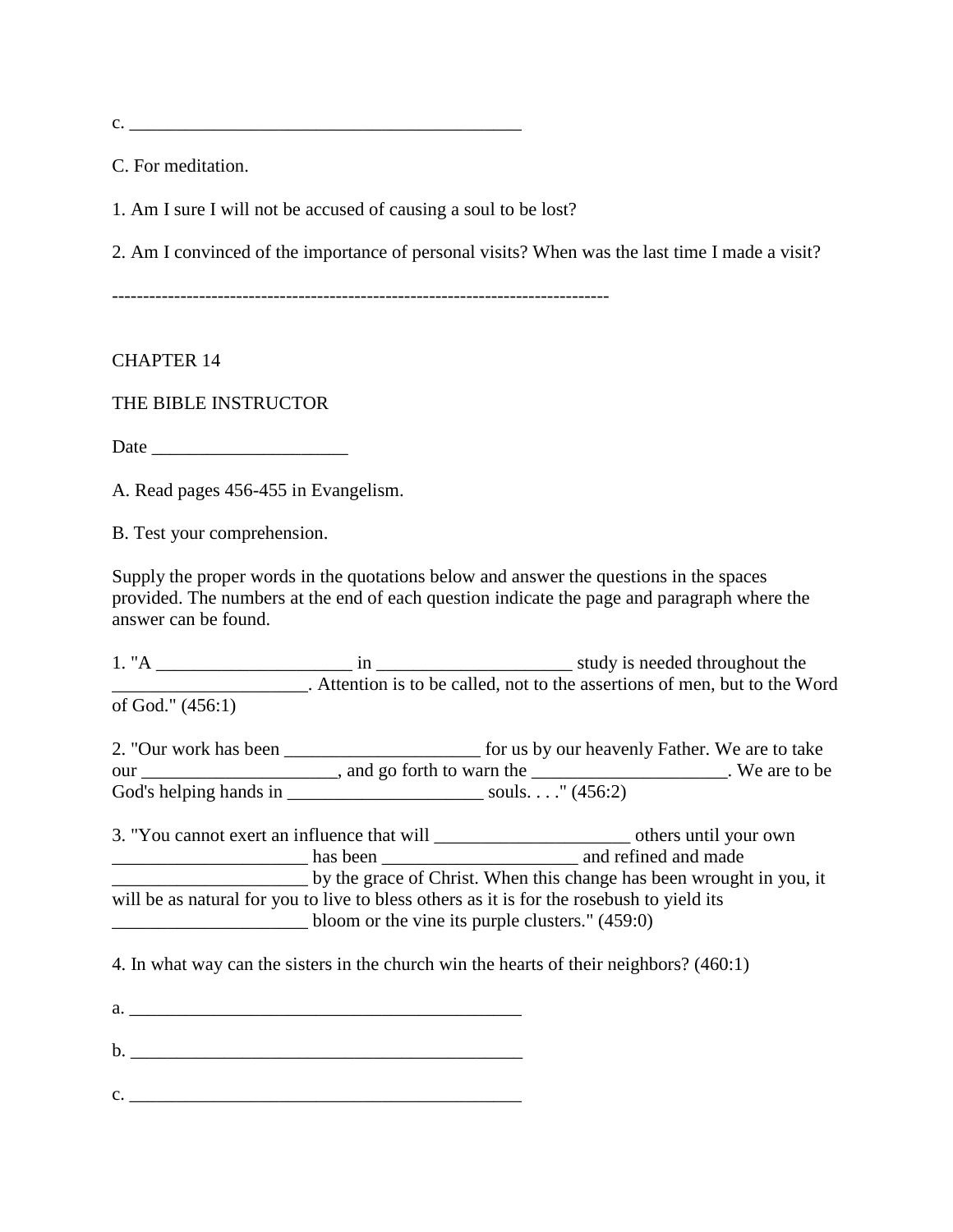5. "Women who have the cause of God at \_\_\_\_\_\_\_\_\_\_\_\_\_\_\_\_\_\_\_\_\_ can do a good work in the districts in which they reside." (465:1)

6. "Our sisters, the youth, the middle-aged, and those of advanced years, may act a part in the work for this time; and in doing this as they have opportunity, they will obtain an experience of the highest value to themselves." (468:1)

7. What endeavors can youth engage in when they are thoroughly educated and well organized? (471:1)

| $c.$ $\overline{\phantom{a}}$                                                                                                                                                                                             |  |
|---------------------------------------------------------------------------------------------------------------------------------------------------------------------------------------------------------------------------|--|
|                                                                                                                                                                                                                           |  |
|                                                                                                                                                                                                                           |  |
| 8. "No work done for the Master must be considered ______________________________ and of little                                                                                                                           |  |
|                                                                                                                                                                                                                           |  |
| the schools are provided with teachers who are thorough Bible teachers and who have a deep<br>Christian experience. The ________________________ ministerial talent should be<br>$\frac{1}{2}$ into our schools." (475:1) |  |
| 10. What training should our schools provide for the girls? (475:2)                                                                                                                                                       |  |
|                                                                                                                                                                                                                           |  |
|                                                                                                                                                                                                                           |  |
| $c.$ $\overline{\phantom{a}}$                                                                                                                                                                                             |  |
| d.                                                                                                                                                                                                                        |  |
| e.                                                                                                                                                                                                                        |  |
| $f.$ $\overline{\phantom{a}}$                                                                                                                                                                                             |  |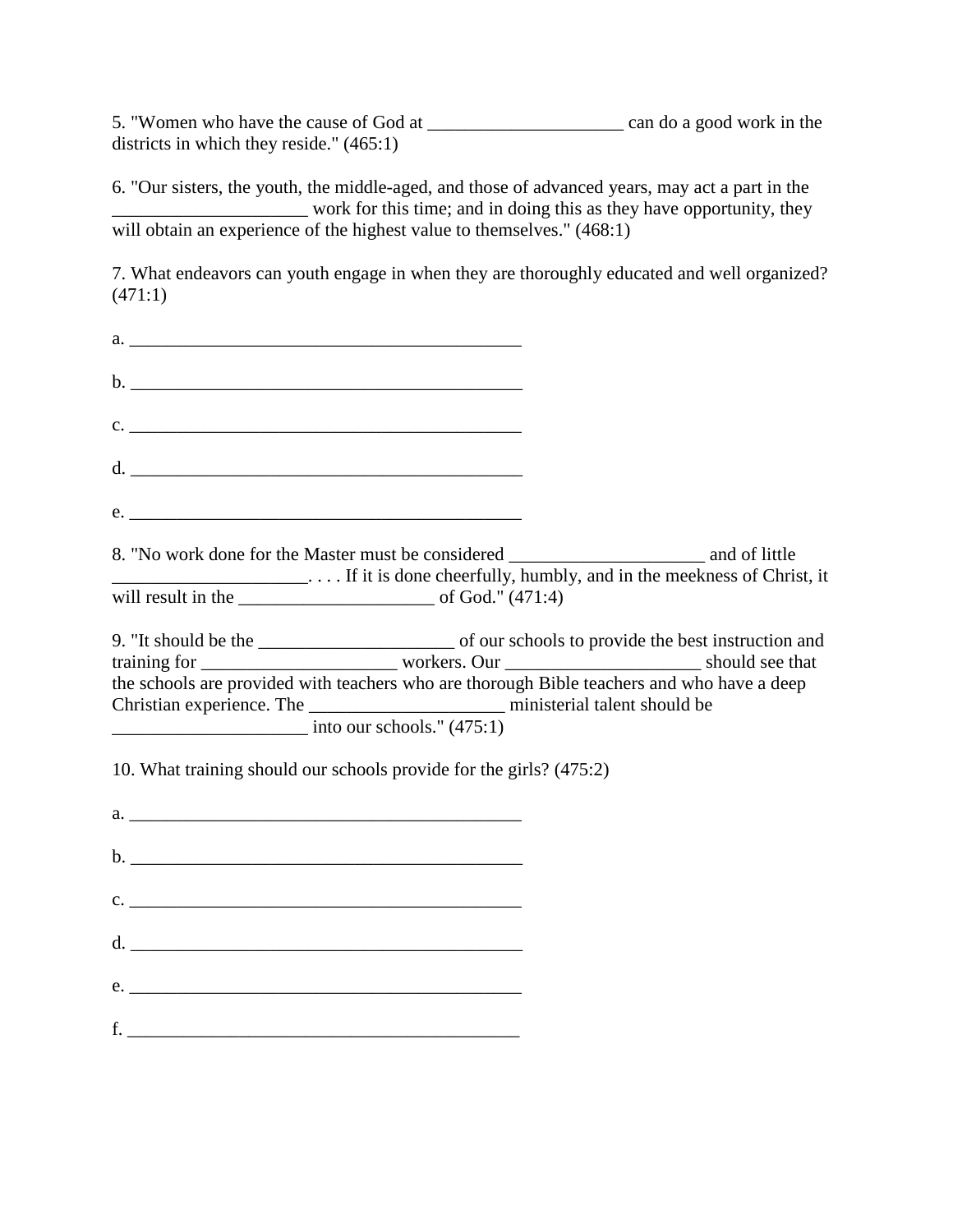11. "There is need of young men and women who will not be \_\_\_\_\_\_\_\_\_\_\_\_\_\_\_\_\_\_\_\_\_ by  $circumstances, who walk with _______$ , who pray \_\_\_\_\_\_\_\_\_\_\_\_\_\_, and who put forth earnest efforts to gather all the light they can." (478:2)

12. What attributes of Martha and Mary must our sisters of today have who are working for the Lord? (478:3)

a.  $\qquad \qquad g.$ b.  $h.$ c. \_\_\_\_\_\_\_\_\_\_\_\_\_\_\_\_\_\_\_\_\_ i. \_\_\_\_\_\_\_\_\_\_\_\_\_\_\_\_\_\_\_\_\_  $d.$   $i.$ e. \_\_\_\_\_\_\_\_\_\_\_\_\_\_\_\_\_\_\_\_\_ k. \_\_\_\_\_\_\_\_\_\_\_\_\_\_\_\_\_\_\_\_\_ f.  $\blacksquare$ 

13. "Wherever you can gain access to the people by the fireside, improve your opportunity. Take your \_\_\_\_\_\_\_\_\_\_\_\_\_\_\_\_\_, and open before them its great truths. Your success will not depend so much upon your \_\_\_\_\_\_\_\_\_\_\_\_\_\_\_\_\_\_\_\_\_ and \_\_\_\_\_\_\_\_\_\_\_\_\_\_\_\_\_\_\_\_\_, as upon your \_\_\_\_\_\_\_\_\_\_\_\_\_\_\_\_\_\_\_\_\_ to find your way to the \_\_\_\_\_\_\_\_\_\_\_\_\_\_\_\_\_\_\_\_\_. By being social and coming close to the people, you may turn the current of their thoughts more readily than by the most  $\frac{1}{2}$  discourse." (483:3)

14. "Those who would impart \_\_\_\_\_\_\_\_\_\_\_\_\_\_\_\_\_\_\_\_\_\_\_\_ must themselves practice its principles. Only by reflecting the \_\_\_\_\_\_\_\_\_\_\_\_\_\_\_\_\_\_\_\_\_ of \_\_\_\_\_\_\_\_\_\_\_\_\_\_\_\_\_\_\_\_\_ in the uprightness, nobility, and unselfishness of their own lives can they \_\_\_\_\_\_\_\_\_\_\_\_\_\_\_\_\_\_\_\_\_ others." (483:4)

15. "Preach \_\_\_\_\_\_\_\_\_\_\_\_\_\_\_\_\_\_\_\_, and \_\_\_\_\_\_\_\_\_\_\_\_\_\_\_\_\_\_\_\_\_\_ more, by holding Bible readings, and by praying with families and little companies." (484:1)

16. "The soul that has \_\_\_\_\_\_\_\_\_\_\_\_\_\_\_\_\_\_\_\_\_ to Christ is more precious in His sight than the whole \_\_\_\_\_\_\_\_\_\_\_\_\_\_\_\_\_\_\_\_\_\_\_\_\_\_\_." (489:4)

17. To whom should the tithe go?  $(492:2)$ 

18. "Seventh-day Adventists are not in any way to work. If a woman puts her house-work in the hands of a faithful, prudent helper, and leaves her children in good care, while she engages in the work, the conference should have wisdom to understand the justice of her receiving \_\_\_\_\_\_\_\_\_\_\_\_\_\_\_\_\_\_\_\_\_." (492:4-493:0)

C. For meditation.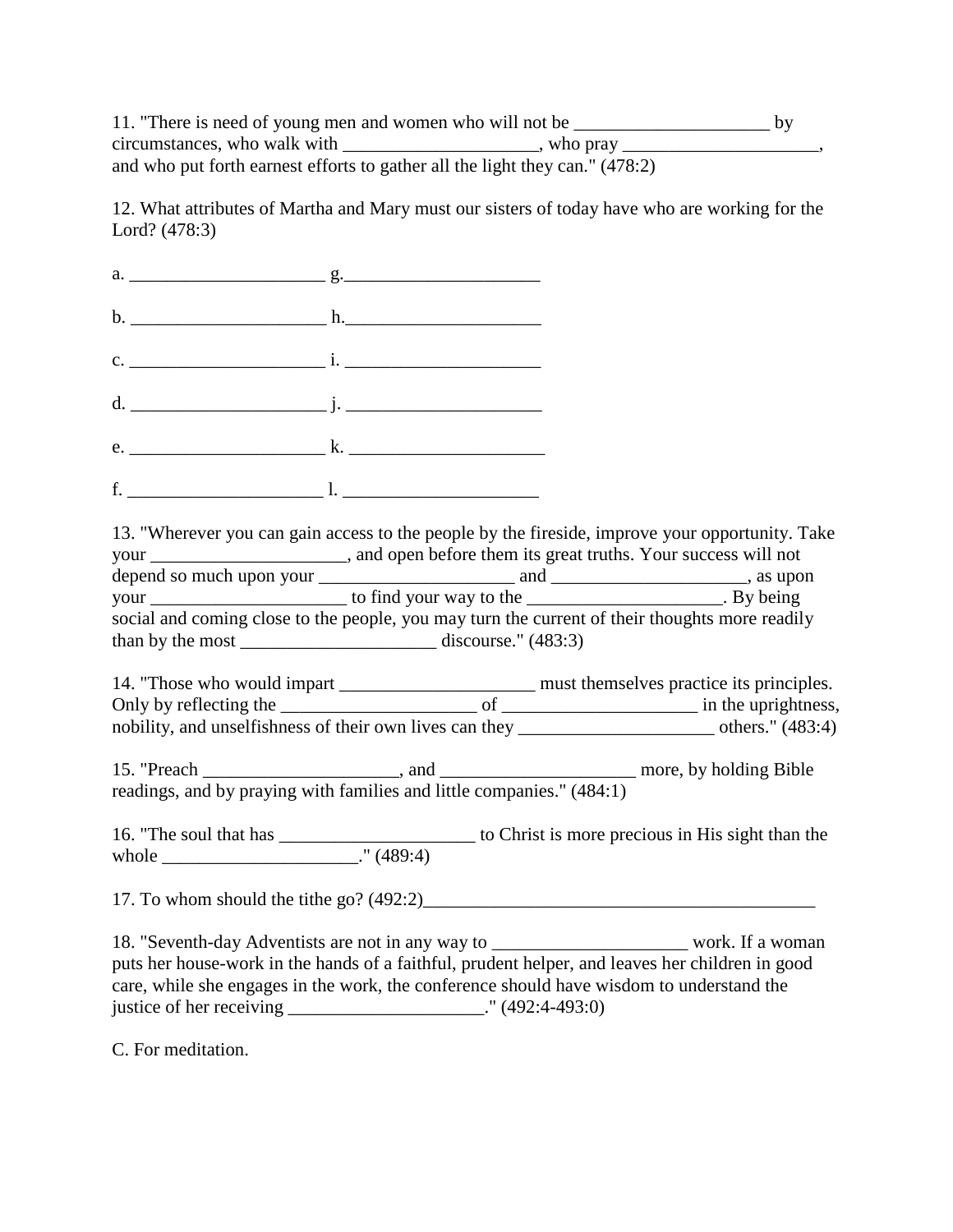1. If I have some person who helps me in the tasks around the home, do I value their work and do I let them know I appreciate it?

2. Do I pray daily for those who are in danger of being eternally lost, asking God to help me win them?

--------------------------------------------------------------------------------

CHAPTER 15

SONG EVANGELISM

Date \_\_\_\_\_\_\_\_\_\_\_\_\_\_\_\_\_\_\_\_\_

A. Read pages 496-512 in Evangelism.

B. Test your comprehension.

Supply the proper words in the quotations below and answer the questions in the spaces provided. The numbers at the end of each question indicate the page and paragraph where the answer can be found.

1. "The melody of \_\_\_\_\_\_\_\_\_\_\_\_\_\_\_\_\_\_\_, poured forth from many hearts in \_\_\_\_\_\_\_\_\_\_\_\_\_\_\_\_\_\_\_\_\_, \_\_\_\_\_\_\_\_\_\_\_\_\_\_\_\_\_\_\_\_\_ utterance, is one of God's instrumentalities in the work of saving souls." (496:1)

2. As the people sang David's psalms, what effect did they have? (497:1)

3. "Often \_\_\_\_\_\_\_\_\_\_\_\_\_\_\_\_\_\_\_\_\_ [Christ] expressed the \_\_\_\_\_\_\_\_\_\_\_\_\_\_\_\_\_\_\_\_\_ of His heart by singing psalms and heavenly songs. Often the dwellers in Nazareth heard His voice raised in \_\_\_\_\_\_\_\_\_\_\_\_\_\_\_\_\_\_\_\_\_ and thanksgiving to God. He held \_\_\_\_\_\_\_\_\_\_\_\_\_\_\_\_\_\_\_\_\_ with heaven in song; and as His \_\_\_\_\_\_\_\_\_\_\_\_\_\_\_\_\_\_\_\_\_ complained of weariness from labor, they were cheered by the sweet melody from His lips." (499:1)

4. What should be the theme of every song? (502:1)

5. Sister White tells of song services held in what unusual place as a means of calling attention to the message? (503:2-4)

6. "There should be much more \_\_\_\_\_\_\_\_\_\_\_\_\_\_\_\_\_\_\_\_\_ in voice \_\_\_\_\_\_\_\_\_\_\_\_\_\_\_\_\_\_\_\_\_ than is now generally manifested. \_\_\_\_\_\_\_\_\_\_\_\_\_\_\_\_\_\_\_\_\_ who have learned to sing sweet gospel songs with melody and distinctness can do much good as singing  $\frac{1}{2}$  (504:1)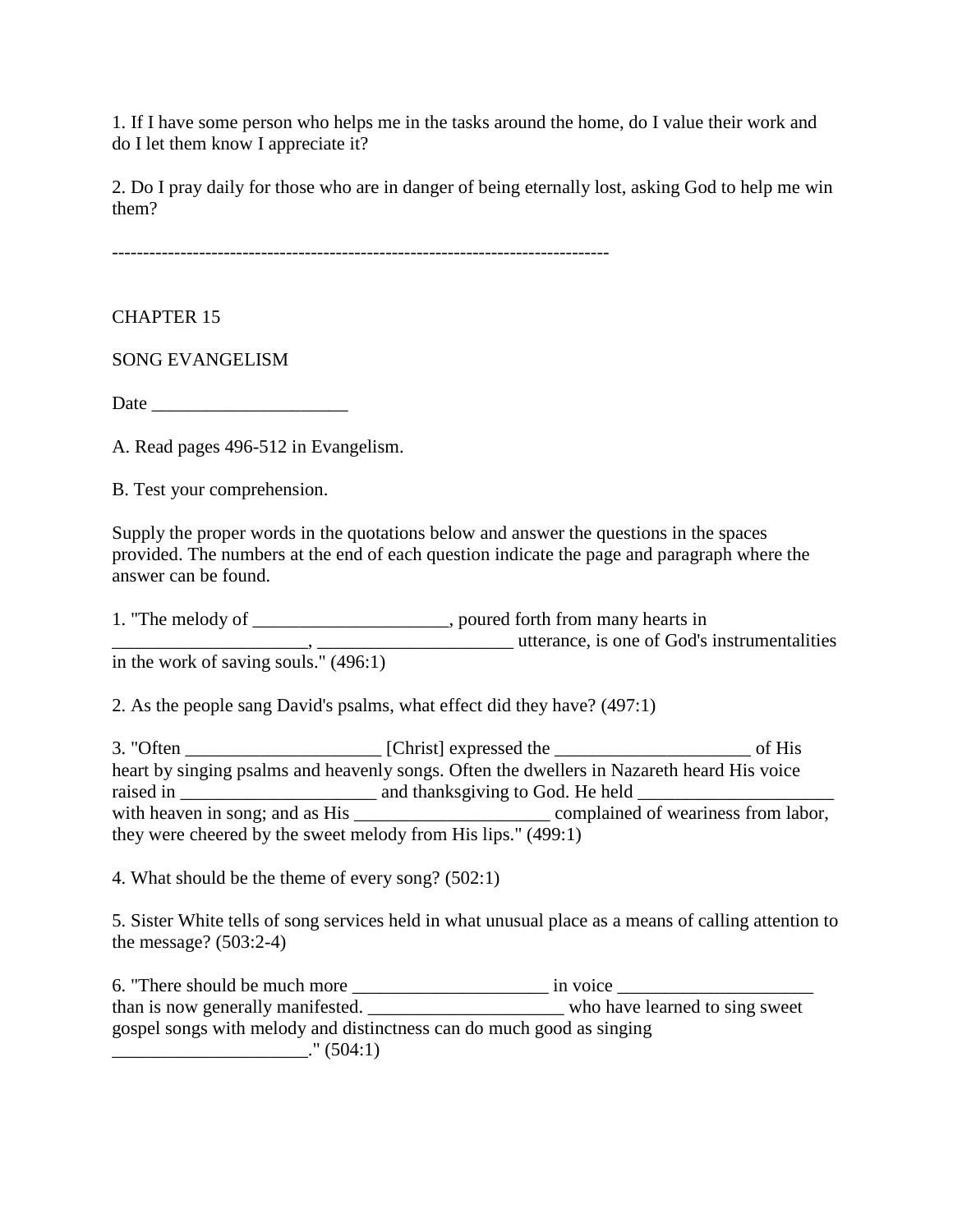7. "A \_\_\_\_\_\_\_\_\_\_\_\_\_\_\_\_\_\_\_\_\_ should not give out hymns to be sung until it has first been ascertained that they are familiar to those who sing. A \_\_\_\_\_\_\_\_\_\_\_\_\_\_\_\_\_\_\_\_\_\_\_\_\_ person should be \_\_\_\_\_\_\_\_\_\_\_\_\_\_\_\_\_\_\_\_\_ to take charge of this exercise, and it should be his duty to see that such hymns are selected as can be sung with the \_\_\_\_\_\_\_\_\_\_\_\_\_\_\_\_\_\_\_\_\_\_\_\_\_\_\_\_\_\_\_\_ and with the  $\frac{1}{2}$  also." (506:1)

8. "Do not \_\_\_\_\_\_\_\_\_\_\_\_\_\_\_\_\_\_\_\_\_\_\_\_\_ musicians if this can possibly be avoided. Gather together singers who will sing with the  $\frac{1}{\sqrt{1-\frac{1}{2}}}\$  and with the  $\frac{1}{\sqrt{1-\frac{1}{2}}}\$ also." (509:2)

9. When only does God accept music as a part of worship? (512:1)

C. For meditation

When hymns are sung in the church, do I participate with the proper attitude?

--------------------------------------------------------------------------------

#### CHAPTER 16

MEDICAL EVANGELISM

Date \_\_\_\_\_\_\_\_\_\_\_\_\_\_\_\_\_\_\_\_\_

A. Read pages 513-551 in Evangelism.

B. Test your comprehension.

Supply the proper words in the quotations below and answer the questions in the spaces provided. The numbers at the end of each question indicate the page and paragraph where the answer can be found.

1. " $\frac{1}{2}$  missionary work is the right, helping  $\frac{1}{2}$ the \_\_\_\_\_\_\_\_\_\_\_\_\_\_\_\_\_\_\_\_\_, to \_\_\_\_\_\_\_\_\_\_\_\_\_\_\_\_\_\_\_\_\_ doors for the proclamation of the message. . . ." (513:2)

2. Why is the medical missionary work called "the great entering wedge?" (513:5-514:0

| 3. "I have been informed by my guide that not only should those who believe the truth |                                    |                                |
|---------------------------------------------------------------------------------------|------------------------------------|--------------------------------|
|                                                                                       | health reform but they should also |                                |
| diligently to others; for it will be an                                               |                                    | through which the truth can be |
| presented to the attention of                                                         | (514:3)                            |                                |

4. "Medical missionary work gives opportunity for carrying forward successful work. It is as these lines of effort are \_\_\_\_\_\_\_\_\_\_\_\_\_\_\_\_\_\_\_, that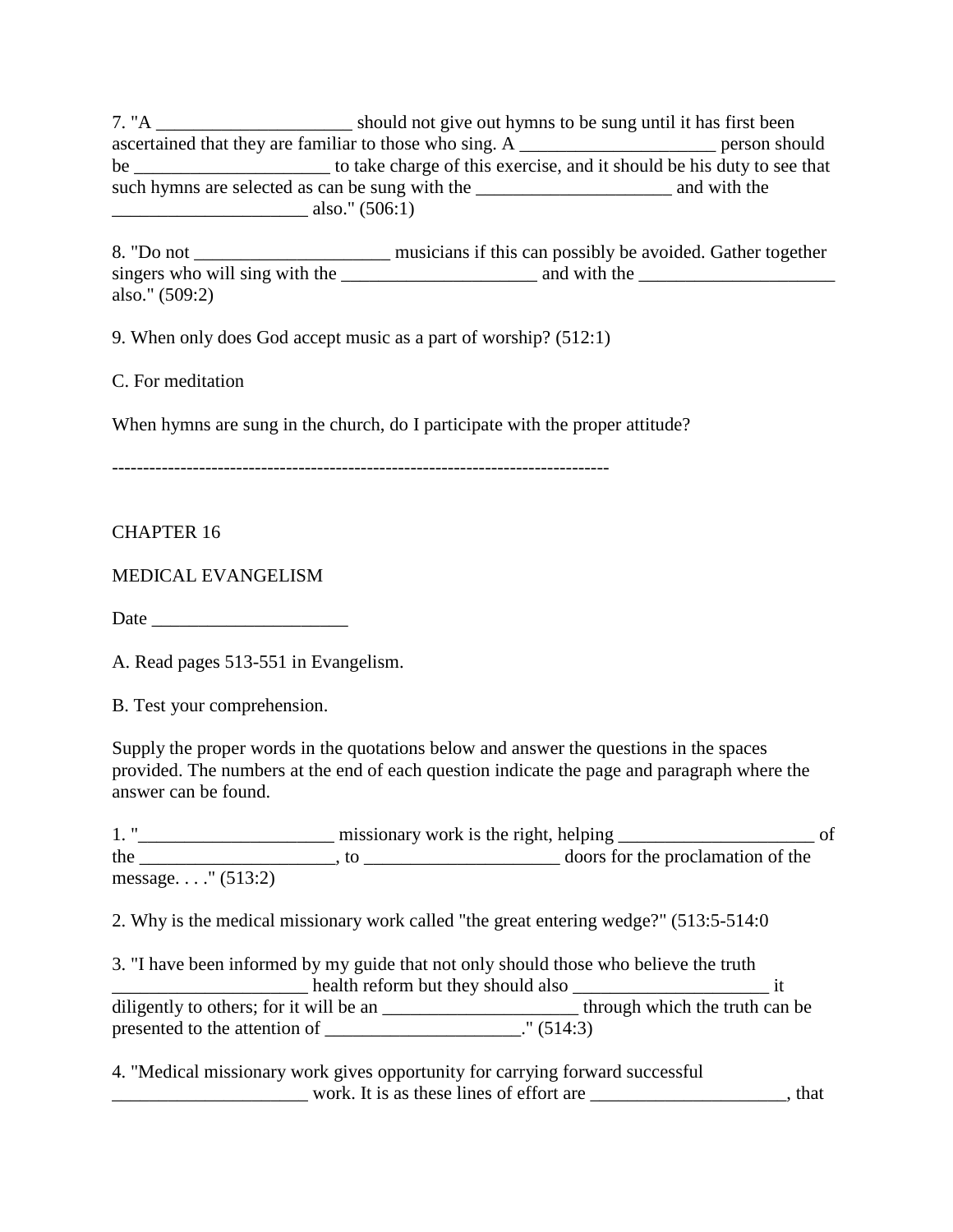| Lord." $(516:2)$                              |                                                                                                   |  |
|-----------------------------------------------|---------------------------------------------------------------------------------------------------|--|
|                                               | 5. While the medical missionary works upon the body, what does God do? (517:2)                    |  |
|                                               | 6. What exhortation and counsel is given to the youth? (518:2)                                    |  |
|                                               |                                                                                                   |  |
|                                               |                                                                                                   |  |
|                                               | $c.$ $\overline{\phantom{a}}$                                                                     |  |
|                                               | education. They are Christ's                                                                      |  |
|                                               | they have, ________________________________ fervently that the great Physician will pity and      |  |
|                                               | $\frac{1}{2}$ by His miraculous power." (518:3)                                                   |  |
|                                               | 8. " <u> Should</u> remember that they will often be required to perform the                      |  |
|                                               | duties of a _______________________. Medical missionaries come under the head of evangelists.     |  |
|                                               | The workers should go forth ___________________________, that they may pray and consult together. |  |
|                                               | Never should they be sent out ________________________." (520:1)                                  |  |
|                                               | 9. "Never should a _________________________ be established as an enterprise                      |  |
|                                               |                                                                                                   |  |
| work of the ministers of the gospel." (522:2) |                                                                                                   |  |
|                                               | 10. What precautions should be taken in the development of the medical work? (523:1)              |  |
|                                               |                                                                                                   |  |
|                                               |                                                                                                   |  |
|                                               |                                                                                                   |  |
|                                               | $\frac{1}{2}$ by attention to the laws of health." (525:3)                                        |  |
|                                               | 12. There is a great need for instruction on what subjects? (525: 4)                              |  |
|                                               |                                                                                                   |  |
|                                               | given in the art of cooking wholesome _______________________." (526:4)                           |  |
|                                               |                                                                                                   |  |
|                                               |                                                                                                   |  |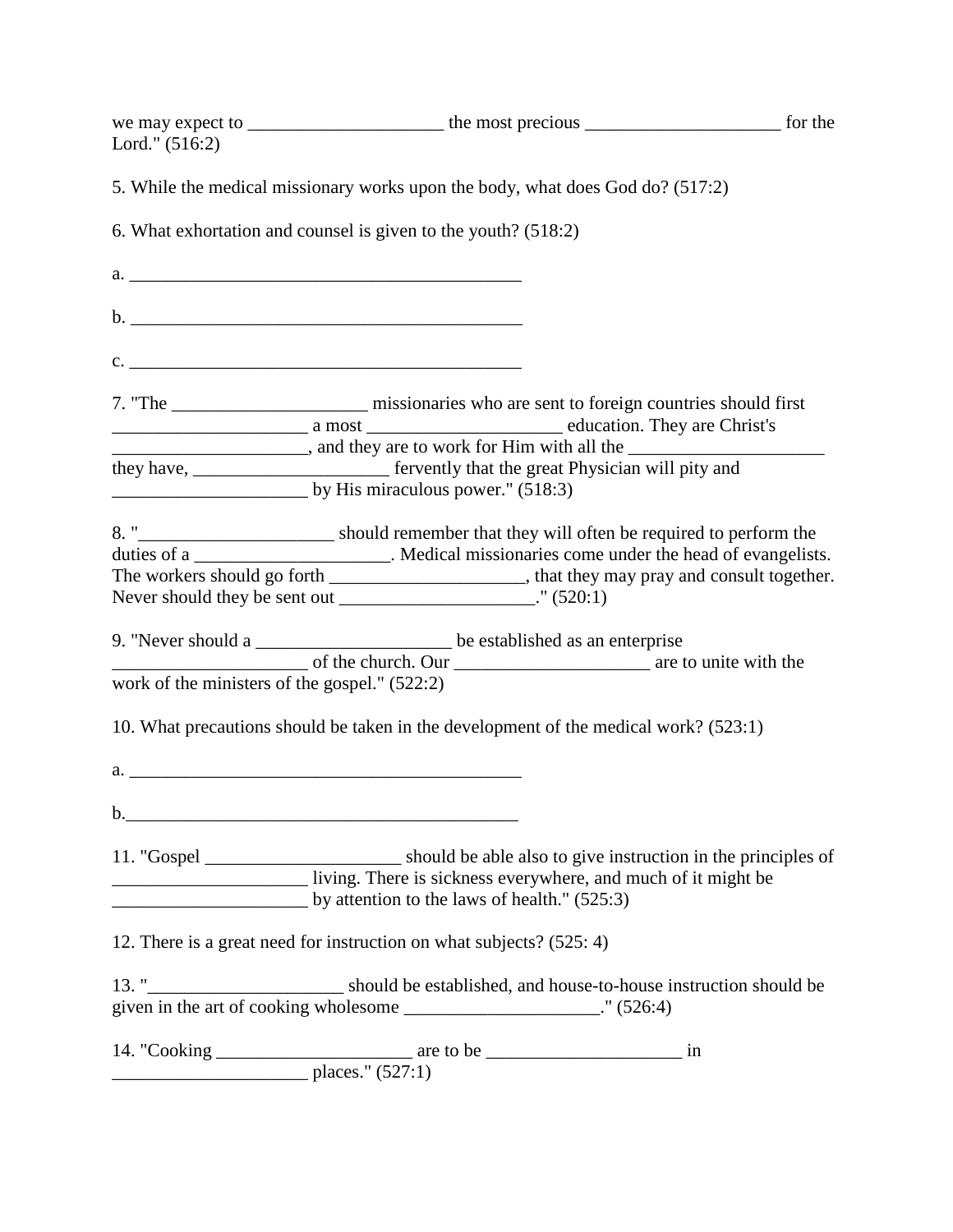| speedily."                                                                                                               |                                      |                                                                    |  |
|--------------------------------------------------------------------------------------------------------------------------|--------------------------------------|--------------------------------------------------------------------|--|
| 16. "Satan is taking the world __________________________ through the use of                                             |                                      |                                                                    |  |
|                                                                                                                          |                                      |                                                                    |  |
| given mind, which should be kept clear, is perverted by the use of ___________________.                                  |                                      |                                                                    |  |
| The brain is no longer ________________________ to distinguish _____________________. The                                |                                      |                                                                    |  |
|                                                                                                                          |                                      |                                                                    |  |
| which makes him mad." (529:3)                                                                                            |                                      |                                                                    |  |
| 17. What subject should be strongly and clearly presented? (530:1)                                                       |                                      |                                                                    |  |
| 18. "Let the teachings of __________________________ be brought into every                                               |                                      |                                                                    |  |
|                                                                                                                          |                                      | made to get the light of truth before the people." (533:3)         |  |
|                                                                                                                          |                                      |                                                                    |  |
|                                                                                                                          |                                      |                                                                    |  |
|                                                                                                                          |                                      |                                                                    |  |
|                                                                                                                          |                                      |                                                                    |  |
|                                                                                                                          |                                      |                                                                    |  |
| truth, and that will $\frac{1}{\sqrt{35}}$ the faith of souls" (535:1)                                                   |                                      |                                                                    |  |
|                                                                                                                          |                                      |                                                                    |  |
| $\frac{1}{1}$ (536:1)                                                                                                    |                                      |                                                                    |  |
|                                                                                                                          |                                      |                                                                    |  |
| impossible to give the patients the messages that will bring health to the soul.                                         |                                      |                                                                    |  |
|                                                                                                                          |                                      |                                                                    |  |
|                                                                                                                          | $\frac{1}{2}$ places." (536:3-537:0) |                                                                    |  |
|                                                                                                                          |                                      |                                                                    |  |
| 23. What is the one great objective for our medical institutions? (537:3)                                                |                                      |                                                                    |  |
| 24. " <b>___________________</b> containing the precious truths of the gospel should be in the                           |                                      |                                                                    |  |
|                                                                                                                          |                                      | of the patients, or where they can have easy access to them. There |  |
|                                                                                                                          |                                      |                                                                    |  |
|                                                                                                                          |                                      |                                                                    |  |
| laid that the $\frac{1}{2}$ may have constant access to reading matter that contains the light of present truth" (538:2) |                                      |                                                                    |  |
|                                                                                                                          |                                      |                                                                    |  |
| 25. What biblical example of the working together of a doctor and an evangelist is mentioned in                          |                                      |                                                                    |  |
| these paragraphs? $(543:4-544:1)$                                                                                        |                                      |                                                                    |  |

26. What social class must medical missionaries seek to reach? (545:4-546:0)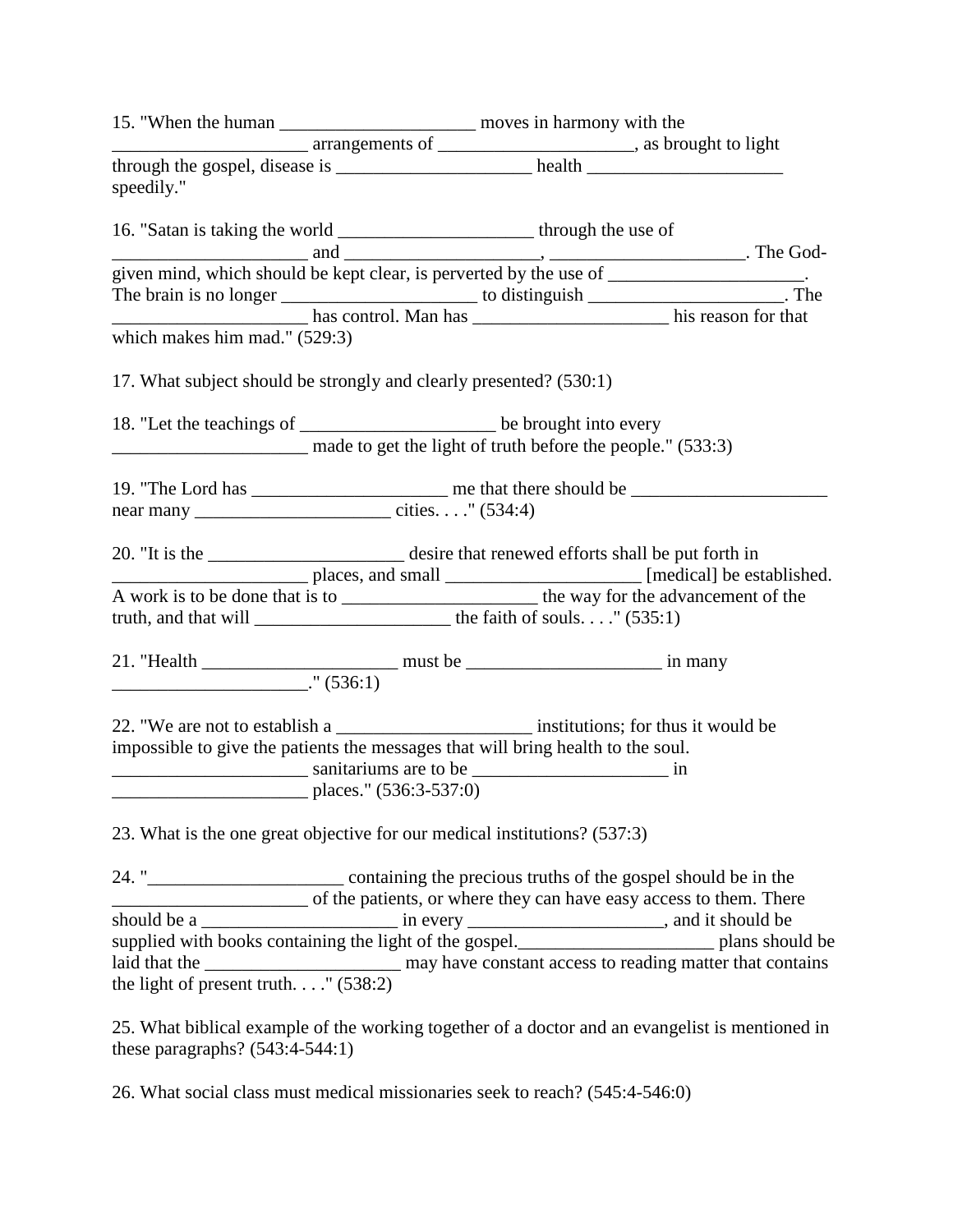27. "The faithful physician and the \_\_\_\_\_\_\_\_\_\_\_\_\_\_\_\_\_\_\_\_\_\_\_\_ are engaged in the same work. They should work in complete \_\_\_\_\_\_\_\_\_\_\_\_\_\_\_\_\_\_\_\_. They are to counsel together."  $(546:2)$ 

28. "The gospel invitation is to be given to the \_\_\_\_\_\_\_\_\_\_\_\_\_\_\_\_\_\_\_\_\_ and the  $\Box$ , the  $\Box$ , the  $\Box$  and the  $\Box$ 

we must devise means for carrying the truth into new places, and to \_\_\_\_\_\_\_\_\_\_\_\_\_\_\_\_\_\_\_\_\_ classes of people." (549:1)

| $29.$ "As the       |                                                    | is to the body, so is the medical missionary work to the |
|---------------------|----------------------------------------------------|----------------------------------------------------------|
|                     | third angel's message. But the right arm is not to | the whole body. The                                      |
| work of seeking the |                                                    | is important, but it is not to become the                |
|                     | burden of our                                      | (5493)                                                   |

30. What advice is given to medical missionaries regarding becoming over-taxed with their work? (550:2,3)

C. For meditation.

1. Am I concerned about the way people are damaging their health by their wrong eating habits and other unhealthful practices? What am I doing for these people?

2. Am I convinced that in order to attract souls to Christ a good example is more important than preaching?

CHAPTER 17

LABORING FOR SPECIAL CLASSES

Date  $\Box$ 

A. Read pages 552-588 in Evangelism.

B. Test your comprehension.

Supply the proper words in the quotations below and answer the questions in the spaces provided. The numbers at the end of each question indicate the page and paragraph where the answers can be found.

1. "\_\_\_\_\_\_\_\_\_\_\_\_\_\_\_\_\_\_\_\_\_ reach the \_\_\_\_\_\_\_\_\_\_\_\_\_\_\_\_\_\_\_\_\_ classes if possible, but there should be no  $\overline{\text{of the}}$  (553:2)

2. Who should especially hear the message? (554:3-555:0)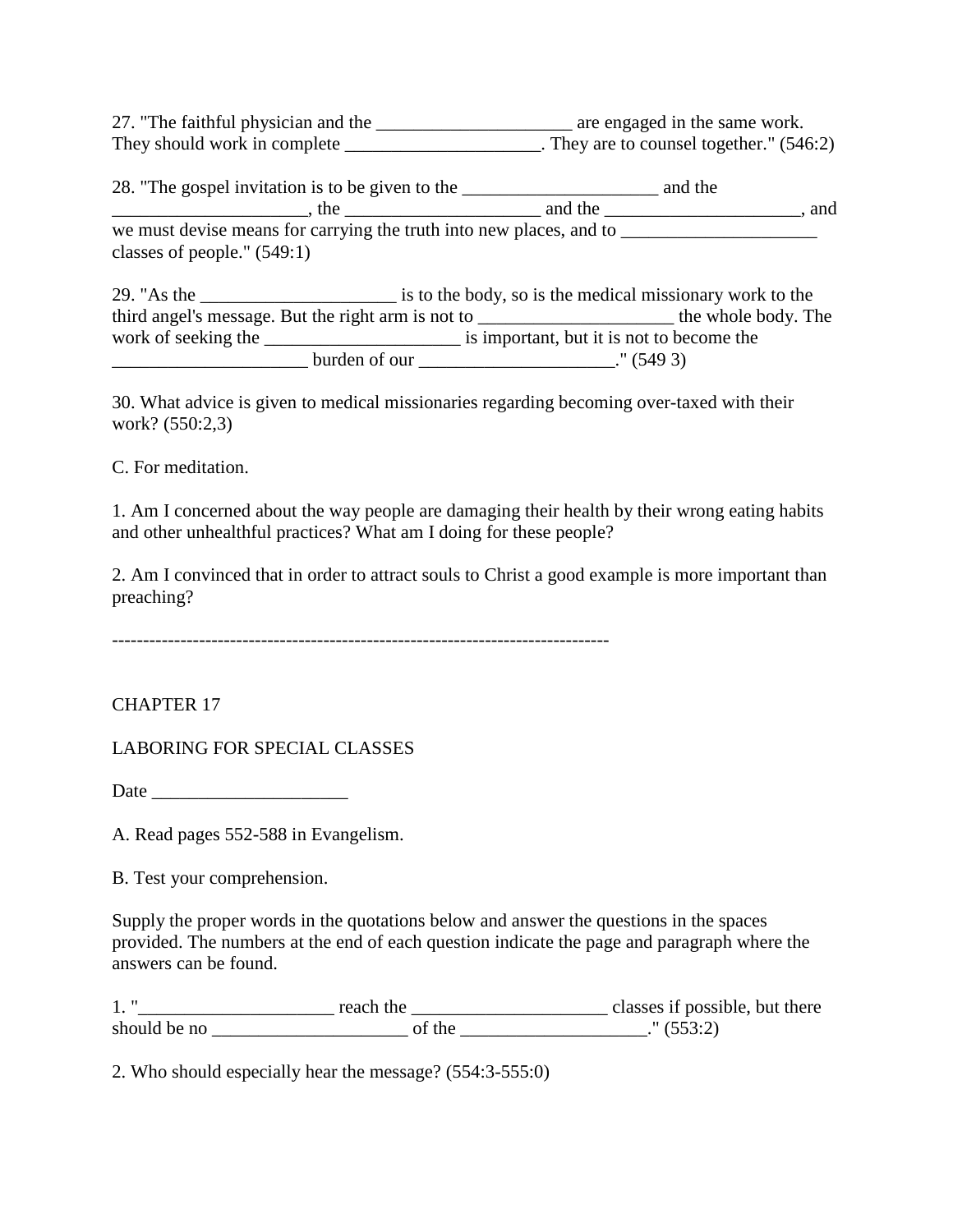| $d. \begin{tabular}{ c c c } \hline \multicolumn{3}{ c }{p} & \multicolumn{3}{ c }{p} \\ \multicolumn{3}{ c }{d} & \multicolumn{3}{ c }{p} \\ \hline \multicolumn{3}{ c }{d} & \multicolumn{3}{ c }{p} \\ \hline \multicolumn{3}{ c }{d} & \multicolumn{3}{ c }{p} \\ \hline \multicolumn{3}{ c }{d} & \multicolumn{3}{ c }{p} \\ \hline \multicolumn{3}{ c }{d} & \multicolumn{3}{ c }{p} \\ \hline \multicolumn{3}{ c }{d} & \multicolumn$ |  |                                                                                                                                                                      |
|----------------------------------------------------------------------------------------------------------------------------------------------------------------------------------------------------------------------------------------------------------------------------------------------------------------------------------------------------------------------------------------------------------------------------------------------|--|----------------------------------------------------------------------------------------------------------------------------------------------------------------------|
| subjects." $(555:2)$                                                                                                                                                                                                                                                                                                                                                                                                                         |  | 3. "Thousands of _______________________ men have gone to their graves unwarned, because                                                                             |
| the $\frac{\ }{\ }$ classes." (555:3)                                                                                                                                                                                                                                                                                                                                                                                                        |  | 4. "There has not been the ________________________ made that should have been made to reach                                                                         |
|                                                                                                                                                                                                                                                                                                                                                                                                                                              |  |                                                                                                                                                                      |
|                                                                                                                                                                                                                                                                                                                                                                                                                                              |  | of the gospel than by any effort made in human power." (557:4)                                                                                                       |
|                                                                                                                                                                                                                                                                                                                                                                                                                                              |  |                                                                                                                                                                      |
| (559:2)                                                                                                                                                                                                                                                                                                                                                                                                                                      |  |                                                                                                                                                                      |
| 8. For whom should we most fervently pray? (561:3)                                                                                                                                                                                                                                                                                                                                                                                           |  |                                                                                                                                                                      |
| 9. "Our ministers should seek to come near to the ______________________________ of other                                                                                                                                                                                                                                                                                                                                                    |  | Pray for and with these men, for whom Christ is interceding. A                                                                                                       |
| $\frac{1}{1}$ in these shepherds of the flock." (562:1)                                                                                                                                                                                                                                                                                                                                                                                      |  | solemn responsibility is theirs. As Christ's messengers, we should manifest a deep, earnest                                                                          |
|                                                                                                                                                                                                                                                                                                                                                                                                                                              |  |                                                                                                                                                                      |
| 11. Which social class is the most easily reached? (564:1)                                                                                                                                                                                                                                                                                                                                                                                   |  |                                                                                                                                                                      |
|                                                                                                                                                                                                                                                                                                                                                                                                                                              |  | 12. "There is no ________________________ with God. He ignores everything of the kind." (566:1)                                                                      |
|                                                                                                                                                                                                                                                                                                                                                                                                                                              |  | 13. Who should we also remember, while working to bear the message to foreign lands? (569:2)                                                                         |
|                                                                                                                                                                                                                                                                                                                                                                                                                                              |  | 14. "Great benefits would come to the cause of God in the regions beyond if faithful effort were<br>men and women are some who, upon accepting the truth, could soon |
|                                                                                                                                                                                                                                                                                                                                                                                                                                              |  |                                                                                                                                                                      |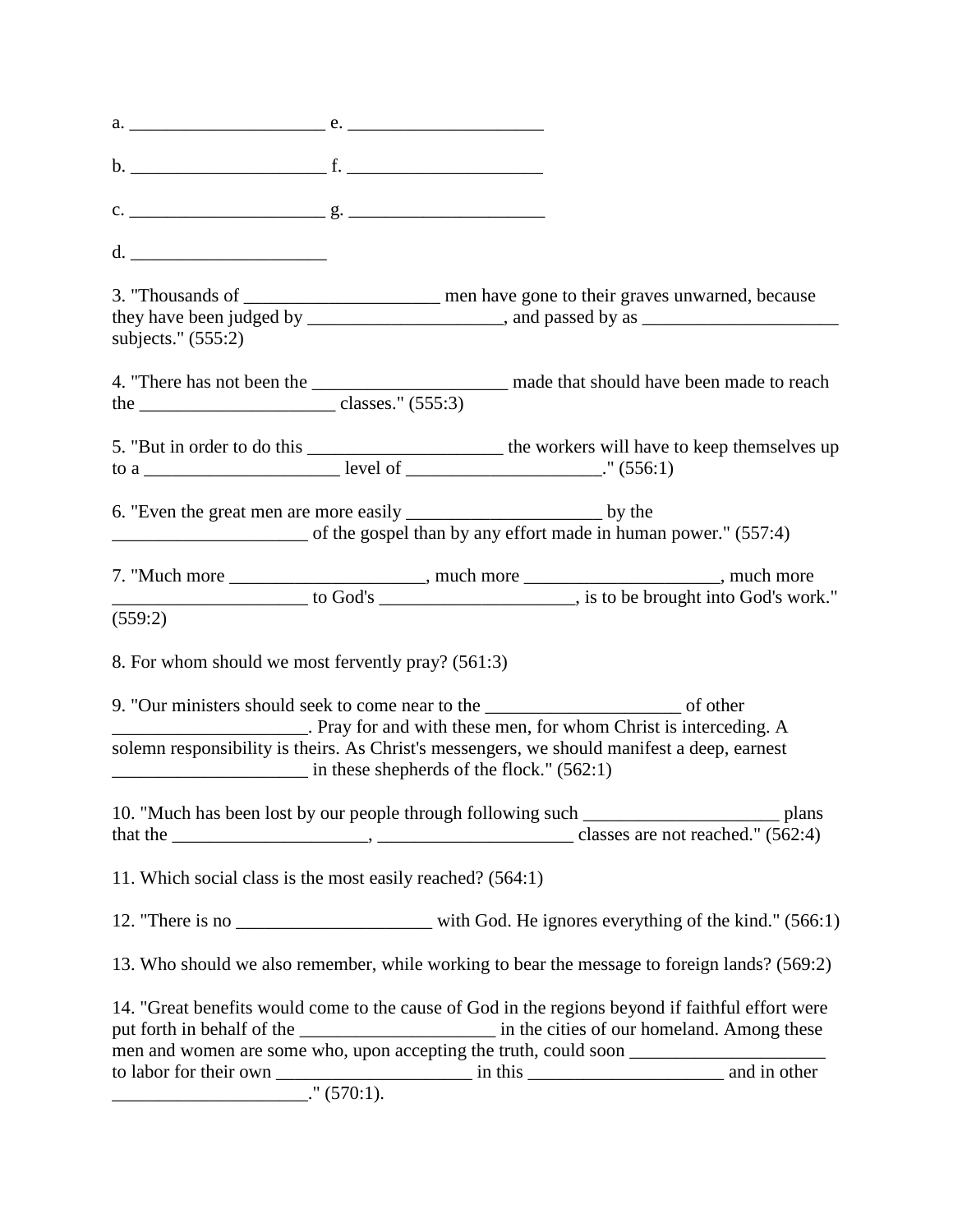15. "There is a great work before us. The \_\_\_\_\_\_\_\_\_\_\_\_\_\_\_\_\_\_\_\_\_\_\_\_ is to be warned. The truth is to \_\_\_\_\_\_\_\_\_\_\_\_\_\_\_\_\_\_\_\_\_ into many languages, that all nations may enjoy its pure, life-giving influence." (570:3-571:0)

16. What must we carry from city to city and country to country? (573:3)

17. "We should not, upon entering a place, build up unnecessary between us and other \_\_\_\_\_\_\_\_\_\_\_\_\_\_\_\_\_\_\_, especially the \_\_\_\_\_\_\_\_\_\_\_\_\_\_\_\_\_, so that they shall shall think we are their avowed  $\frac{1}{\sqrt{1-\frac{1}{2}}}\$ . (573:4-574:0) 18. "In bearing the \_\_\_\_\_\_\_\_\_\_\_\_\_\_\_\_\_\_, make no personal \_\_\_\_\_\_\_\_\_\_\_\_\_\_\_\_\_\_\_\_\_\_\_ at other churches, not even the \_\_\_\_\_\_\_\_\_\_\_\_\_\_\_\_\_\_\_\_\_. Angels of God see in the different denominations \_\_\_\_\_\_\_\_\_\_\_\_\_\_\_\_\_\_\_\_\_ who can be reached only by the \_\_\_\_\_\_\_\_\_\_\_\_\_\_\_\_\_\_\_\_\_ caution. Therefore let us be careful of our words." (576:1) 19. "The best way to expose the fallacy of \_\_\_\_\_\_\_\_\_\_\_\_\_\_\_\_\_\_\_\_\_ is to present the evidences of \_\_\_\_\_\_\_\_\_\_\_\_\_\_\_\_\_\_\_\_\_."  $(577:0)$ 20. "It has been a \_\_\_\_\_\_\_\_\_\_\_\_\_\_\_\_\_\_\_\_\_\_\_\_ to me that there were so few who felt a burden to \_\_\_\_\_\_\_\_\_\_\_\_\_\_\_\_\_\_\_\_\_ for the \_\_\_\_\_\_\_\_\_\_\_\_\_\_\_\_\_\_\_\_\_ who are scattered throughout so many lands." (578:2) 21. "There will be many \_\_\_\_\_\_\_\_\_\_\_\_\_\_\_\_\_\_\_\_\_\_\_\_\_\_\_ from among the \_\_\_\_\_\_\_\_\_\_\_\_\_\_\_\_\_\_\_\_\_\_\_\_\_, and these converts will \_\_\_\_\_\_\_\_\_\_\_\_\_\_\_\_\_\_\_\_\_ in preparing the way of the Lord, and making straight in the desert a highway for our God." (579:1) 22. "Meetings for the \_\_\_\_\_\_\_\_\_\_\_\_\_\_\_\_\_\_\_\_\_\_\_ should be held, not merely to educate and entertain them, but that they may be  $\hspace{1.5cm}$  " (582:1) 23. Who can be reached as we work for the children? (584:2) 24. In what centers are we counseled to work, and why? (586:1)  $a.$  $\mathbf{b}$ . C. For meditation.

1. Am I sympathetic with church members of other denominations, and am I praying for their salvation?

2. Do I love the children and want them to be saved, or do they annoy me?

--------------------------------------------------------------------------------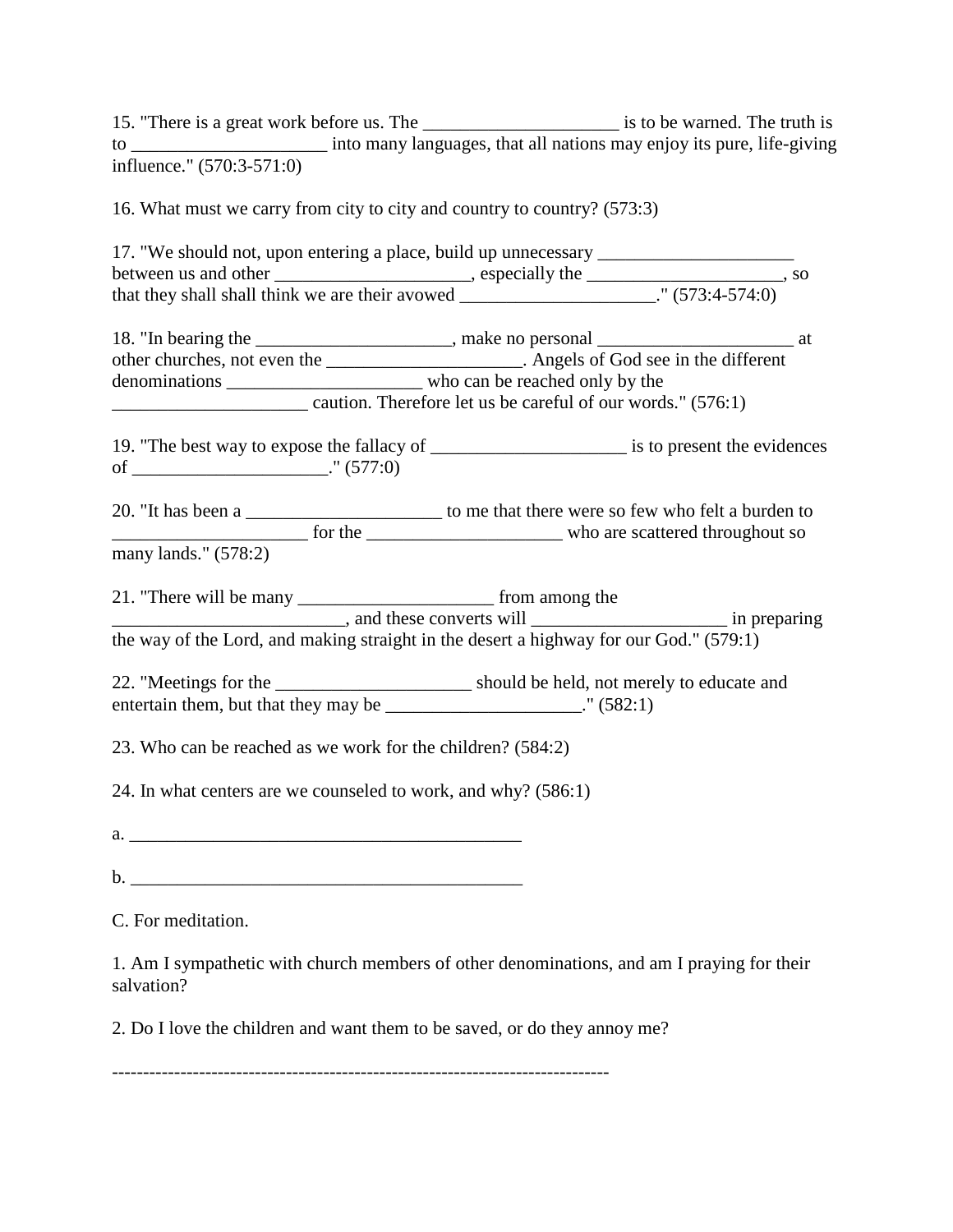## CHAPTER 18

DEALING WITH FALSE SCIENCE, CULTS, ISMS, AND SECRET SOCIETIES

Date  $\Box$ 

A. Read pages 589-627 in Evangelism.

B. Test your comprehension.

Supply the proper words in the quotations below and answer the questions in the spaces provided. The numbers at the end of each question indicate the page and paragraph where the answer can be found.

1. "Men boldly teach for \_\_\_\_\_\_\_\_\_\_\_\_\_\_\_\_\_\_\_\_\_ the commandments of and as traditions pass on from age to age, they acquire a power over the human mind. But does not make error neither does its burdensome weight cause the plant of truth to become a parasite." (589:1)

2. "All should \_\_\_\_\_\_\_\_\_\_\_\_\_\_\_\_\_\_\_\_\_ with God's Word; because Satan perverts and \_\_\_\_\_\_\_\_\_\_\_\_\_\_\_\_\_\_\_\_\_ Scripture, and men follow his example by presenting part of God's Word to those whom they wish to lead in false paths, \_\_\_\_\_\_\_\_\_\_\_\_\_\_\_\_\_\_\_\_\_\_\_\_\_\_\_ the part which would spoil their plans." (591:1)

3. "Science, so-called, and \_\_\_\_\_\_\_\_\_\_\_\_\_\_\_\_\_\_\_\_\_ will be placed in \_\_\_\_\_\_\_\_\_\_\_\_\_\_\_\_\_\_\_\_\_ to each other, because finite men do not comprehend the power and \_\_\_\_\_\_\_\_\_\_\_\_\_\_\_\_\_\_\_\_\_\_\_ of God." (593:1)

4. Of what two false doctrines are we to beware? (595:2, 3-596:0)

 $a.$ 

 $\mathbf{b}$ .

5. What is another false doctrine of men that is Satan-inspired? (597:3-598:0)

6. What theory expresses the belief that God is an all-pervading essence in nature? (601:1, 2)

7. "If God is an \_\_\_\_\_\_\_\_\_\_\_\_\_\_\_\_\_\_\_\_\_ pervading all nature, then He dwells in all men; and in order to attain \_\_\_\_\_\_\_\_\_\_\_\_\_\_\_\_\_\_\_\_\_, man has only to \_\_\_\_\_\_\_\_\_\_\_\_\_\_\_\_\_\_\_\_\_\_\_\_ the power that is within him." (601:3)

8. Pantheism, with its "logical" conclusions, does away with what need? (601:4-602:0)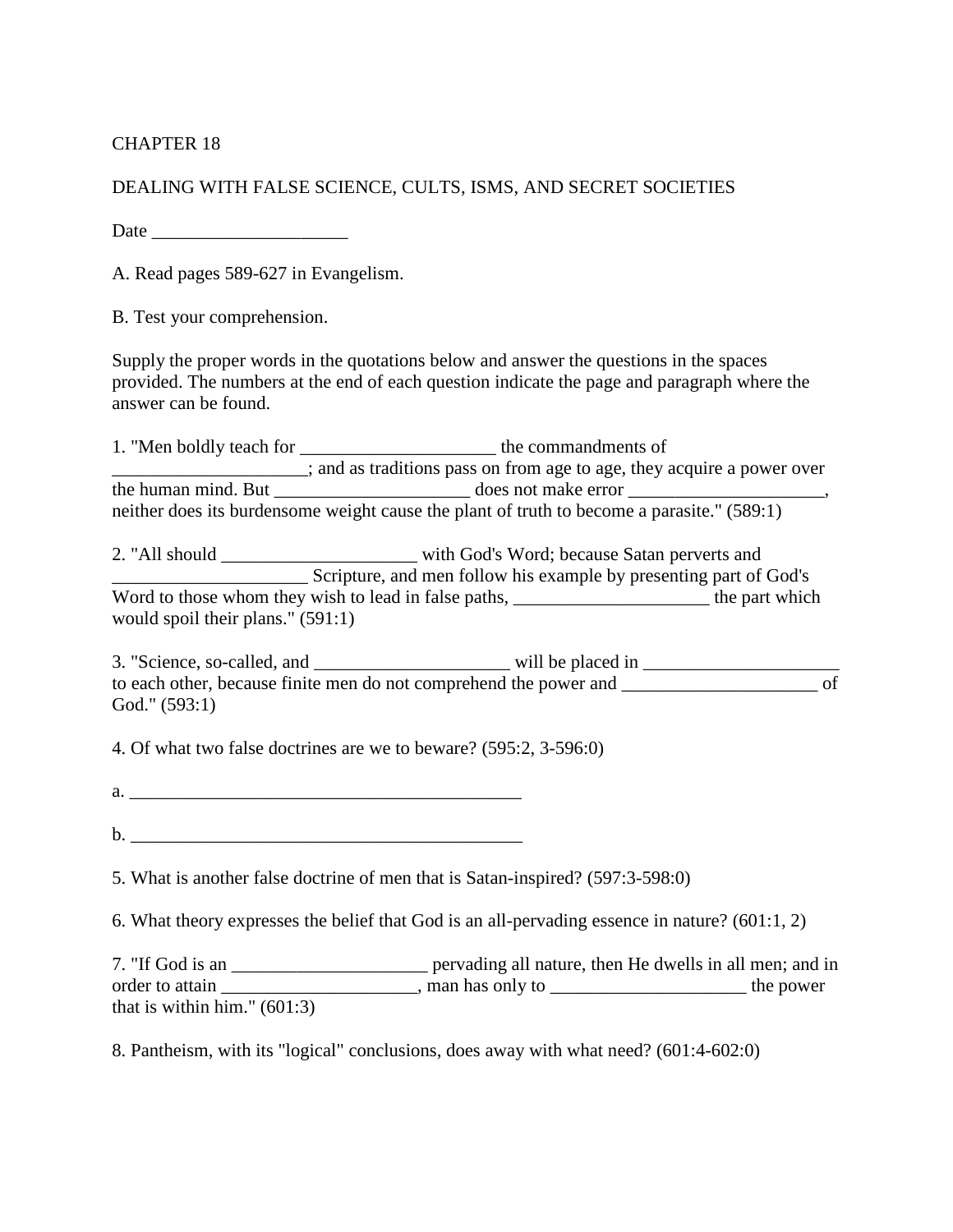|                                                 | being in communion with the ______________________, has no<br>in the Scriptures, and yet these theories are affirmed as truth. Through |                   |  |
|-------------------------------------------------|----------------------------------------------------------------------------------------------------------------------------------------|-------------------|--|
|                                                 |                                                                                                                                        |                   |  |
|                                                 | to deceive the people in representing themselves as the dead." (603:1)                                                                 |                   |  |
| $\overline{\phantom{a} \phantom{a}}$ (603:3)    | 10. The practice of communicating with the dead goes under the name of                                                                 |                   |  |
|                                                 | 11. "Satan is a ________________________________ foe. And it is not difficult for the                                                  |                   |  |
|                                                 |                                                                                                                                        |                   |  |
|                                                 | who have died, and make these representations                                                                                          |                   |  |
|                                                 | 10 to human eyes. These manifestations will be more                                                                                    |                   |  |
|                                                 |                                                                                                                                        |                   |  |
| appear as we near the close of time." $(604:3)$ |                                                                                                                                        |                   |  |
|                                                 |                                                                                                                                        |                   |  |
|                                                 | 13. "The ______________________, watching by the __________________________ of her child,                                              |                   |  |
|                                                 | exclaims, 'I can do no more! Is there no physician who has power to restore my child!' She is told                                     |                   |  |
|                                                 |                                                                                                                                        |                   |  |
|                                                 | magnetic healer, and she ______________________ her dear one to his charge, placing it as                                              |                   |  |
|                                                 |                                                                                                                                        |                   |  |
|                                                 |                                                                                                                                        |                   |  |
|                                                 |                                                                                                                                        |                   |  |
|                                                 |                                                                                                                                        |                   |  |
|                                                 |                                                                                                                                        |                   |  |
|                                                 | that we have no need of ________________________." $(609:3)$                                                                           |                   |  |
|                                                 | 15. What is the believer's assurance of eternal life? (616:2)                                                                          |                   |  |
|                                                 | 16. What counsel is given regarding the refuting of spiritism and other false theories? (624:3)                                        |                   |  |
|                                                 | 17. "God has a work for His faithful servants to do. The attacks of the enemy must be<br>with the with the service of His              | $^{\prime\prime}$ |  |
| (625:1)                                         |                                                                                                                                        |                   |  |

C. For meditation.

1. In the event you were ill, would you only be concerned about getting well again, or would it also matter to you from what source your healing came?

2. Am I a Christian who prays constantly?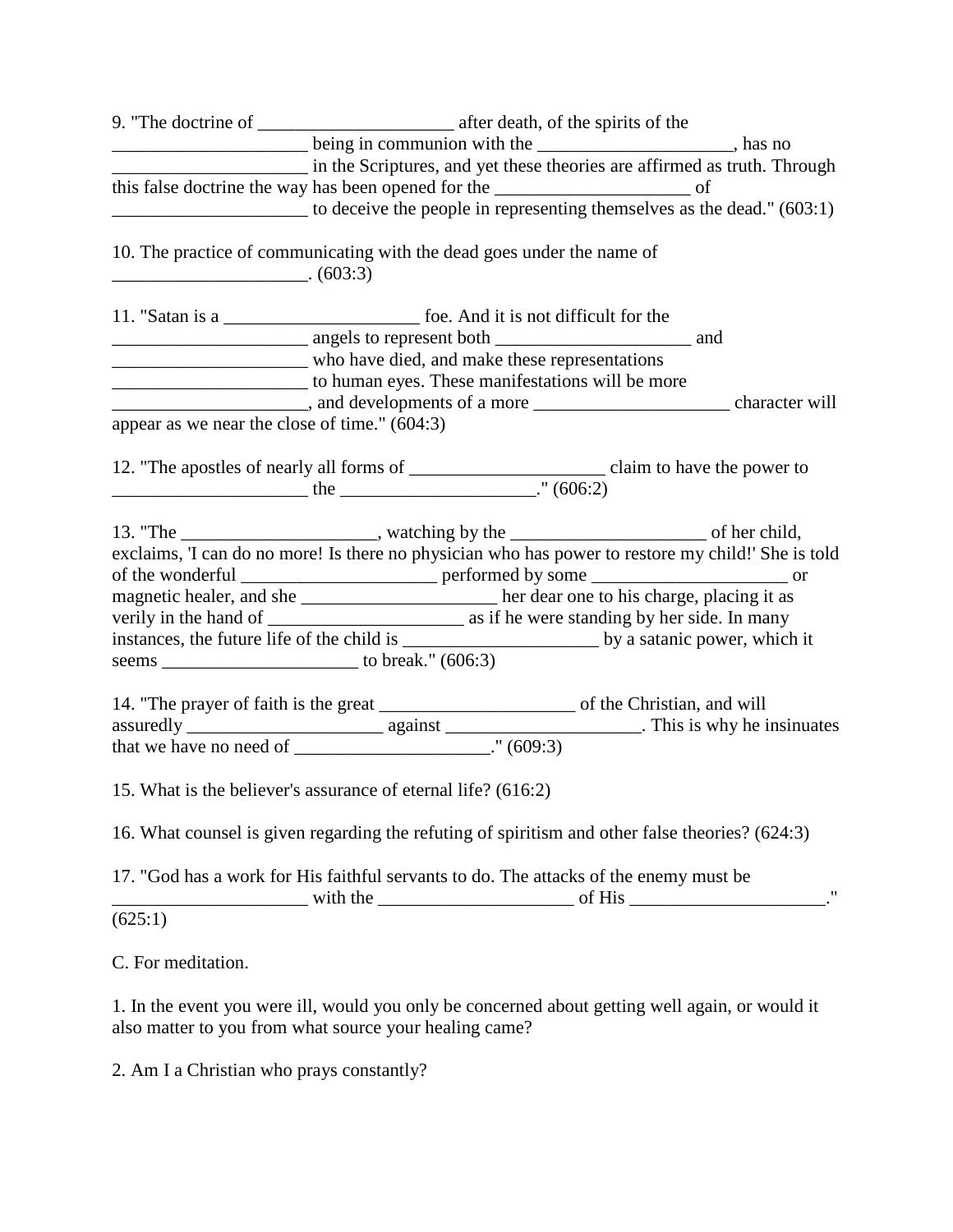--------------------------------------------------------------------------------

CHAPTER 19

THE WORKER AND HIS QUALIFICATIONS

Date  $\Box$ 

A. Read pages 628-691 in Evangelism.

B. Test your comprehension.

Supply the proper words in the quotations below and answer the questions in the spaces provided. The numbers at the end of each question indicate the page and paragraph where the answer can be found.

1. What is the essence of true politeness? (637:3)

2. "\_\_\_\_\_\_\_\_\_\_\_\_\_\_\_\_\_\_\_\_\_ good \_\_\_\_\_\_\_\_\_\_\_\_\_\_\_\_\_\_\_\_\_ increase the usefulness of the laborer a hundredfold." (638:4)

3. "The \_\_\_\_\_\_\_\_\_\_\_\_\_\_\_\_\_\_\_\_\_ of things may tell much in favor of \_\_\_\_\_\_\_\_\_\_\_\_\_\_\_\_\_\_\_\_\_. Victories are frequently lost through \_\_\_\_\_\_\_\_\_\_\_\_\_\_\_. There will be crises in this cause. Prompt and decisive action at the right time will gain glorious triumphs, while \_\_\_\_\_\_\_\_\_\_\_\_\_\_\_\_\_\_\_\_\_ and \_\_\_\_\_\_\_\_\_\_\_\_\_\_\_\_\_\_\_\_\_ result in great failures and positive dishonor to God." (651:3-652:0)

4. "While we are to \_\_\_\_\_\_\_\_\_\_\_\_\_\_\_\_\_\_\_\_\_\_\_\_\_\_ for God's \_\_\_\_\_\_\_\_\_\_\_\_\_\_\_\_\_\_\_\_\_, we are to \_\_\_\_\_\_\_\_\_\_\_\_\_\_\_\_\_\_\_\_\_ our prayers by most \_\_\_\_\_\_\_\_\_\_\_\_\_\_\_\_\_\_\_\_\_,  $\frac{1}{2}$   $\frac{1}{2}$   $\frac{1}{2}$   $\frac{1}{2}$   $\frac{1}{2}$   $\frac{1}{2}$   $\frac{1}{2}$   $\frac{1}{2}$   $\frac{1}{2}$   $\frac{1}{2}$   $\frac{1}{2}$   $\frac{1}{2}$   $\frac{1}{2}$   $\frac{1}{2}$   $\frac{1}{2}$   $\frac{1}{2}$   $\frac{1}{2}$   $\frac{1}{2}$   $\frac{1}{2}$   $\frac{1}{2}$   $\frac{1}{2}$   $\frac{1}{2}$ 

5. "I hear of workers whose \_\_\_\_\_\_\_\_\_\_\_\_\_\_\_\_\_\_\_\_\_\_\_\_\_\_ breaking down under the strain of the \_\_\_\_\_\_\_\_\_\_\_\_\_\_\_\_\_\_\_\_\_ they are bearing. This ought not to be. God desires us to remember that we are mortal. We are not to  $\frac{1}{2}$  too much in our work." (660:1)

6. "It has been clearly presented to me that God's people are to take a \_\_\_\_\_\_\_\_\_\_\_\_\_\_\_\_\_\_\_\_\_ stand against \_\_\_\_\_\_\_\_\_\_\_\_\_\_\_\_\_\_\_\_\_\_\_\_\_\_ eating. . . . By the use of \_\_\_\_\_\_\_\_\_\_\_\_\_\_\_\_\_\_\_\_\_\_\_\_\_\_\_\_\_\_\_ the \_\_\_\_\_\_\_\_\_\_\_\_\_\_\_\_\_\_\_\_\_ nature is strengthened and the \_\_\_\_\_\_\_\_\_\_\_\_\_\_\_\_\_\_\_\_\_ nature  $\frac{1}{2}$  (663:2)

7. "The thought of \_\_\_\_\_\_\_\_\_\_\_\_\_\_\_\_\_\_\_\_\_ animals to be \_\_\_\_\_\_\_\_\_\_\_\_\_\_\_\_\_\_\_\_\_ is in itself \_\_\_\_\_\_\_\_\_\_\_\_\_\_\_\_\_\_\_\_\_. If man's natural sense had not been \_\_\_\_\_\_\_\_\_\_\_\_\_\_\_\_\_\_\_\_\_ the indulgence of appetite, human beings \_\_\_\_\_\_\_\_\_\_\_\_\_\_\_\_\_\_\_\_\_ of eating the  $\sigma$  f animals." (664:1)

8. What are we directed to do regarding health work? (664:2)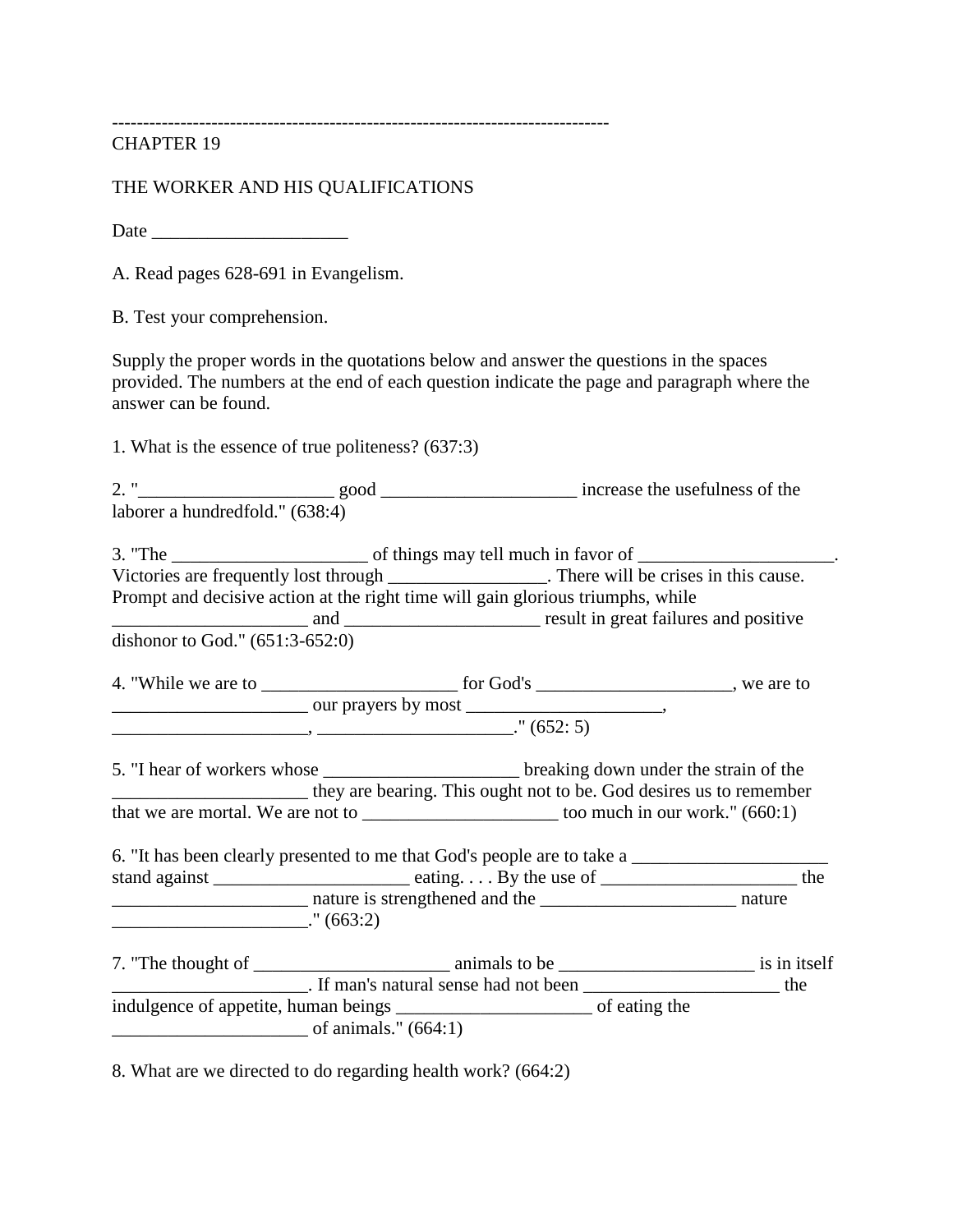9. "The ability to speak \_\_\_\_\_\_\_\_\_\_\_\_\_\_\_\_\_\_\_\_\_ and \_\_\_\_\_\_\_\_\_\_\_\_\_\_\_\_\_\_\_\_\_, in  $\frac{1}{2}$  tones, is invaluable in any line of work. This qualification is indispensable in those who desire to become ministers, evangelists, Bible workers, or canvassers." (665:2)

10. "The training of the voice has an important place in \_\_\_\_\_\_\_\_\_\_\_\_\_\_\_\_\_\_\_\_\_\_\_ culture, since it tends to expand and strengthen the \_\_\_\_\_\_\_\_\_\_\_\_\_\_\_\_\_\_\_\_, and thus to ward off disease." (669:1)

11. "The subject of \_\_\_\_\_\_\_\_\_\_\_\_\_\_\_\_\_\_\_\_\_\_ demands serious \_\_\_\_\_\_\_\_\_\_\_\_\_\_\_\_\_\_\_\_\_ and much \_\_\_\_\_\_\_\_\_\_\_\_\_\_\_\_\_\_\_\_\_. Many unbelievers have felt that they were not doing right in permitting themselves to be slaves of fashion; but when they see some who make a \_\_\_\_\_\_\_\_\_\_\_\_\_\_\_\_\_\_\_\_\_ profession of \_\_\_\_\_\_\_\_\_\_\_\_\_\_\_\_\_\_\_\_\_ as worldlings dress, enjoying frivolous society, they decide that there can be no wrong in such a course." (673:1)

C . For meditation.

1. Do I earnestly pray and conscientiously seek to overcome my defects and try to cultivate the virtues that the true, mature Christian should possess?

2. Do I seek to imitate Christ, or other poor mortals like myself?

CHAPTER 20

THE MESSAGE TRIUMPHANT

Date \_\_\_\_\_\_\_\_\_\_\_\_\_\_\_\_\_\_\_\_\_

A. Read pages 692-707 in Evangelism.

B. Test your comprehension.

Supply the proper words in the quotations below and answer the questions in the spaces provided. The numbers at the end of each question indicate the page and paragraph where the answer can be found.

1. "The time is coming when there will be as many \_\_\_\_\_\_\_\_\_\_\_\_\_\_\_\_\_\_\_\_\_ in a day as there were on the day of  $\blacksquare$ , after the disciples had received the Holy Spirit." (692:2)

2. "When the storm of \_\_\_\_\_\_\_\_\_\_\_\_\_\_\_\_\_\_\_\_\_\_\_ really breaks upon us, the sheep will hear the Shepherd's voice." (693:2)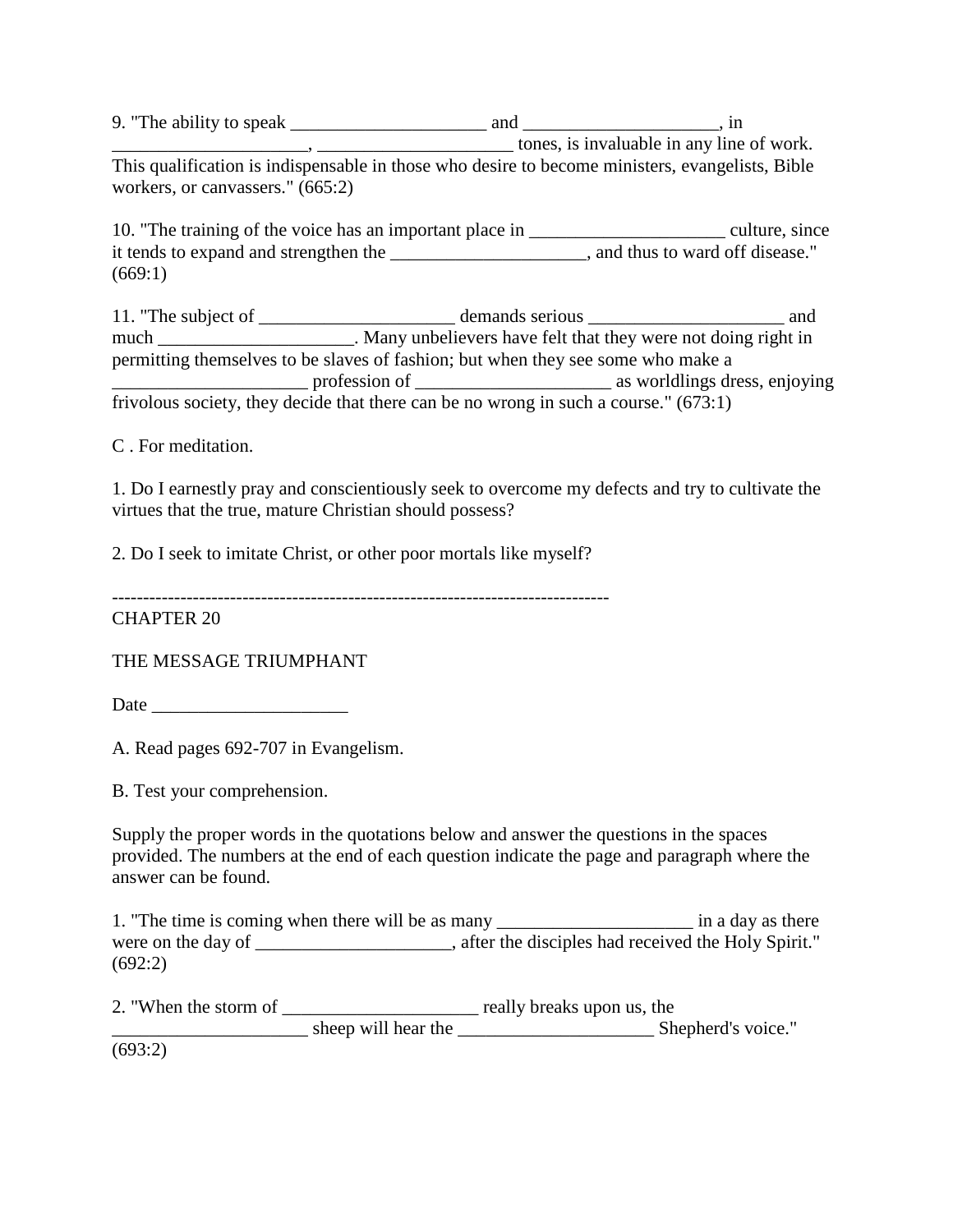| 4. What power will again be revealed? (693:4)                                                                                                                                                                                                                                                     |  |
|---------------------------------------------------------------------------------------------------------------------------------------------------------------------------------------------------------------------------------------------------------------------------------------------------|--|
| 5. What are the reasons Christ's coming has been delayed? (694:2, 3, 4)                                                                                                                                                                                                                           |  |
|                                                                                                                                                                                                                                                                                                   |  |
|                                                                                                                                                                                                                                                                                                   |  |
|                                                                                                                                                                                                                                                                                                   |  |
| c.                                                                                                                                                                                                                                                                                                |  |
| 6. Who has taken advantage of this delay? (694:5)                                                                                                                                                                                                                                                 |  |
|                                                                                                                                                                                                                                                                                                   |  |
| __________________________. God did not design that His people, Israel, should wander                                                                                                                                                                                                             |  |
|                                                                                                                                                                                                                                                                                                   |  |
| to the land of Canaan, and establish them there a holy, healthy, happy                                                                                                                                                                                                                            |  |
| people. But those to whom it was first preached, went not in 'because of                                                                                                                                                                                                                          |  |
| Their hearts were filled with murmuring, rebellion, and hatred, and                                                                                                                                                                                                                               |  |
| He could not fulfill His $\frac{1}{1}$ = $\frac{1}{1}$ = $\frac{1}{1}$ = $\frac{1}{1}$ = $\frac{1}{1}$ = $\frac{1}{1}$ = $\frac{1}{1}$ = $\frac{1}{1}$ = $\frac{1}{1}$ = $\frac{1}{1}$ = $\frac{1}{1}$ = $\frac{1}{1}$ = $\frac{1}{1}$ = $\frac{1}{1}$ = $\frac{1}{1}$ = $\frac{1}{1}$ = $\frac{$ |  |
|                                                                                                                                                                                                                                                                                                   |  |
| Israel into the heavenly Canaan. In neither case were the promises of God at                                                                                                                                                                                                                      |  |
| $\frac{1}{1}$ (696: 2)                                                                                                                                                                                                                                                                            |  |
|                                                                                                                                                                                                                                                                                                   |  |
| 9. How can we yet hasten the Lord's coming? (696:4)                                                                                                                                                                                                                                               |  |
| 10. "When we bring our hearts into _______________________ with Christ, and our lives into                                                                                                                                                                                                        |  |
|                                                                                                                                                                                                                                                                                                   |  |
|                                                                                                                                                                                                                                                                                                   |  |
|                                                                                                                                                                                                                                                                                                   |  |
|                                                                                                                                                                                                                                                                                                   |  |
|                                                                                                                                                                                                                                                                                                   |  |
|                                                                                                                                                                                                                                                                                                   |  |
| ___________________________ the endowment of power that Christ had promised. Then it was that                                                                                                                                                                                                     |  |
|                                                                                                                                                                                                                                                                                                   |  |
| a day." (699:1)                                                                                                                                                                                                                                                                                   |  |
|                                                                                                                                                                                                                                                                                                   |  |
| the ________________; but it is the privilege of the church to have it                                                                                                                                                                                                                            |  |
| Seek for it, pray for it, believe for it. We must have it, and Heaven is                                                                                                                                                                                                                          |  |
| waiting to bestow it."(701:2)                                                                                                                                                                                                                                                                     |  |
|                                                                                                                                                                                                                                                                                                   |  |